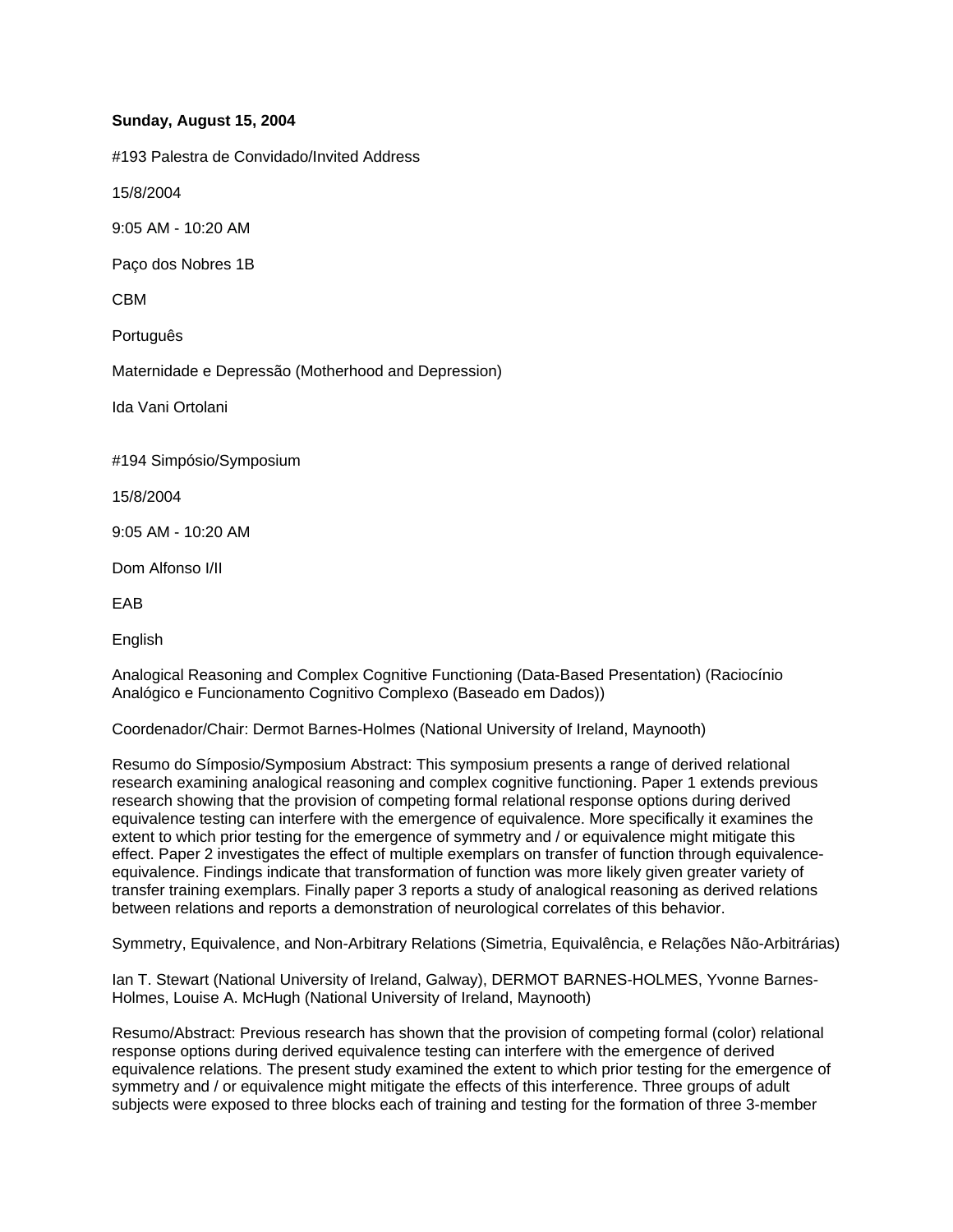equivalence relations. All three groups were trained using black and white stimuli. Subjects in Group 1 were then immediately exposed to a color interference equivalence test in which the sample was always differently colored from the experimenter-designated 'equivalent'comparison, but was the same color as one of the non-equivalent comparisons, thus producing a conflict between arbitrary andnon-arbitrary relational control. Group 2 received black and white symmetry testing before receiving this color interference test, while Group 3 received black and white symmetry and equivalence testing before receiving the color interference test. Inferential statistics revealed significant differences in levels of equivalence responding during the final color interference test based on (i) levels of prior derived relational testing and (ii) number of blocks of training / testingreceived.

The Effect of Mulitple Exemplars on Transfer of Function Through Equivalence-Equivalence (O Efeito de Amostras Múltiplas Sobre a Transferência de Função através de Equivalência)

DONNLA HUGHES, Ian T. Stewart (National University of Ireland, Galway), Dermot Barnes-Holmes, Louise A. McHugh (National University of Ireland, Maynooth)

Resumo/Abstract: Previous studies modeled analogy as equivalence-equivalence respondingand demonstrated transfer of function in accordance withequivalence-equivalence. This study investigated the effect of varietyof exemplars of transfer training on transfer of function throughequivalence-equivalence. Adult subjects were first divided into threegroups, all of which were trained and tested for the formation of four3-member equivalence relations: A1-B1-C1, A2-B2-C2, A3-B3-C3, andA4-B4-C4. They were then tested for equivalence-equivalence (e.g.,matching B1/C1 to B2/C2 rather than B3/C4). For Group 1, function F1was then trained to 1 compound stimulus composed of two directly trainedsame-relation stimuli, and function F2 to 1 compound composed ofdirectly trained different-relation stimuli. Subsequent tests probed forF1 in the presence of compounds containing two equivalent stimuli and F2in the presence of compounds containing two non-equivalent stimuli.Group 2 received the same number of transfer training trials, but forthis group, F1 was trained to 2 different exemplars of trainedsame-relation compounds and 2 different exemplars of traineddifferent-relation compounds. For Group 3, F1 was trained to 4 exemplarsof same-relation compounds and 4 exemplars of different-relationcompounds. Results showed that transformation of function was morelikely given greater variety of transfer training exemplars.

Event Related Potentials and Analogical Reasoning (Event Related Potentials e Raciocínio Analógico)

DONAL REGAN (NUI Maynooth), Dermot Barnes-Holmes (National University of Ireland, Maynooth), Ian T. Stewart (National University of Ireland, Galway), Robert Whelan (National University of Ireland, Maynooth), Yvonne Barnes-Holmes (National University of Ireland, Maynooth), Simon Dymond (APU, Cambridge UK)

Resumo/Abstract: Relational Frame Theory argues that analogical reasoning involves the relating of relational frames. Consider the following question based on the classic proportion scheme (A : B :: C : ?); "apple is to orange as dog is to; (i) sheep, or (ii) book?". If "apple" and "orange" participate in an equivalence frame in the context "fruit," and "dog" and "sheep" participate in an equivalence frame in the context "animals" then we would expect a person to pick "sheep" as the correct answer. In effect, the response would be in accordance with the equivalence frame between two already established separate equivalence frames. The current paper briefly reviews an on going program of research in this area, and then presents some new evidence that has employed reaction time and event related potentials as measures of relating derived relations. The evidence suggests that coordinating two frames of coordination requires less relational responding than coordinating two frames of distinction. Implications arising from this work for mainstream cognitive psychology will be discussed.

#195 Palestra de Convidado/Invited Address

15/8/2004

9:05 AM - 10:20 AM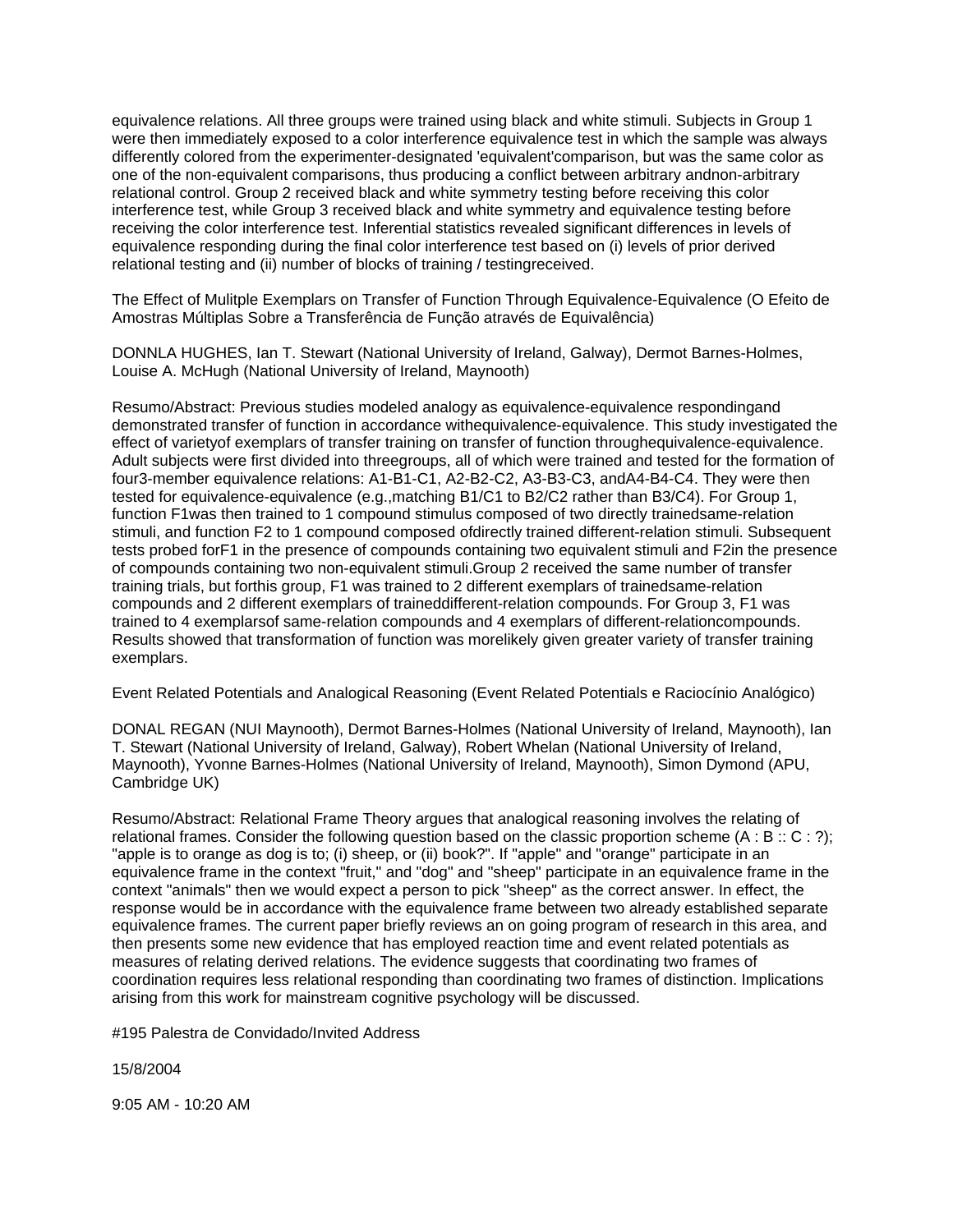Imperial D

EAB

Português

B. F. Skinner e o Conceito de Privacidade (B. F. Skinner and the Concept of Privacy)

LOURENÇO BARBA (Universidade Ibirapuera - UNIB - SP)

Resumo/Abstract: O conceito de ´evento privado´ ocupa um importante lugar no behaviorismo radical de B. F. Skinner. Basicamente, um evento é dito ´privado´, segundo Skinner, se somente um organismo tem acesso direto a ele. Ainda segundo Skinner, em alguns de seus textos, a privacidade pode ser eliminada, se outros organismos ganharem acesso direto a um evento que fora até então privado. É o que vemos no Comportamento Verbal. Nas próprias palavras de Skinner: 'Possivelmente este problema será eventualmente resolvido pela melhoria das técnicas fisiológicas que tornarão público o evento privado.' Aqui vemos que as técnicas de sondagem fisiológicas podem, em tese, tornar públicos os eventos privados. Mas nas Contingências do Reforço, ainda nas palavras de Skinner, temos que: 'O fato da privacidade não pode é claro ser questionado. Cada pessoa está em contato especial com uma pequena parte do universo contida dentro de sua própria pele. Para falar de um exemplo incontroverso, ela está sujeita, de uma maneira única, a certos tipos de estimulação proprioceptiva e interoceptiva. Embora se possa dizer que duas pessoas podem, em algum sentido, ver a mesma luz ou ouvir o mesmo som, elas não podem sentir a mesma distensão de um ducto biliar ou a mesma contusão muscular (Quando a privacidade é invadida por instrumentos científicos, a forma de estimulação é alterada; as escalas lidas pelo cientista não são os eventos privados em si).' Aqui, a invasão do fisiólogo não lhe dá acesso aos eventos privados 'em si', pois sua intervenção 'altera a forma de estimulação'. Podemos então perguntar: A privacidade é ou não eliminada (ou seja, os eventos privados são ou não tornados públicos), quando o interior dos organismos é devassado por técnicas de sondagem? Perece-nos que a resposta depende do conceito que adotemos de 'privado': Se a 'forma de estimulação' importa ao conceito de evento privado (isto é, se 'privado' implica acesso restrito e diferente 'forma de estimulação'), então a resposta 'a pergunta é negativa. Se, por outro lado, 'privado' implica apenas 'acesso restrito', independentemente da 'forma de estimulação', então a resposta à pergunta é afirmativa. O fisiólogo que identifica as alterações de um dente inflamado ganha acesso ao evento, e o evento perde seu caráter privado (torna-se público). Parece-nos que se abrem, portanto, duas possíveis definições de ´evento privado´: uma que considera a ´forma de estimulação´ que produz o evento e outra que não a considera. Temos, portanto, dois conceitos distintos de ´privacidade´.

#196 Mesa Redonda/Panel Discussion

15/8/2004

9:05 AM - 10:20 AM

Imperial C

CBM

Português

Cirurgia Bariátrica: Como e Por Que Desenvolver um Perfil Psicológico (Bariatric Surgery: Why and How to Develop a Psychological Profile)

Coordenador/Chair: Diana Tosello Laloni (Puc Campinas, Napsi)

GUSTAVO SEVÁ PEREIRA (Associação Brasileira de Cirurgia Digestiva; Instituto Progastro)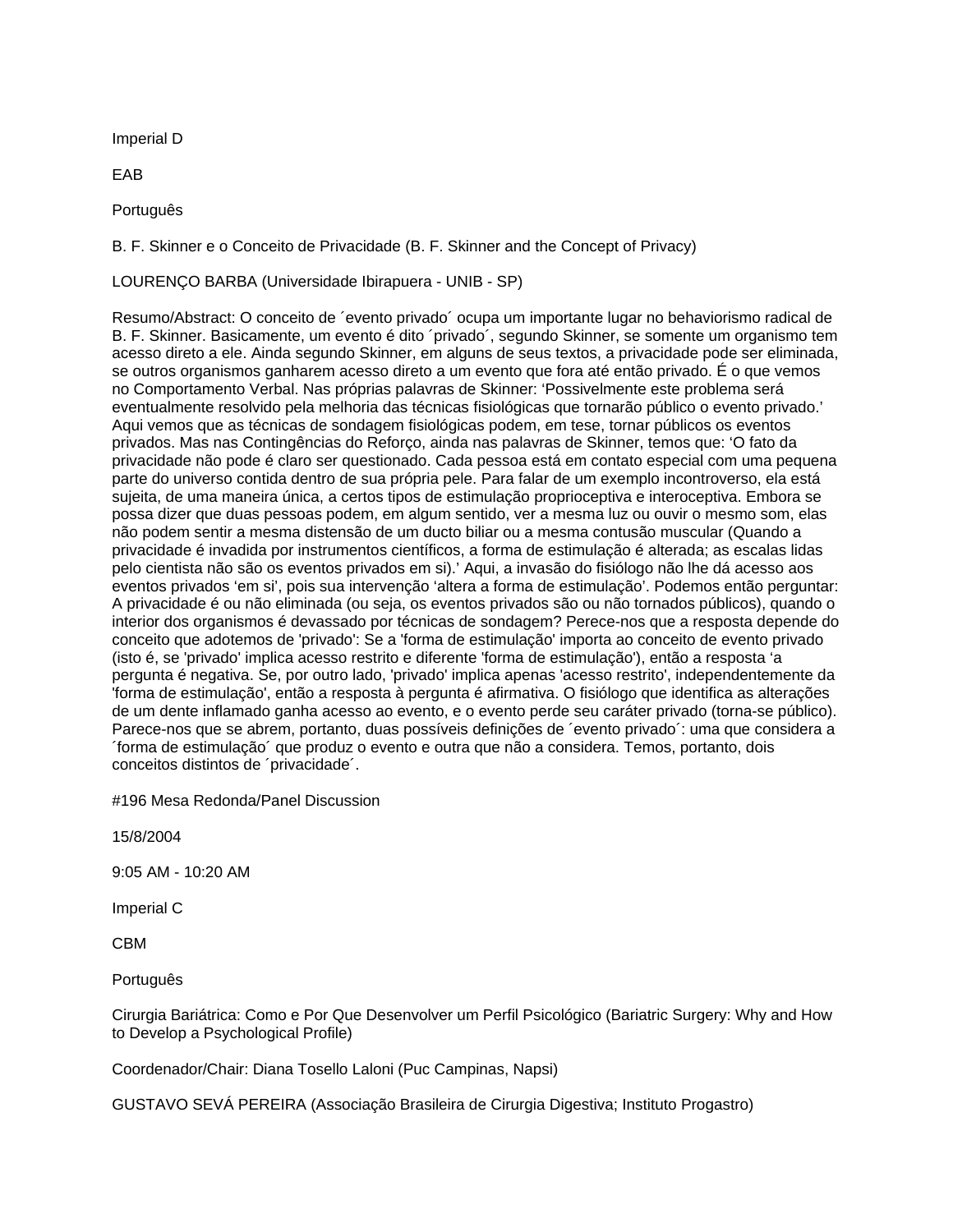## DANIELA DALEFFE (Centro de Psicologia, Napsi)

## VERA LÚCIA RAPOSO DO AMARAL (Puc Campinas; Sobrapar)

Resumo/Abstract: A cirurgia bariátrica, também conhecida como gastroplastia, é empregada no tratamento da obesidade mórbida como um recurso para pacientes com histórico de tentativas freqüentes, variadas, e sem sucesso de redução de peso. Obesidade mórbida é o nome dado aos indivíduos que apresentam IMC (Índice de Massa Corporal) maior ou igual a 40. Nesse grupo a obesidade é patológica favorecendo o aparecimento de outras comorbidades que reduzem a expectativa de vida do sujeito. A cirurgia bariátrica é indicada para obesidade mórbida e para indivíduos com IMC maior que 35, quando associado a comorbidades, com a finalidade de melhorar a qualidade e expectativa de vida com a perda de peso. A avaliação psicológica e o parecer psicológico favorável à cirurgia fazem parte do procedimento de aprovação para a realização do procedimento médico. O objetivo desta mesa é discutir as propostas de avaliação psicológica para cirurgia bariátrica. O psicólogo deve discriminar, diante das contingências inerentes à cirurgia, comportamentos que precisam fazer parte do repertório do paciente para sua adaptação à nova rotina e também definir critérios de exclusão, para prevenir insucessos e evitar riscos. O laudo psicológico com parecer para a cirurgia deverá conter informações da linha de base dos comportamentos considerados relevantes para o sucesso do procedimento cirúrgico. Diante disso, é necessário desenvolver um protocolo de avaliação, capaz de identificar a presença ou ausência do repertório comportamental necessário para o parecer psicológico favorável e dos possíveis transtornos psicológicos impeditivos para a cirurgia.

#197 Sessão de Exposições Orais/Paper Session

15/8/2004

9:05 AM - 10:20 AM

Imperial G

TBA

Português

Análise Comportamental na Universidade (Behavior Analysis in the University)

Coordenador/Chair: Sofia Di Nucci (PUC, Campinas)

O Ensino da Análise do Comportamento na PUC-Campinas (Teaching Behavor Analysis at PUC-Campinas)

SOFIA DI NUCCI (PUC-Campinas), Karina Magalhães Brasio (PUC-Campinas)

Resumo/Abstract: O ensino da Análise do Comportamento na PUC-Campinas Dra.Karina Magalhães Brasio, PUC-Campinas e Sofia H. Porto Di Nucci, PUC-Campinas O ensino da Análise do Comportamento (AC) no Brasil tem evoluído desde sua implantação em 1964, mas esta evolução não corresponde ao avanço de seus pressupostos teóricos e de sua aplicabilidade. Tal como apontam Medeiros, Machado, Croszwicz e Acosta (1999) o ensino da AC enfrenta problemas, entre os quais a dificuldade do aluno generalizar os princípios básicos estudados a partir do comportamento animal para o comportamento humano e a falta de atualização dos conteúdos ensinados. Pensando-se na capacitação do analista do comportamento, Teixeira, Assunção, Starling e Castanheira (2002) destacam como competência básica "a capacidade de estabelecer relações entre comportamento e variáveis ambientais". Tal competência implica em habilidades para identificar eventos comportamentais e ambientais, relaciona-los e compreender tais relações, formular questões sobre o comportamento, o ambiente e suas relações e propor resoluções aos problemas decorrentes destas relações. O presente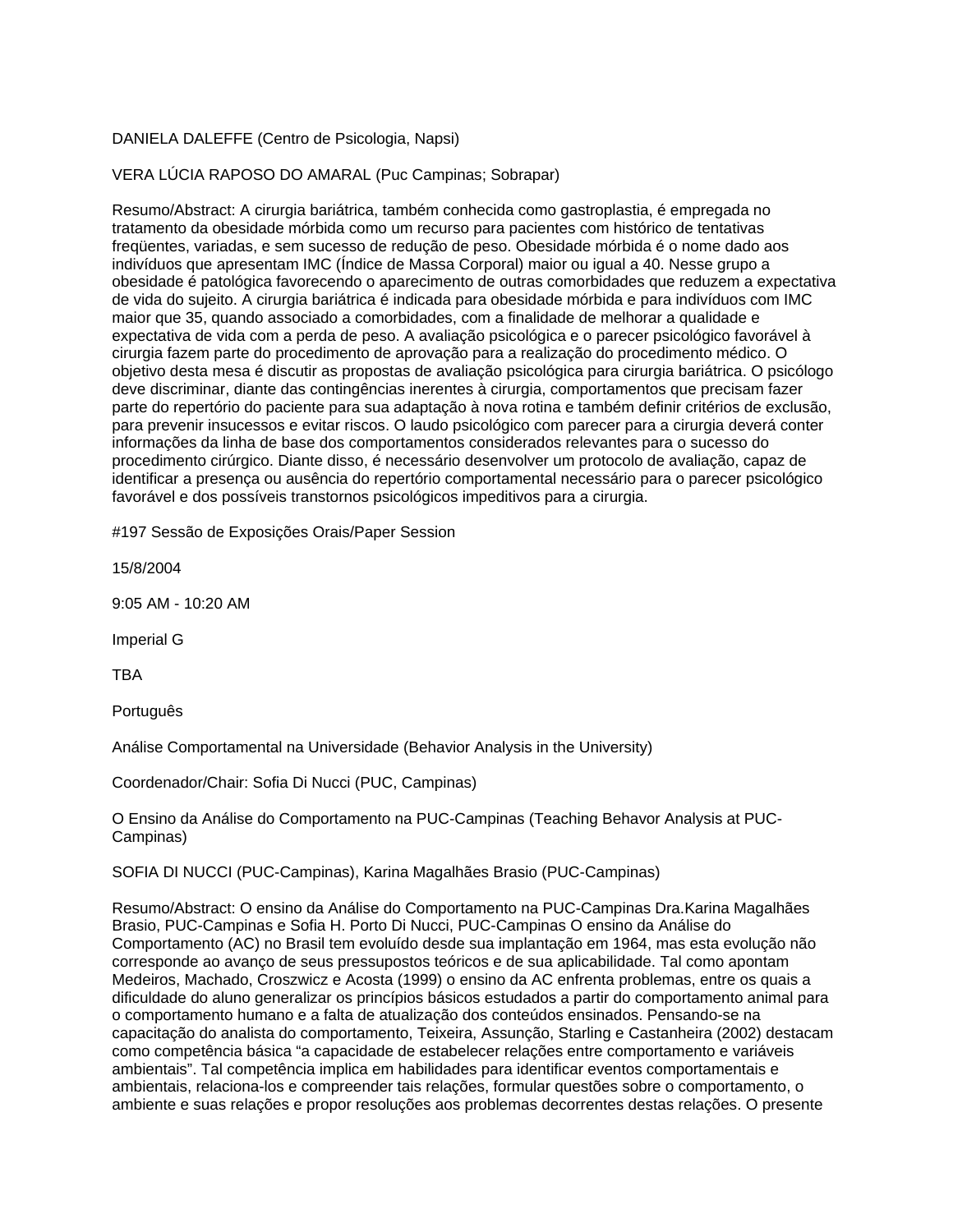trabalho tem como objetivo relatar a experiência de ensino da AC tendo como principal foco o ensino das habilidades necessárias ao analista do comportamento desenvolvidas a partir de situações concretas que envolvam prática de observação, analise funcional e manejo de contingências. A disciplina AC ocorreu em dois momentos, um teórico no qual foi discutido os princípios e processos do behaviorismo radical e um prático dedicado à aplicação dos conceitos a partir da observação e experimentação, em situação natural, em filmes, literatura e mídia. Por meio destas estratégias foram trabalhados os seguintes conteúdos: princípios da análise do comportamento, processos da análise do comportamento: análise de contingências na família, sociedade e cultura, comportamento verbal, conhecimento e autoconhecimento. A avaliação do aluno se deu por meio de relatórios das atividades e de prova escrita que avaliava a aplicabilidade dos conceitos estudados. O curso foi avaliado pelos alunos que apontaram aspectos positivos como: a possibilidade de relacionar teoria e prática, adequação e diversidade das estratégias e o desenvolvimento da capacidade de generalização dos princípios para situações cotidianas. Essa experiência apontou a importância do uso do laboratório didático de forma a criar condições que possibilitem, ao mesmo tempo, a atualização dos conceitos e a generalização à situações naturais.

Considerações Sobre o Ensino da Prática do Análise do Comportamento nos Primeiros Semestres do Curso de Psicologia (Considerations on Teaching Practice of Behavior Analysis on the First Semesters of Psychology Course)

MYLÈNE ORSI (Faculdade de Ciências da Saúde de Taquara - Curso de Psicologia)

Resumo/Abstract: O objetivo deste trabalho é apresentar algumas reflexões sobre a experiência de lecionar as disciplinas de Análise do Comportamento (AC) I e II, no segundo e terceiro semestre do curso de Psicologia em uma faculdade do Rio Grande do Sul (RS), estado de forte tradição psicanalítica.Serão discutidas questões tais como: 1) apresentando a AC como uma disciplina da área das ciências naturais; 2) introduzindo conceitos teóricos de forma interessante ao aluno iniciante; 3) a importância da experiência no laboratório didático; 4) elaboração de relatórios científicos - o "sofrimento" necessário; 5) corrigindo as distorções em relação ao behaviorismo radical; 6) defendendo o campo de atuação do psicólogo comportamental; 7) expondo a experiência clínica; 8) iniciando uma rede de professores de AC no RS.

#198 Mesa Redonda/Panel Discussion

15/8/2004

9:05 AM - 10:20 AM

Imperial A

OTH/TBA

Português

Desafios para a Inserção da Análise do Comporamento como Prática Psicológica (Challenge for Insertion of Behavior Analysis as a Psychological Practice)

Coordenador/Chair: Fabrício Souza (Universidade Federal do Espírito Santo)

MYLENA PINTO LIMA RIBEIRO (Universidade Federal do Espírito Santo e Centro Universitário Vila Velha)

FABIANA PINHEIRO RAMOS (Centro Universitário Vila Velha)

Resumo/Abstract: Propõe-se discutir os desafios enfrentados pela comunidade de analistas do comportamento em difundir e consolidar a Análise do Comportamento como uma proposta científica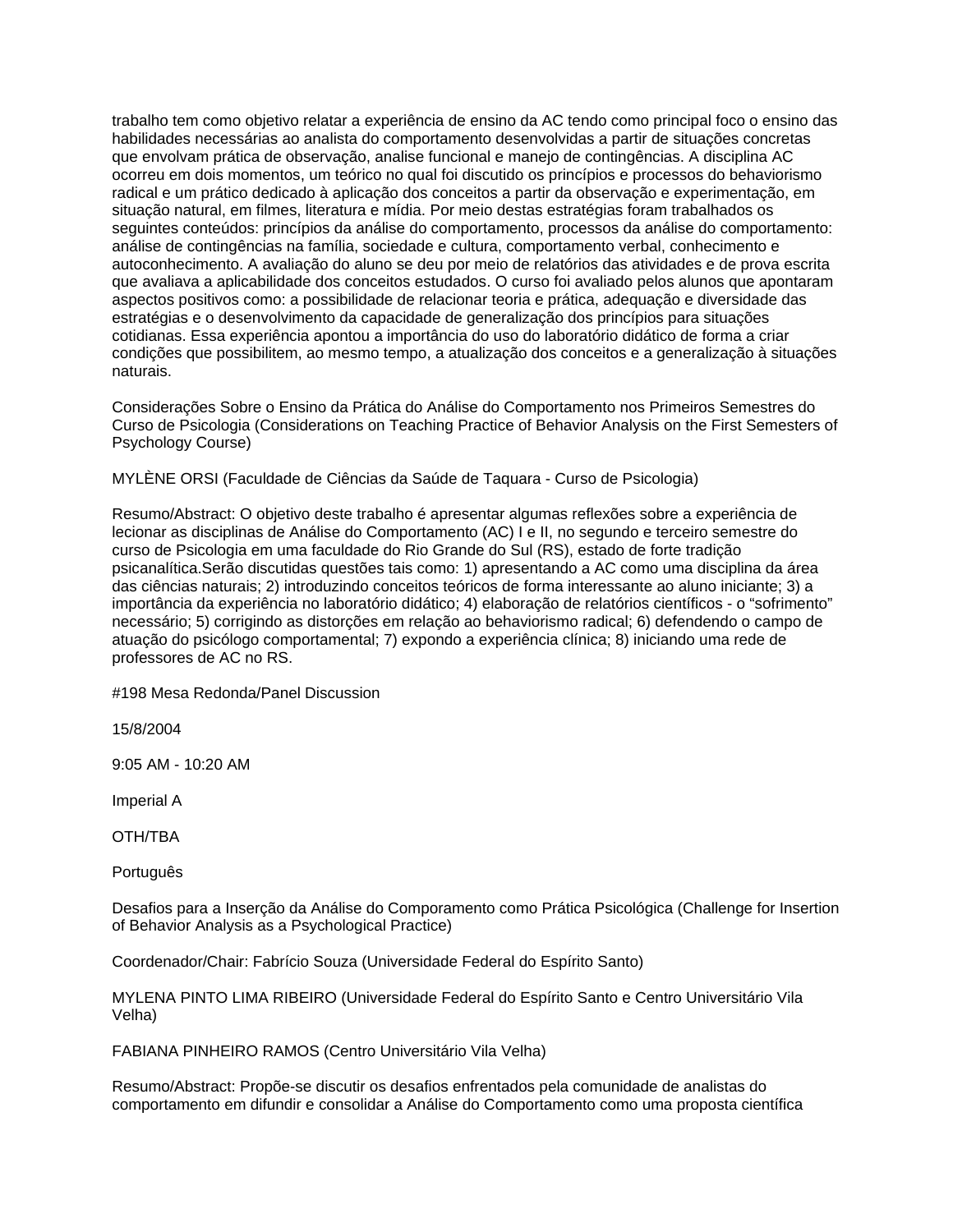viável para a intervenção, a pesquisa e o ensino em contextos com pouca tradição na formação de profissionais com este referencial teórico-metodológico, como ocorre no Estado do Espírito Santo, Brasil. Concordamos com a assertiva de que o Behaviorismo Radical precisa ser mais bem compreendido e não confundido com outras proposições behavioristas. Desta forma, propõe-se discutir de que forma os analistas do comportamento capixabas vêm enfrentando estas questões e implementando estratégias para superá-las. É interessante notar que mesmo após a publicação de Sobre o Behaviorismo, livro em cuja introdução Skinner apresenta um conjunto de argumentos que enfatizam os equívocos das críticas dirigidas ao Behaviorismo Radical.Não se pode negar a contribuição dada pela filosofia do behaviorismo metodológico de Watson à Psicologia como uma ciência natural. Entretanto, é indiscutível o avanço teórico-metodológico a partir das proposições behavioristas radicais. Estas, baseadas no caráter operante do comportamento engendram uma íntima relação com o ambiente e trazem em si o dinamismo de um processo em constante mudança. A difusão dessas idéias contribuiria para que o Behaviorismo Radical e a Análise do Comportamento não se constituíssem em uma filosofia e uma ciência sub-utilizados. As alternativas para este árduo trabalho podem se desenvolver em contextos de prática profissional, pesquisa e formação do psicólogo. Estudos apontam para o fato de que, além das incorreções, dos maus entendidos e do desconhecimento da proposta skinneriana, a rejeição e o preconceito em relação a esta abordagem teórica relaciona-se à dificuldade de aceitação de um princípio básico da filosofia behaviorista radical: o determinismo do comportamento. A crença no modelo de causalidade selecionista leva-nos ao exame de como a implementação de alternativas de enfrentamento dos desafios para a inserção do analista do comportamento em contextos de predomínio de outras perspectivas teóricas e de desconhecimento da abordagem comportamental.

#199 Sessão de Exposições Orais/Paper Session

15/8/2004

9:05 AM - 10:20 AM

Imperial J

CBM

English/Português

Childhood Studies (Estuds Infantis)

Coordenador/Chair: Antonio Valdes (Children's Crisis Treatment Center)

Do Children with Multiple Patterns of Problem Behavior Improve: An Evaluation of a School-Based Bio-Behavioral Treatment Program (Crianças com Padrões Múltiplos de Comportamento-Problema Podem Melhorar? Uma Avaliação de um Programa de Tratamento em uma Escola de Base Bio-comportamental)

Joseph Cautilli, ANTONIO VALDES, Ileana Helwig, Nadine Harrington (Children Crisis Treatment Center)

Resumo/Abstract: In 2002, Children Crisis Treatment Center created its school based behavioral health program. Ths program used a thorough functional behavioral assessment to guide evidence based intervetnions. All children in the program were evaluated using the Teacher Report Form of the Achenbach. Scores were collected and analyzed using Jacobson and Truax's reliable change index. It was found that 70% of the 17 children evaluted showed significant improvement

The Development, Validity and Utility of a Continuous Performance Test for Assessing Children's Attending, Impulsive and Hyperactive Behaviors (TAIH-C) (Desenvolvimento, Validade e Utilidade de um Teste de Desempenho Contínuo para Avaliar Comportamentos de Atenção, Impulsividade e Hiperatividade em Crianças (TAIH-C))

DOUGLAS BREWER, David Leach (Murdoch University)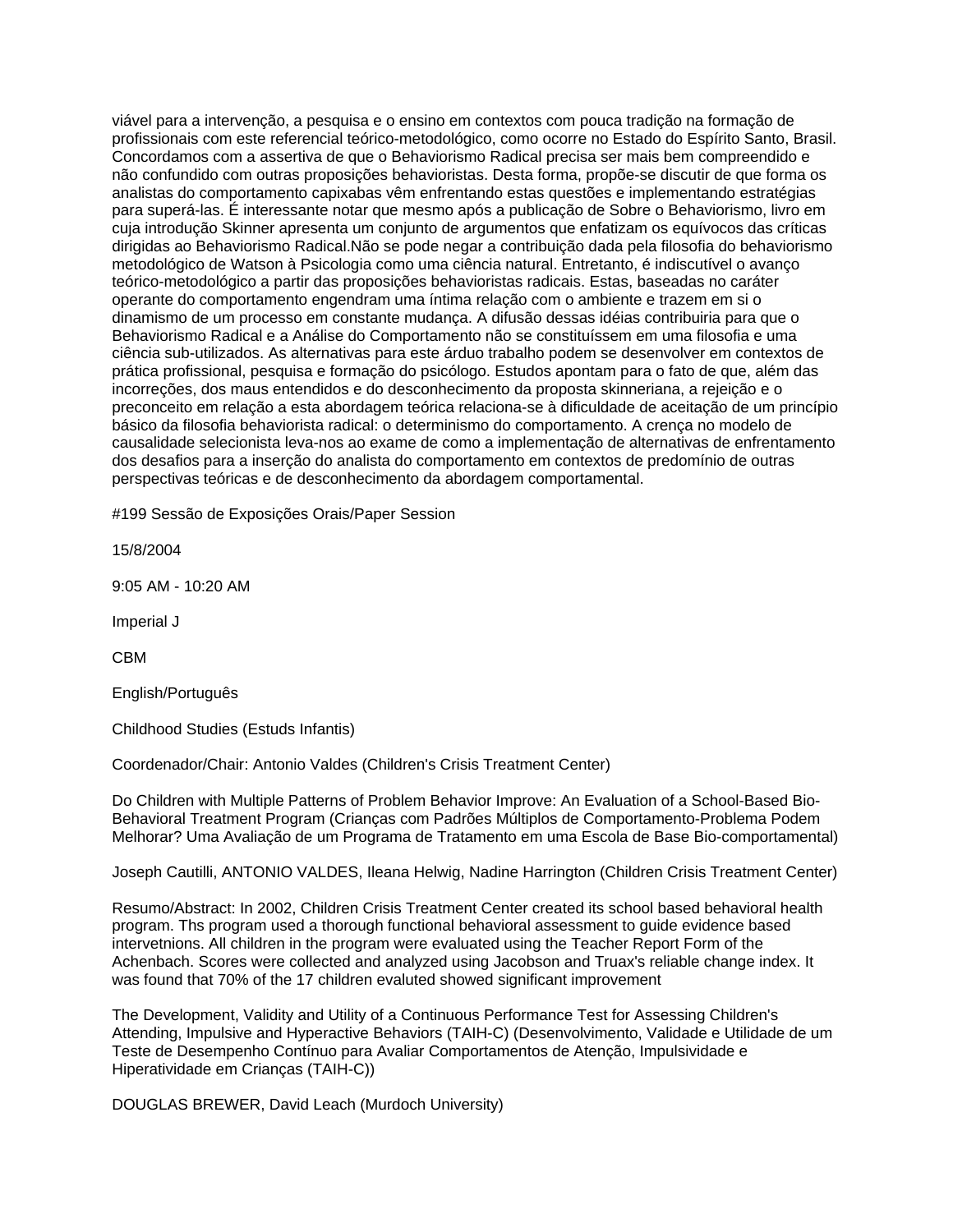Resumo/Abstract: The Test of Attention, Impulsivity, and Hyperactivity for Children (TAIH-C) is a standardised performance test with two sub-scales of attention, two sub-scales of impulsivity, and two direct measures of hyperactivity. The TAIH-C is being normed for children aged 6?13 years. The test is designed to be free of prior academic knowledge and culture, gender and age bias. Practice effects are minimal allowing repeated application. The TAIH-C measures auditory and visual attention independently on a multi-factorial model of attention, incorporating sustained attention, selective attention, and attentional switching. The two impulsivity sub-scales assess the behavioral constructs of impulsivity and self control based on the measurement of temporal discounting. The two sub-scales of hyperactivity measure body movements and vocalizations throughout the test. The TAIH-C is fully computerized and automatically scored providing raw scores and percentile rankings. We provide an account of the rationale and principles underpinning the development of the TAIH-C and present clinical examples of its value in (i) diagnosing ADHD and its sub-types, (ii) planning precise interventions, and (iii) monitoring and evaluating intervention effects of behavioural, pharmacological or combined programmes.

A Literatura Infantil e Interpretações Analítico-Comportamentais: No Reino das Águas Claras, de Monteiro Lobado (Children's Literature and Behavioral Analytic Interpretations: Monteiro Lobato's "Clear Waters Kingdom")

LAÉRCIA VASCONCELOS, Eliene Curado (Universidade de Brasília)

Resumo/Abstract: A literatura infantil é um dos instrumentos educativos de fundamental importância para o desenvolvimento da criança. A introdução de forma lúdica de um livro de qualidade, por exemplo, adaptado ao mundo infantil e aos valores culturais, contribui para uma rica interação entre um adulto e uma criança ou entre crianças. O desenvolvimento verbal da criança, incluindo a capacidade de descrição de seus próprios sentimentos e pensamentos; a visão crítica da realidade; a discussão sobre temas variados, em diferentes épocas e culturas são apenas alguns dos benefícios que podem ser alcançados. Este estudo selecionou uma história da obra de Monteiro Lobato por considerar a produção desse autor de valor inestimável. Trata-se do maior escritor da literatura infantil e juvenil brasileira. Assim, a proposta deste trabalho é apresentar análises de algumas das contingências vividas pelos personagens da história No Reino das Águas Claras. Vale ressaltar a qualidade deste recurso, especialmente por se tratar de uma obra escrita para crianças, que apresenta temas do folclore nacional, assim como temas universais. Entre eles estão a valorização da participação feminina em diferentes discussões e brincadeiras; a possibilidade de utilização de forma lúdica de uma língua, no caso a portuguesa; o respeito dos adultos pela fantasia infantil e pelo comportamento de brincar das crianças no Sítio do Pica-Pau-Amarelo. Monteiro Lobato transmite conhecimento às crianças em cada brincadeira proposta em suas diferentes histórias. Os comportamentos funcionais e disfuncionais apresentados pelos personagens são analisados, acompanhados de sugestões de soluções para os problemas enfrentados dentro da história.

#200 Palestra de Convidado/Invited Address

15/8/2004

9:05 AM - 10:20 AM

Dom Alfonso III

EAB

Português

Relações de Equivalência e Mediação Verbal: Efeitos da Exigência de Baixas Latências de Resposta na Tarefa de Escolha de Acordo com o Modelo (Equivalence and Verbal Mediation: Effects of Fast-Responding Requirements in a Matching-to-Sample Task)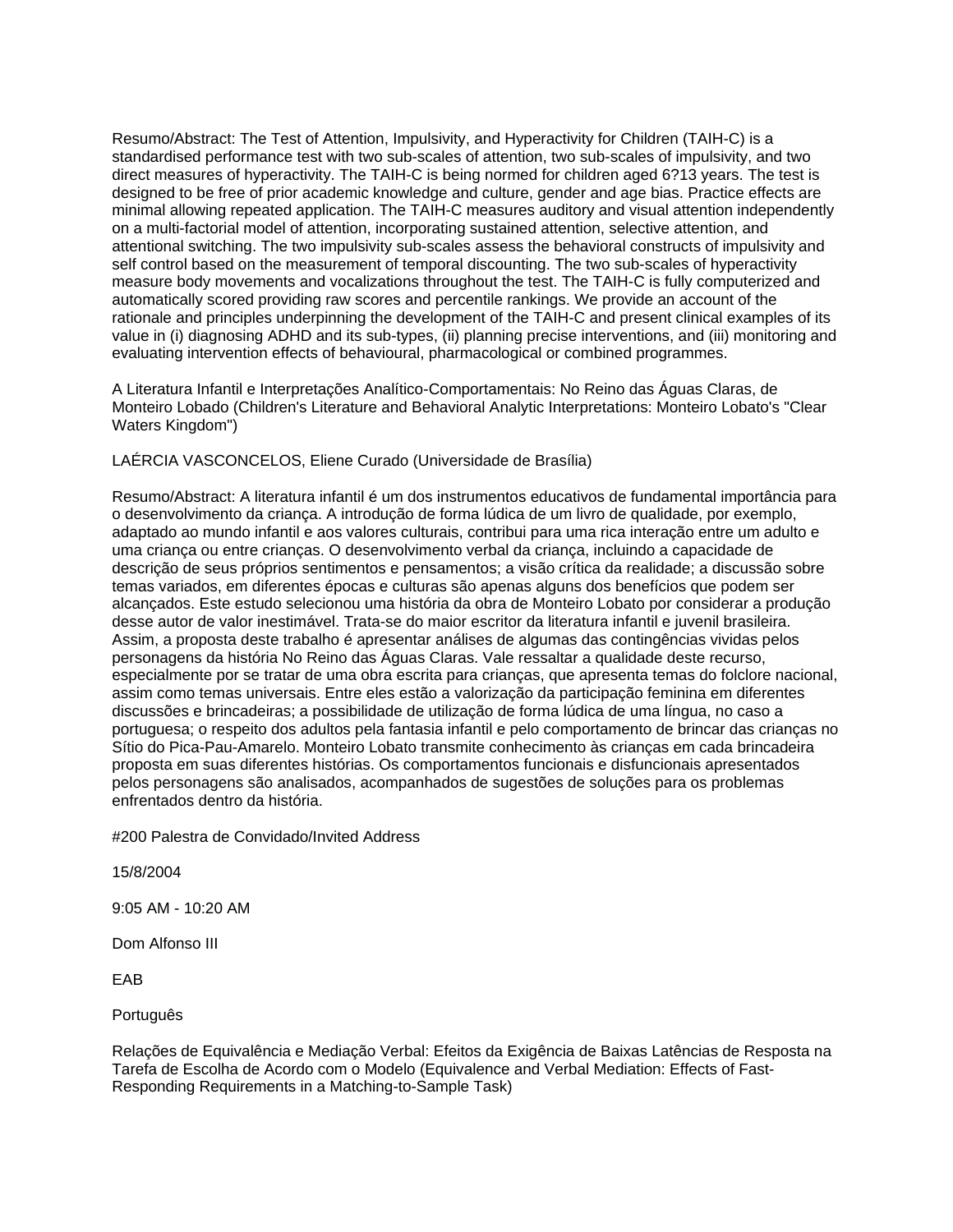GERSON YUKIO TOMANARI (University of São Paulo), Murray Sidman (Sarasota, FL), Adriana R. Rubio (University of São Paulo), William V. Dube (University of Massachusetts Medical School, Shriver Center)

Resumo/Abstract: Experimental studies should contribute to the understanding of the role of verbal mediation and naming in stimulus equivalence. In the talk, we will review the main points of controversies on this matter, as well as present empirical data that may contribute to this debate. In brief, we conducted some experiments to assess the emergence of stimulus equivalence relations when matching-to-sample responding was under severe time restriction. To do so, baseline conditional discriminations between two sets of four stimuli were taught to five human adults who were later tested for the emergence of new conditional discriminations consistent with symmetry and equivalence (combined symmetry and transitivity). During training, the required sample and comparison latencies were gradually decreased, given the maintenance of accuracy (90% correct). The final maximum latencies were 0.4-0.5s to samples and 1.2-1.3s to comparisons. Intertrial intervals were reduced to 0.4s. Under these fast-responding requirements, 72 unreinforced test trials were interspersed among 72 unreinforced baseline trials. Accuracies in the first equivalence and symmetry tests were respectively around 46%-60% (Participant PLRA), 58%-58% (Participant ALE), 72%-78% (Participant CA), 85%-92% (Participant EMM) and 88%- 88% (Participant SU). The lack of accuracy in the test trials was mostly due to failures to respond within the required latencies, not to incorrect choices. When participants did respond in time, their accuracies were normally higher and around 69%-71% (Participant PLRA), 71%-67% (Participant ALE), 85%-86% (Participant CA), 98%-97% (Participant EMM), and 94%-95% (Participant SU). In general, these results show that the emergence of new conditional discriminations and equivalence class formation did occur with requirements for very brief response latencies, a condition in which the possibility of verbal mediation was highly restricted. Because verbal mediation would require some intermediate verbal behavior, it seems reasonable to speculate that the participants had no time for any additional behavior beyond that required to the maintenance of the baseline performance.

#201 Mesa Redonda/Panel Discussion

15/8/2004

9:05 AM - 10:20 AM

Imperial B

CBM

Português

Saúde, Psicologia, e Genética: Aconselhamento Genético (Health, Psychology, and Genetics: Genetic Counseling)

Coordenador/Chair: Nelson Iguimar Valerio (Faculdade de Mediciana de São José do Rio Preto - Famerp)

MARCOS RICARDO MIQUELETTO (FUNFARME/UNIRP)

ENY MARIA GOLONI-BERTOLLO (Faculdade de Medicina de São José do Rio Preto- Famerp)

AGNES CRISTINA FETT-CONTE (Faculdde de Medicina de São José do Rio Preto - Famerp)

Resumo/Abstract: A Genética, especialmente nos últimos anos, tem proporcionado grandes impactos sobre o conhecimento das doenças humanas envolvendo todos os profissionais da área de saúde. É possível afirmar que toda doença humana, direta ou indiretamente, envolve um componente genético, com diferentes padrões de herança e uma variabilidade muito grande de manifestações. Estas informações são relevantes para que o profissional, dentro de uma equipe multidisciplinar, possa identificar e atuar sobre as conseqüências destas doenças. Neste contexto, a interação da Psicologia da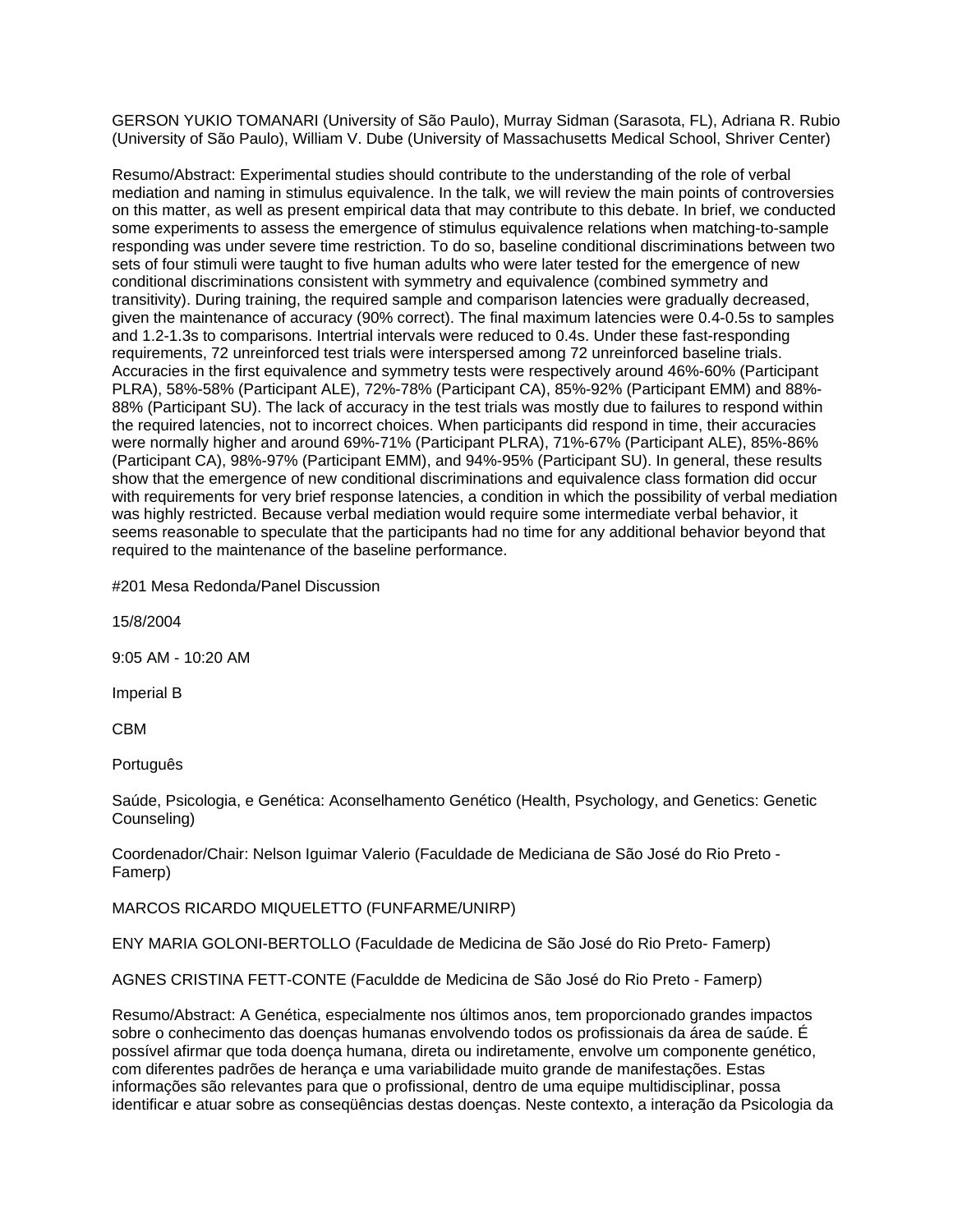Saúde com a Genética é um exemplo fundamental, com implicações diretas no prognóstico e orientação dos pacientes e familiares. Alguns conceitos elementares, como o que é o Aconselhamento Genético, são fundamentais para o entendimento desta interação: trata-se de um processo multidisciplinar de comunicação, de várias etapas, onde um indivíduo e/ou família recebem informações sobre os aspectos relacionados a uma afecção genética; tem como finalidades principais fornecer informações técnicas, riscos de recorrência e apoio psicoterapêutico. A participação do psicólogo neste processo é, portanto, fundamental. Os genes, unidades de informação genética, são responsáveis pela morfogênese, capacidade funcional, crescimento e desenvolvimento do organismo. Qualquer erro que afete a informação genética (mutação) pode resultar em uma anomalia congênita, anomalias múltiplas, problemas comportamentais, funcionais, em um organismo inviável, ou até mesmo em um câncer. A sistemática destas alterações inclui as doenças gênicas, cromossômicas, multifatoriais e somáticas, com tipos diferentes de herança e de riscos de recorrência e mais de 10.000 condições já descritas. Praticamente todas resultam em comprometimentos emocionais para o indivíduo e/ou sua família, pois envolvem, no mínimo, tomada de decisões e estresse. Dentre os diversos exemplos, a síndrome de Down, o Autismo e a Neurofibromatose podem ser destacados. Assim, com o aumento do conhecimento e complexidade acerca das condições genéticas com implicações psicológicas, os profissionais da Psicologia devem compreender alguns conceitos de genética e utilizá-los como ferramentas importantes e imprescindíveis para o exercício da profissão, estejam eles atuando diretamente no Aconselhamento Genético, ou indiretamente, na avaliação e acompanhamento de pacientes. O objetivo desta apresentação é mostrar a intersecção entre Psicologia da Saúde e Genética Clínica, especialmente no processo do Aconselhamento Genético, evidenciada pela experiência em assistência, pesquisa e ensino dos profissionais envolvidos.

#202 Sessão de Exposições Orais/Paper Session

15/8/2004

9:05 AM - 10:20 AM

Paço dos Nobres 1A

CBM

Português

Hiperactividade: Abordagem Comportamental (Hyperactivity: Behavioral Approach)

Coordenador/Chair: Fernanda Glaser (PUC-SP)

Treinamento em Escola de Aluno Portador de Transtorno de Déficit de Atenção/Hiperatividade: Um Trabalho de Equipe (In-School Training for a Disruptive Student with ADHD: A Group Study)

## LUCIANA RIZO, Bernard Rangé (UFRJ)

Resumo/Abstract: Este trabalho tem por finalidade apresentar o processo de treinamento de professores em uma escola com aluno portador de Transtorno de Déficit de Atenção/Hiperatividade e a conseqüente melhora do desempenho acadêmico de aluno portador do transtorno. Publicações norte-americanas destinadas ao público leigo apontavam para dificuldades enfrentadas por crianças com TDAH na interação com professores não informados sobre o transtorno. Através de palestras e simpósios para pais de crianças portadoras de TDAH, aqui no Brasil, pudemos observar relatos das experiências desses pais e crianças na escola, que demonstravam grande desconhecimento do transtorno por parte dos professores e, conseqüentemente, grande dificuldade em lidar com a criança portadora de TDAH na escola. Sabendp que estudos realizados em todo o mundo, inclusive no Brasil, mostram que de 3 a 7% das crianças em idade escolar são portadoras do TDAH (DSM IV-TR, 2002), desenvolvemos um programa de treinamento o qual foi aplicado na escola em questão e observado melhora significativa do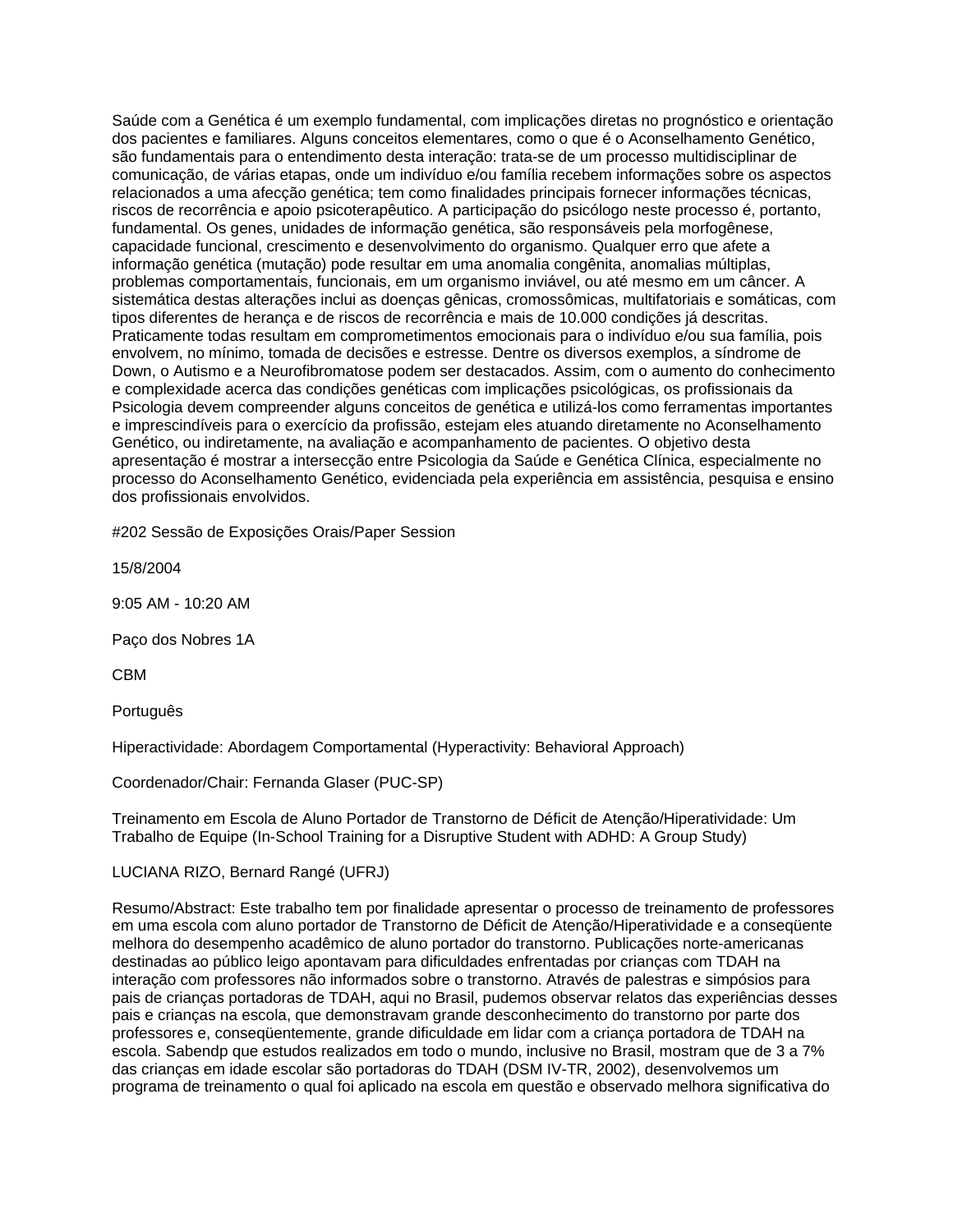desempenho acadêmico de aluno portador do transtorno. Ressaltamos a importância do trabalho de equipe para que os objetivos de um tratamento eficaz sejam alcançados.

Trabalhando a Hiperatividade Infantil na Terapia Comportamental: Um Relato de Caso Clínico (Working with a Hyperactive Child in Behavioral Therapy: A Case Report)

# FERNANDA GLASER (PUC-SP)

Resumo/Abstract: A hiperatividade", ou "transtorno de déficit de atenção", ou ainda"transtorno hipercinético" possui como principais características,segundo a CID-10, a falta de persistência em atividades que requeiram envolvimento cognitivo e uma tendência a mudar de uma atividade para outra sem completar nenhuma, junto com uma atividade excessiva, desorganizada e mal controlada. A diversidade de nomes e descrição isolada das tendências comportamentais do indivíduo, muitas vezes nos confunde na prática clínica. Segundo Skinner (1974), "tender a fazer algo" é uma metáfora muito usada na cultura mentalista que envolve respostas dependentes de estimulação gerada por condições relacionadas com uma acentuada probabilidade de ação. No presente relato serão apresentadas as etapas seguidas por esta pesquisadora para a elaboração de uma análise funcional dos comportamentos apresentados por uma criança de 4 anos que recebeu diagnóstico de hiperatividade. A autora pretende enfatizar as possibilidades de análise e tratamento sugeridas a partir da construção de um instrumento de coleta de dados concentrado na descrição de comportamentos adequados e inadequados da criança buscando estabelecer as condições antecedentes e consequentes a estes comportamentos. Através da análise realizada, põde-se constatar que a atenção social vinha consequenciando e reforçando o comportamento inadequado enquanto que o comportamento adequado era, em grande parte das vezes, seguido de silêncio (extinção). Além disso, pôde-se perceber que mudanças no comportamento inadequado podiam ser esperados a partir do reforçamento de uma resposta alternativa, mas não a partir do estabelecimento de uma regra. O tratamento proposto foi baseado na análise dos registros comportamentais da criança e envolveu a participaçõ da terapeuta, dos familiares e dos profissionais da escola. Dados sobre o repertório comportamental da criança antes e após o tratamento serão apresentados. Este trabalho propõe-se validar com um exemplo prático a proposta de análise funcional como instrumento de trabalho clínico possibilitando uma alternativa a uma visão tradicional da hiperatividade.

Uma Abordagem Alternativa para o Comportamento Anormal (An Alternative Approach to Abnormal Behavior)

### CLAUDIA BARBOSA (Faculdade Assis Gurgaz)

Resumo/Abstract: Uma das principais discussões dos analistas do comportamento é que os comportamentos tradicionalmente denominados anormais não são diferentes, tanto qualitativa como quantitativamente, em seu desenvolvimento e manutenção de outros comportamentos. Essa idéia central decorre do behaviorismo proposto por Skinner como uma filosofia orientadora de uma ciência do comportamento, segundo a qual é o comportamento em si que deve ser analisado, como objeto de estudo dessa abordagem psicológica e não um hipotético aparelho psíquico, do qual o comportamento é apenas uma manifestação ou sintoma. Trata-se, pois, de uma postura (approach) frente ao comportamento. A modificação de comportamento é uma abordagem puramente psicológica e como tal descarta o modelo médico de "doença" e "cura". Muitos modificadores de comportamento evitam termos como "patológico", "distúrbio", "cura", "neurótico", substituindo-os por "treinamentos educacionais", "solução de problema". O ponto fundamental em que convergem alguns teóricos da análise do comportamento aplicada à clínica é não aplicar ao comportamento o adjetivo patológico. Um ponto de vista alternativo é que as categorias "certo" ou "errado" ou "doença" ou "saúde" aplicados ao comportamento, representam uma avaliação social. A conseqüência desse ponto de vista alternativo é que quando a questão a ser analisada é a anormalidade, o enfoque não é dirigido ao comportamento, nem à pessoa que o apresenta, mas ao contexto social que o classifica como anormal. Quando um indivíduo mantém um determinado comportamento, adequado ou não, está reagindo ao seu meio. Aprendeu a reagir daquela forma frente à situação. A ação do indivíduo pode ser normal ou não dependendo do local e da forma que ela venha a ocorrer. O presente trabalho tem como objetivos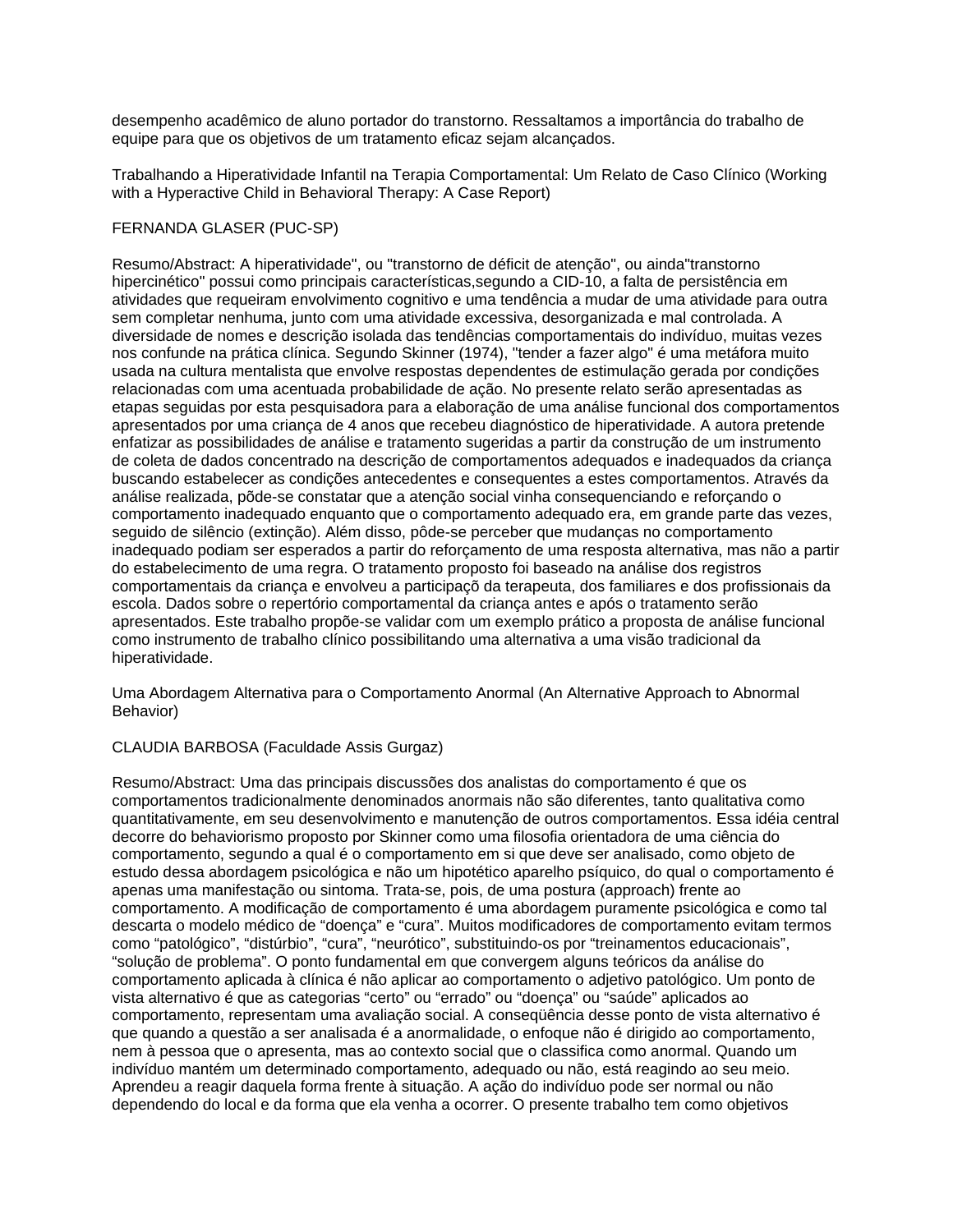discutir a Abordagem Alternativa, sobre a análise da anormalidade proposta por Ullmann e Krasner, associada a discussões atuais sobre o tema, focalizando que tanto o comportamento normal como anormal se desenvolvem e se mantém de uma mesma forma. Levantar questionamentos sobre a classificação do comportamento como normal ou anormal, quem as faz, em que situações e suas conseqüências. Comentar o controle do conteúdo da queixa tanto em relação ao cliente como em relação ao terapeuta. Apontar a relevância do posicionamento dos terapeutas em relação aos conteúdos positivos e negativos das verbalizações trazidas pelo cliente para o contexto clínico. E apresentar a atuação do terapeuta no atendimento clínico como estratégia de intervenção operando como estímulo discriminativo para a normalidade.

#203 Mesa Redonda/Panel Discussion

15/8/2004

9:05 AM - 10:20 AM

Paço dos Nobres 2

CBM

Português

Competência Social, Técnicas de Avaliação e de Intervenção em Treinamento de Habilidades Sociais: A Integração Necessária (Social Competence, Assessment and Intervention Techniques in Social Abilities Training: A Needed Integration)

Coordenador/Chair: Maria Júlia Ferreira Xavier Ribeiro (Universidade de Taubaté)

MARIA JÚLIA FERREIRA XAVIER RIBEIRO (Universidade de Taubaté)

MARCOS ROGÉRIO DE S. COSTA (Unipê)

ELVIRA APARECIDA SIMÕES DE ARAÚJO (Universidade de Taubaté/unicamp)

Resumo/Abstract: O objetivo dessa apresentação é evidenciar a íntima integração entre avaliação e intervenção no desenvolvimento de Habilidades Sociais. Para isso, apresenta-se conceituação teórica e metodológica de habilidades sociais e de técnicas de avaliação e intervenção, em seguida, resultados que vimos obtendo dentro da linha de pesquisa Desenvolvimento de Habilidades Sociais. O comportamento social refere-se ao comportamento de duas ou mais pessoas, uma em relação à outra, ou em conjunto em relação ao ambiente comum. Conquanto exista grande diversidade conceitual e metodológica para determinação de critérios de competência, parte considerável da atuação profissional no campo da psicologia dirige-se ao desenvolvimento de repertórios sociais competentes, com base na premissa de que essa competência favorece a aquisição e fortalecimento de outras classes de resposta. A definição de competência é necessariamente ligada ao modo como o comportamento social é avaliado. As técnicas de avaliação podem ser classificadas pelo período de aplicação (antes, durante, depois e no período de acompanhamento), pelo tipo de instrumento (inventários e escalas de autorelatos, entrevistas, observações de comportamento) e pelo modo como o instrumento é aplicado (pelo próprio indivíduo, por outro ou pelo psicólogo). A escolha da técnica de intervenção é também dependente do modo como se conceitua competência. As técnicas podem ser classificadas por sua função (aquisição de resposta, reprodução de resposta, modelagem e fortalecimento, reestruturação cognitiva e transferência da resposta), por sua capacidade de generalização (em relação ao tempo, ao contexto, às situações interpessoais, às respostas, a pessoas) ou pelo emprego individual ou grupal. Um estudo, com um grupo de crianças, escolhido em virtude da queixa de indisciplina e agressividade apresentada pela equipe de professores, ilustra a interdependência entre os elementos aqui considerados. Nele, os professores foram solicitados a descrever os comportamentos dos quais se queixavam, a apresentar causas prováveis e possíveis soluções e os alunos foram solicitados a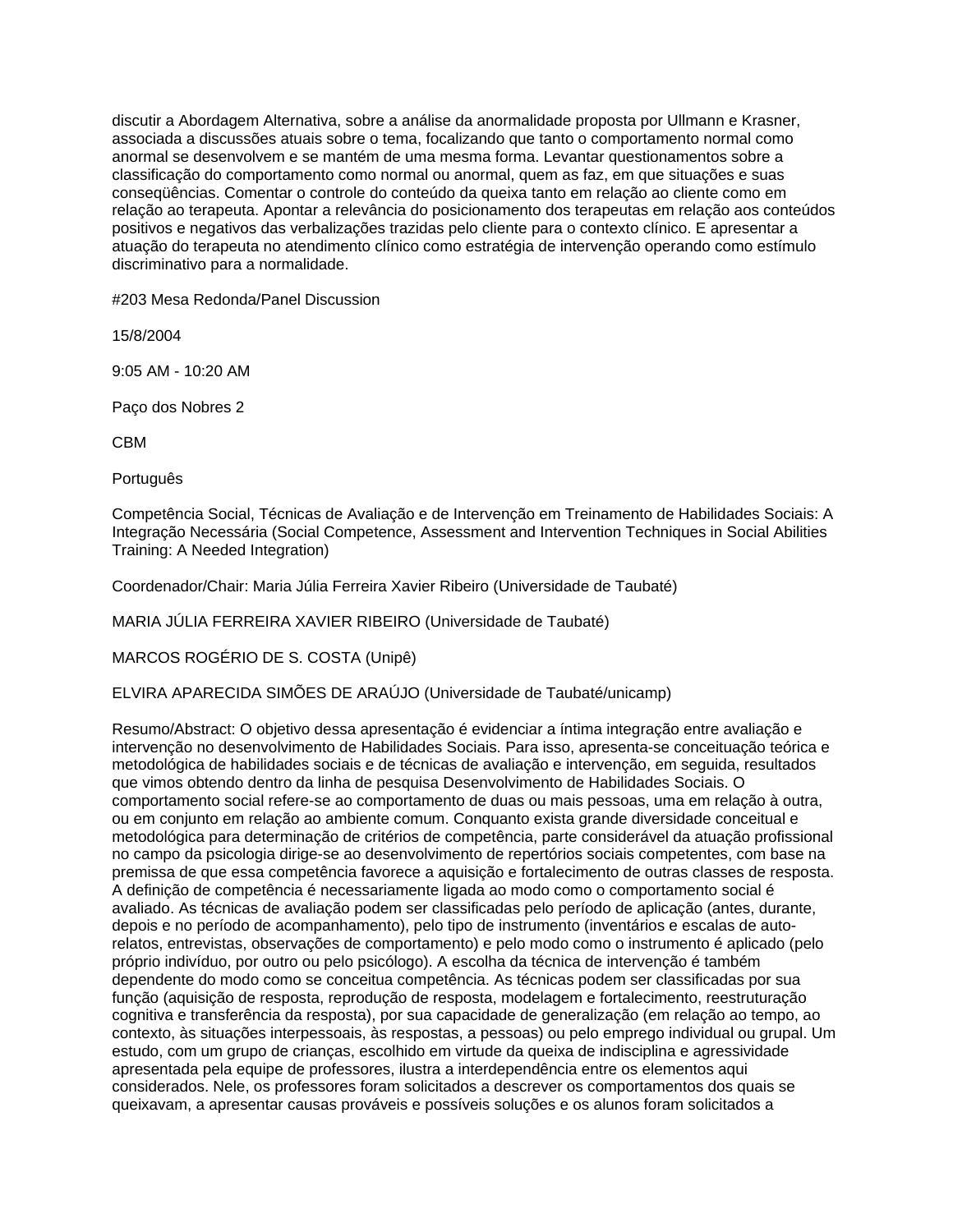desenhar "quem ensina e quem aprende". Enquanto a análise das respostas dos professores gerou descrições unidirecionais, que apontavam os alunos como responsáveis pelo seu próprio (mau) comportamento, a análise das interações contidas nos desenhos possibilitou o entendimento das fontes de controle do comportamento-queixa e viabilizou a seleção de técnicas de intervenção que fortaleceram repertório social competente. Preconiza-se, portanto, que treinamentos realizados nos diversos contextos de atuação do psicólogo considerem sempre a interdependência entre a definição de competência, técnica de avaliação e técnica de intervenção.

#204 Sessão de Exposições Orais/Paper Session

15/8/2004

9:05 AM - 10:20 AM

Paço dos Nobres 4B

OBM

Português/English

Stress na Organização (Stress in Organizational Settings)

Coordenador/Chair: Sheila Murta (Universidade Católica de Goiás)

Avaliação de um Programa de Manejo de Estresse Ocupacional com Funcionários de uma Universidade Particular (Evaluation of an Occupational Stress Management Program with Private University Employees)

SHEILA MURTA (Universidade Católica de Goiás), Bartholomeu Tróccoli (Universidade de Brasília)

Resumo/Abstract: Este trabalho consiste na avaliação de efeitos de um Programa de Manejo de Estresse Ocupacional, denominado "Oficina do Ser", implementado junto a setenta funcionários administrativos de uma universidade privada, visando (a) minimizar sintomas de estresse, desenvolver habilidades de enfrentamento a problemas no trabalho, promover habilidades sociais e fortalecer indicadores físicos de saúde em pressão arterial e medidas de imunidade e (b) comparar resultados de dois tipos distintos de intervenção. Os voluntários foram designados para uma de duas condições experimentais: Grupo Manejo de Estresse (ME) e Grupo Habilidades Sociais (HS). O primeiro consistiu em uma intervenção multicomponentes, focada em percepção corporal, manejo de tempo, reestruturação cognitiva, solução de problemas, relaxamento, assertividade e manejo de raiva. O segundo consistiu no treino em habilidades de comunicação interpessoal. Foram realizadas 12 sessões grupais de 60 minutos cada, durante o horário de trabalho, em grupos com oito participantes em média, uma vez por semana. Antes e após a intervenção, todos os participantes responderam ao Inventário Reformulado de Sintomas de Estresse, Inventário Reformulado de Habilidades Sociais e Escala Reformulada de Modos de Lidar com Problemas no Trabalho; fizeram leucograma; e tiveram a pressão arterial aferida. Os dados foram avaliados estatisticamente através do teste ANOVA para medidas repetidas. Os resultados indicaram para os dois tipos de intervenção diminuição em sintomas nas três fases de estresse (alerta, resistência e exaustão); aumento em habilidades sociais relativas à expressão de sentimento positivo, conversação e assertividade; diminuição em neutrófilos e aumento em linfócitos e macrófagos e diminuição na pressão arterial sistólica. Não foram observadas mudanças significativas em qualquer das intervenções sobre habilidades de enfrentamento a problemas no trabalho. Os resultados evidenciam que ambas as intervenções afetaram igualmente sintomas de estresse, habilidades sociais, imunidade e pressão arterial. Pode-se supor ainda que tanto múltiplas habilidades de enfrentamento ao estresse quanto habilidades sociais possam afetar significativamente a saúde, mas por vias distintas, ou variáveis inerentes ao processo terapêutico podem ter sido responsáveis pelas mudanças nas duas condições. Estudos futuros poderão averiguar esta suposição, preferencialmente utilizando amostras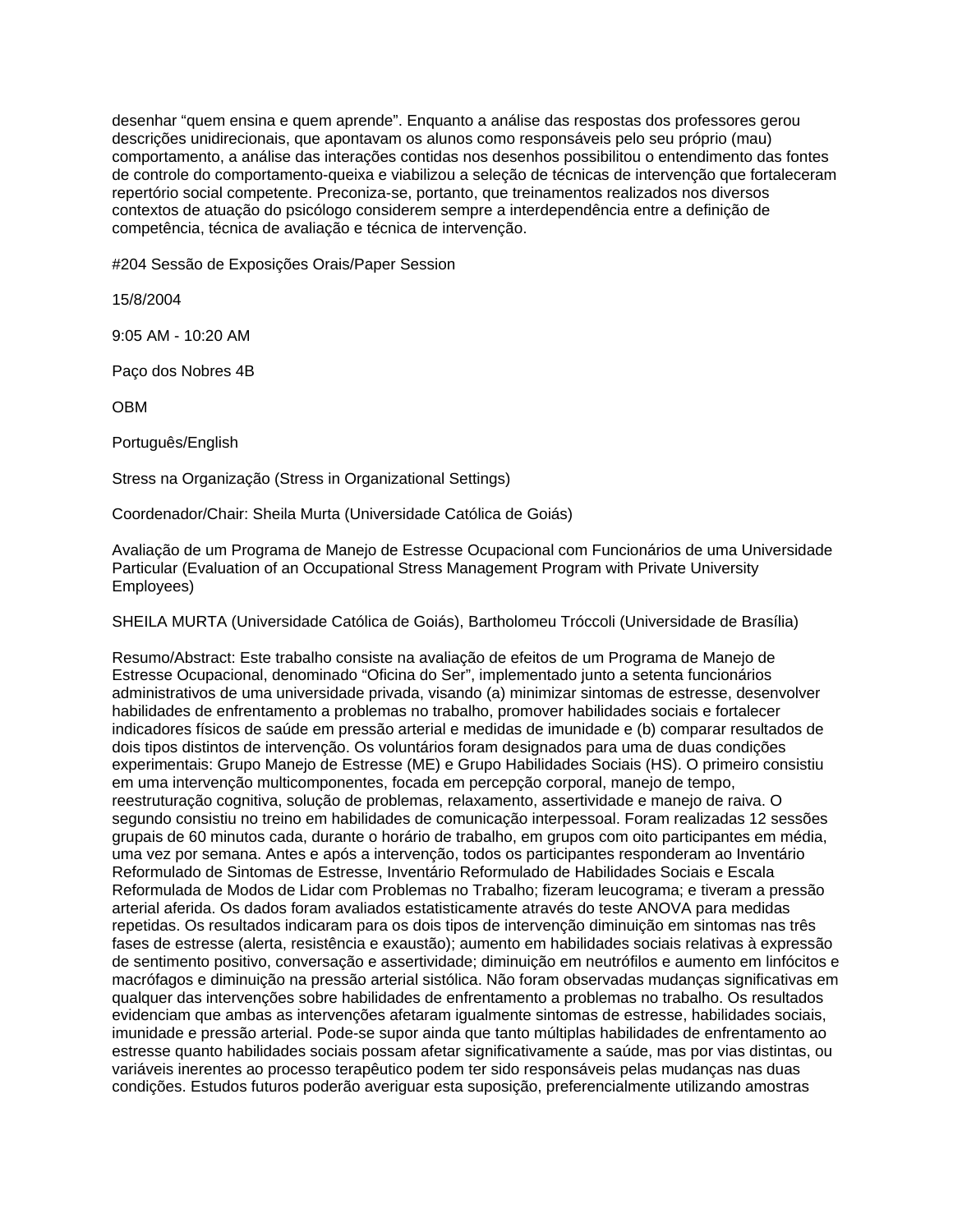maiores, com delineamentos que incluam follow-up e indicadores organizacionais de impacto sobre a saúde.

A Utilizaçãp de Estratégias de Coping como Controle do Estresse Organizacional (The Use of Coping Strategies as Control of Stress Organization)

Francisly Munk Duque, MARILSA DE SÁ RODRIGUES TADEUCCI, José Tadeu Coutinho (Universidade de Taubaté)

Resumo/Abstract: O estresse é uma reação natural presente em todos os seres humanos, possuindo uma polaridade benéfica na medida que incentiva e estimula o indivíduo a agir. No entanto tem se tornado um mal mundial, está passando a ser danoso para o homem moderno; surgindo doenças tanto físicas como emocionais em sua decorrência. O objetivo deste estudo foi verificar as estratégias utilizadas pelos empregados para enfrentar as situações de estresse no trabalho, relacioná-las com a satisfação no trabalho e a influencia nos resultados da empresa. A amostra foi composta por empregados de uma multinacional, pertencentes a dois setores: a área de recursos humanos e área de liderança da manufatura. Essa população compreende vários níveis hierárquicos desde analistas, supervisores, gerentes e diretores, chegando a um total de 150 pessoas. A população foi dividida em diversos grupos de acordo com as funções e áreas de trabalho. Foi aplicado dois inventários o primeiro a Escala de Estresse, de Malash (adaptação de Maurício R. Tamayo, 1996) com objetivo de avaliar o nível de estresse; e o segundo de Inventário de Estratégias de Coping de Folkman e Lazarus para conhecer as principais estratégias de coping utilizadas. As aplicações foram sem identificação para favorecer a veracidade das informações oferecidas. Os dados foram avaliados quantitativamente e qualitativamente e foram tratados estatisticamente comparando as médias por fatores e comparadas entre os grupos estratificados da amostra. Os principais resultados são: não existe um grande número de empregados com estresse elevado, apenas dois sujeitos apresentam índices acima da média. As estratégias de coping diferem quando comparadas entre áreas, destacando-se o grupo de staff onde o distanciamento da realidade em momentos de crise da empresa é a estratégia mais utilizada que pode ser justificada pelo processo decisório pertinente à função.

Behavior System Analysis and Management as a Conceptual Approach for Organization Development (Análise de Sistema Comportamental e Gerenciamento como Abordagem Conceitual para Desenvolvimento Organizacional)

GUILLERMO YÁBER (Universidad Católica Andrés Bello)

Resumo/Abstract: Behavior system analysis and management, is an approach for organization development (OD) based on systems analysis and behavioral systems analysis. Using this perspective, The Total Performance System (TPS) and The Three-Contingency-Model of Performance Management was applied to analyze and improve the performance of an organizational unit in a university setting. TPS was used to analyze and describe core, management and support processes of this behavioral system. On the other hand, a behavioral intervention was used to modify the effectiveness of the support processes. Productivity and satisfaction were reported by members of the behavioral system. Behavior system management, is an effective way to improve work and unit performance in educational and other organization settings.

#205 Sessão de Exposições Orais/Paper Session

15/8/2004

9:05 AM - 10:20 AM

Paço dos Nobres 4A

EAB/EDC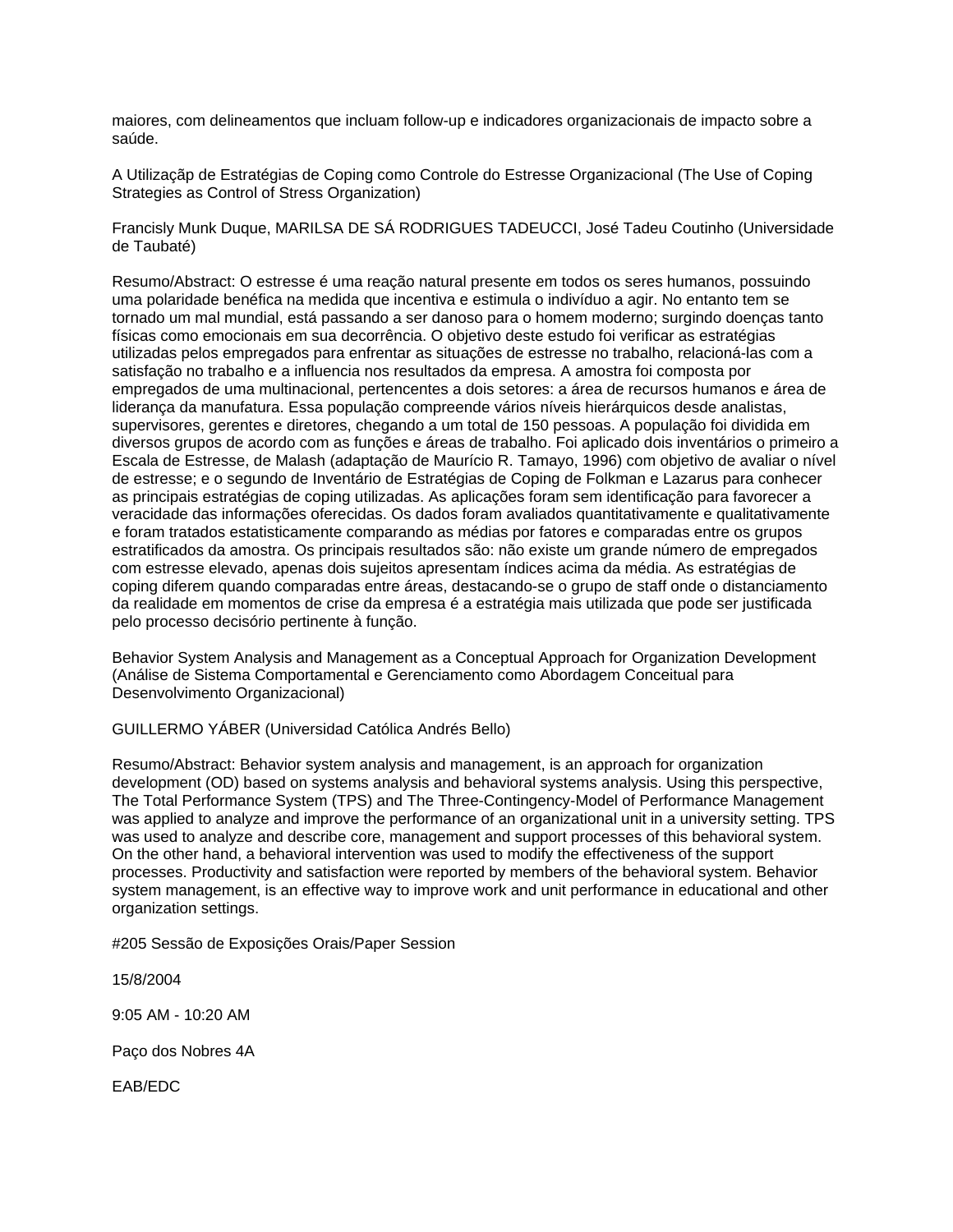### Português

Aprendizagem Observacional e por Igualação ao Modelo (Observational and Matching-to-Sample Learning)

Coordenador/Chair: Adriana Aparecida Tambasco (Universidade Federal de São Carlos)

Aprendizagem Observacional de Discriminações Condicionais, Formação e Expansão de Classes Equivalentes (Observational Learning of Conditional Discrimination, Equivalence Classes Formation and Expansion)

ADRIANA APARECIDA TAMBASCO PÍCCOLO, Celso Goyos (Universidade Federal de São Carlos)

Resumo/Abstract: A aprendizagem de discriminações condicionais por observação foi demonstrada na literatura, entretanto, os resultados foram pouco conclusivos. O presente trabalho teve por objetivo replicar sistematicamente um estudo, estender os resultados para diferentes populações, e verificar as condições em que ocorre a aprendizagem de discriminações condicionais, formação e expansão de classes de estímulos equivalentes. Os Experimentos 1, 2 e 3 tiveram por participantes jovens universitários, o Experimento 4, pré-escolares, e o Experimento 5 crianças e adolescentes com necessidades especiais. O Experimento 1 consistiu numa replicação sistemática de um estudo realizado com deficientes mentais, tendo as seguintes variações: ensino realizado através de computador com tela sensível ao toque; experimentador atuando como modelo; estímulos experimentais familiares e instrução para observação. Foi realizado ensino direto das relações BA, ensino por modelação das relações CA, testes das relações de linha de base e das emergentes, ensino por modelação de dois novos conjuntos de estímulos (D e E) e testes para expansão de classes. Seis participantes mostraram aprendizagem das discriminações condicionais e formação de equivalência e cinco deles expansão de classes. O Experimento 2 teve delineamento experimental análogo ao do Experimento 1, porém o ensino das relações foi somente por modelação. Três de quatro participantes aprenderam as discriminações condicionais e mostraram formação e expansão de classes. O Experimento 3 estendeu os dados do Experimento 1 para três classes de estímulos abstratos e seis participantes mostraram aprendizagem de discriminações condicionais, e cinco deles formação e expansão de classes. No Experimento 4, oito préescolares foram submetidos a um procedimento análogo a este, mas com estímulos familiares e sistema de economia de fichas trocadas por brindes, independente do desempenho obtido. Seis participantes aprenderam as relações e formaram equivalência, e para dois deles verificou-se expansão de classes. No Experimento 5, crianças e adolescentes com necessidades especiais tiveram ensino somente por modelação, a troca de fichas recebidas ao final da sessão passou a ser contingente ao critério de desempenho; ausência de reforçamento para as escolhas corretas do modelo. Três participantes mostraram aprendizagem das relações, e um deles formação de equivalência. Para outros três foram conduzidos procedimentos adicionais de ensino, porém a aprendizagem não ocorreu. A aprendizagem observacional de discriminações condicionais ocorreu para todas as populações, porém outras investigações metodológicas são necessárias para obtenção de resultados mais eficientes.

Ensino de Discriminações Condicionais: Comparação Entre Dois Procedimentos de Aprendizagem por Imitação (Teaching Conditional Discriminations: A Comparison Between Two Procedures in Learning Through Imitation)

ANA SELLA, Celso Goyos (Universidade Federal de São Carlos)

Resumo/Abstract: O que chamamos imitação tem sido sujeito a diversas investigações, tanto conceituais, como experimentais, dentro da psicologia. A imitação não é um conjunto específico de comportamentos que pode ser exaustivamente listado: um comportamento pode ser considerado imitativo se seguir temporalmente o comportamento demonstrado por conspecífico, chamado aqui modelo, e se (este comportamento) for funcionalmente controlado pela topografia do comportamento do modelo. Autores afirmam que a imitação é um método de ensino comumente utilizado na análise aplicada do comportamento, mas sua efetividade nem sempre é fidedigna. A maioria dos estudos envolvendo a imitação na análise do comportamento aplicada tem utilizado apenas alguns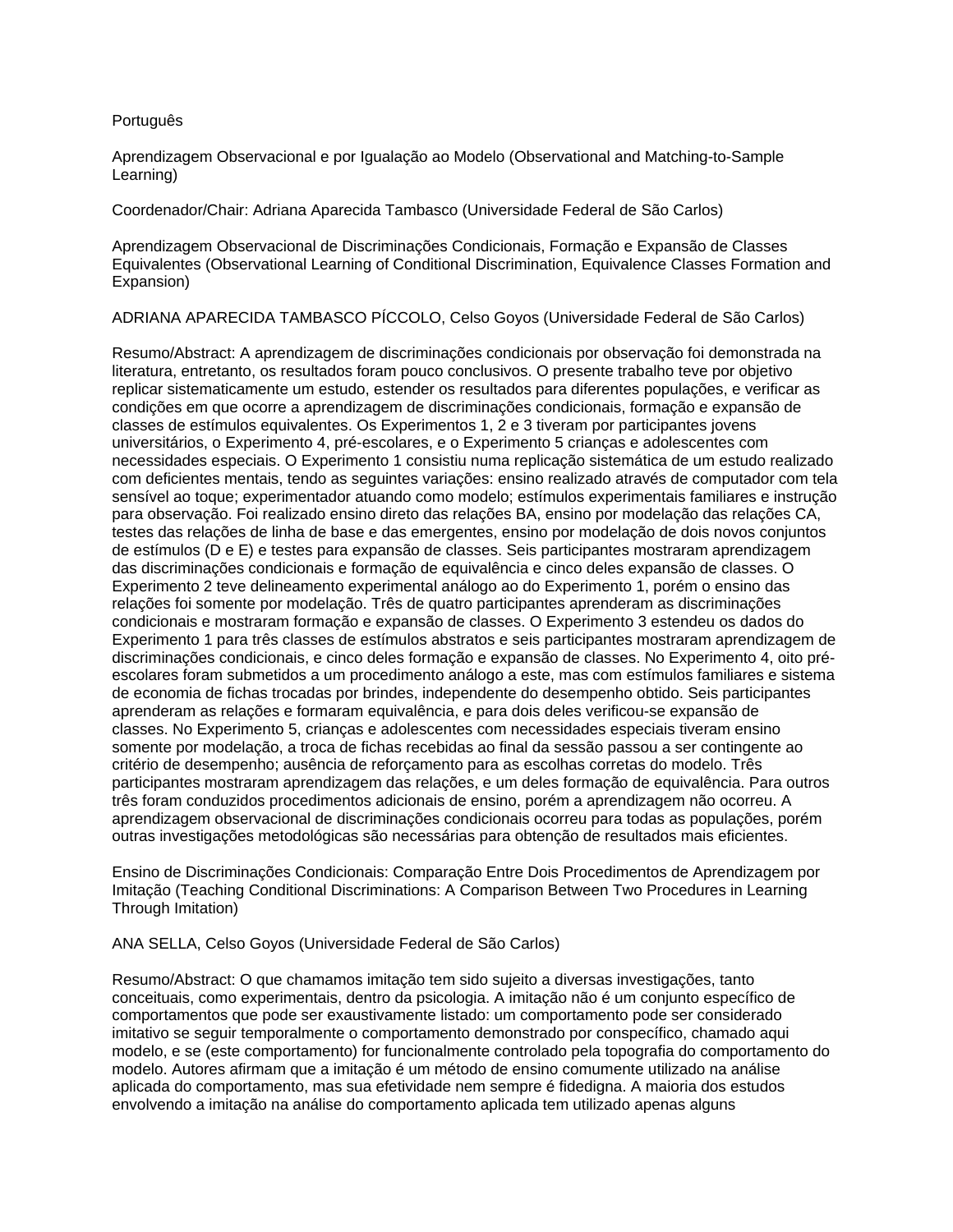comportamentos motores. Este trabalho teve por objetivo estender outros trabalhos da área, unindo algumas variáveis como ensino de discriminação condicional por imitação; atraso e não-atraso para o responder do observador e reforço para algumas tentativas já treinadas (identidade) e não para outras (novas, arbitrárias) e formação de classes de equivalência. Participaram da pesquisa, nove crianças, com idade entre 10 e 13 anos. Para a coleta de dados foi utilizado um computador com tela sensível ao toque e uma filmadora para registro das sessões. Como resultados gerais, a maioria dos participantes aprendeu as relações condicionais propostas pelo estudo e formou classes de equivalência. Sugere-se que outros estudos sejam realizados para investigação de outras variáveis que possam influenciar a aprendizagem de relações condicionais por observação e posterior formação de classes de estímulos equivalentes.

Programa de Ensino Informatizado para Professores: Procedimento de 'Matching-to-Sample' (Computerized Learning Program for Teachers: Procedure Matching-to-Sample)

ROSÁRIA MARIA FERNANDES DA SILVA, Fabiane da Cunha (Universidade do Vale do Itajaí)

Resumo/Abstract: Este estudo teve como propósito ilustrar o potencial de aplicação de computadores para o benefício do processo ensino aprendizagem - em especial a professores. Para tanto, utilizou-se o programa computacional educativo Mestre. Desta forma, o computador serviu como ferramenta para o ensino da leitura e da escrita. Observou-se que o referencial teórico desta pesquisa esteve baseado nos estudos sobre o ensino de discriminações condicionais a partir de tarefas de emparelhamento por amostra (Equivalência de estímulos). A tarefa de emparelhamento por amostra (Matching to sample) foi utilizada para gerar desempenho de discriminação condicional. Esta se constituiu na apresentação de um modelo, na presença do qual apenas uma escolha foi correta, sendo as outras incorretas. Assim, objetivou-se investigar se a aplicação deste procedimento facilitaria a aprendizagem dos alunos, principalmente os que apresentassem dificuldade no aprendizado da leitura e da escrita. A população desta pesquisa foi de dois professores e sete alunos da Rede Municipal do Município de Itapema/SC. Os resultados demonstram que o software Mestre é de fácil instalação e utilização. O mesmo apresenta benefícios que facilitam o ensino por parte do professor, como a programação de contingências que levem o aluno a emitir o comportamento esperado, ou ainda programar o ensino de modo que novas relações emerjam sem necessidade de ensino direto. A precisão e a eficiência são, também, algumas vantagens. Os professores aprenderam rapidamente a lidar com ele e a elaborar as tarefas. Os alunos aprenderam em duas sessões palavras desconhecidas anteriormente.

#206 Sessão de Exposições Orais/Paper Session

15/8/2004

9:05 AM - 10:20 AM

Imperial H

CBM

Português

Terapia por Contingências de Reforçamento: Estudo de Casos (Therapy by Contingencies of Reinforcement: Case Studies)

Coordenador/Chair: Noreen C. de Aguirre (IAAC)

Tactos com Função de Mandos para Controlar o Comportamento da Cliente de Seguir Instruções (Tacts Functioning as Mands to Control the Client's Behavior of Following Instructions)

NOREEN C. DE AGUIRRE, Hélio J. Guilhardi (Instituto de Análise do Comportamento – Campinas)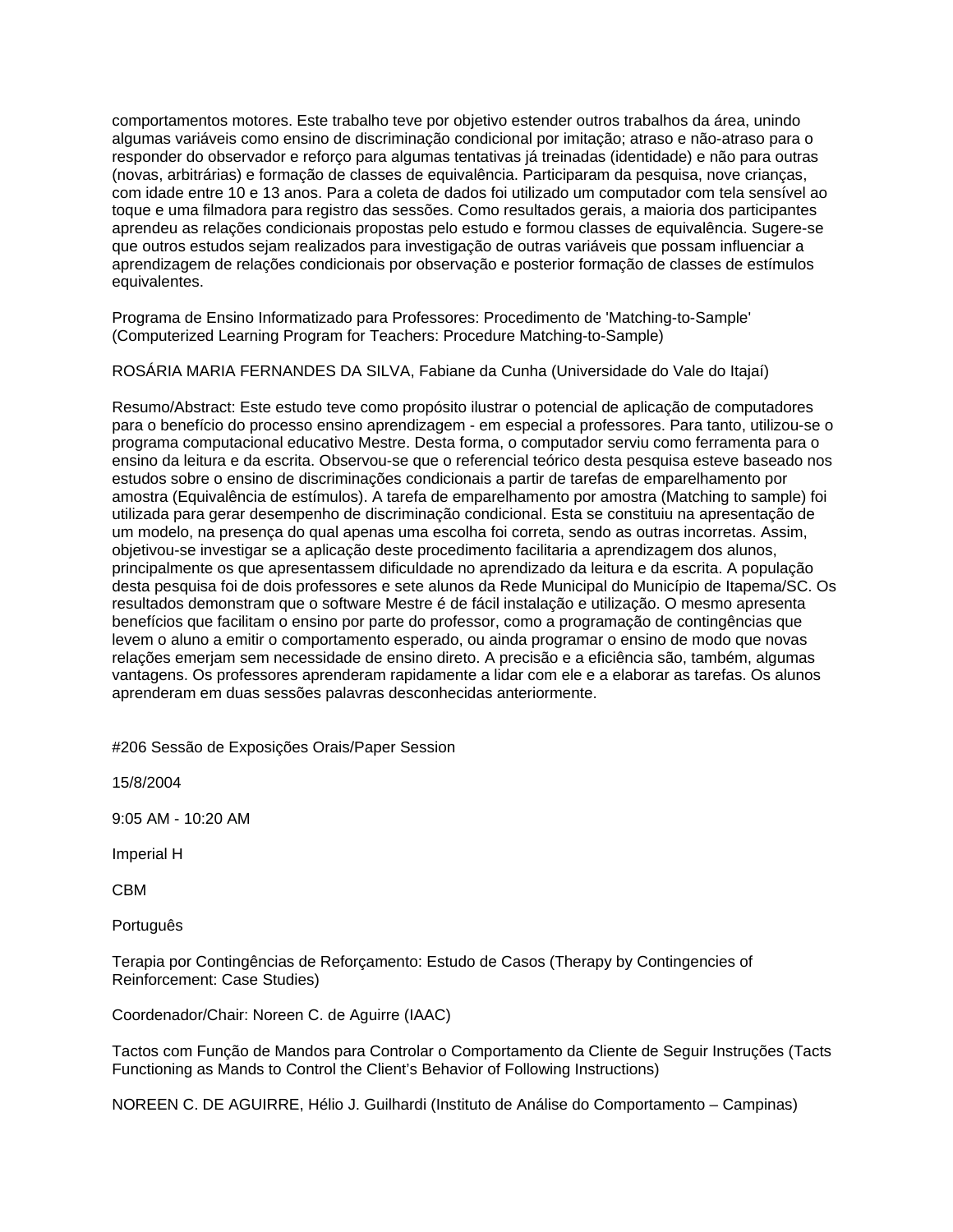Resumo/Abstract: S., 51 anos, mora com o marido, com o filho adotivo adulto e com o sogro viúvo. Procurou terapia para orientação sobre o filho que apresentava TOC. Omitiu que ele era drogadicto. Após algumas sessões, apresentou queixas próprias: "perdi tudo na vida, não sei o que fazer para lidar com os problemas de minha casa", "tem horas em que desejo sumir", "morro de vergonha de dizer que meu filho é drogado e da situação financeira a que chegamos". A primeira dificuldade de T foi discriminar entre tactos e tactos distorcidos. Além disso, a cliente se recusava a emitir comportamentos que pudessem alterar seu contexto de vida, reduzindo as conseqüências aversivas e produzindo novos reforçadores. Através de reforçamento social contingente e não-contingente, a T estabeleceu uma relação terapêutica reforçadora, gerando com isso tactos descritivos da realidade e discriminação mais adequada das relações comportamentais entre os familiares. A primeira classe de comportamentos de S, que ficou sob controle da T, foi "cuidar da própria saúde". Em seguida, aceitou levar o filho e o marido para terapia e criou condições para o filho reiniciar os estudos. Fez uma viagem a São Paulo, recurso sugerido pela T para diminuir temporariamente a aversidade do lar e entrar em contato com outros reforçadores. A T observou que S não fica sob controle de mandos. Adotou, então, a estratégia de emitir tactos que descrevem comportamentos que poderiam ser emitidos por S, com alta probabilidade de serem conseqüenciados positivamente. S passou a ficar sob controle de tais tactos, desde que não tivessem a forma de mando. S mantém o comportamento da T, de analisar e de propor procedimentos, sob reforçamento positivo de baixa freqüência, próximo da extinção. A conseqüência positiva mais evidente, provinda de S para T, é o comparecimento sistemático às sessões. O que controla adicionalmente o comportamento da T é o referencial conceitual e os dados experimentais da Ciência do Comportamento. O objetivo final da terapia é leva-la a ficar sob controle das análises e instruções da T, até o ponto em que seu repertório seja modelado e mantido pelas conseqüências naturais.

Redução de Excessos Comportamentais da Cliente no Cuidado com os Sobrinhos Órfãos Através de Alteração nas Relações Familiares (Reduction of the Client's Behavioral Excesses in Caring for Orphan Nephews Through Changes in Familiar Relationships)

MARIA ELOÍSA SOARES PIAZZON, Hélio J. Guilhardi (Instituto de Análise do Comportamento – Campinas)

Resumo/Abstract: S, 20 anos, solteira, mora com os pais, com três irmãos e os filhos, de quatro e dois anos, do irmão viúvo. A cliente queixou-se das "muitas perdas que vem sofrendo". A mais significativa foi a morte da cunhada num assalto a banco. A partir desse momento, praticamente todo o repertório de comportamentos de S ficou sob controle das crianças, uma vez que nenhum familiar assumiu cuidar delas, nem mesmo o pai. A única pessoa interessada em cuidar das crianças foi a avó materna, desde que lhe "dessem a pensão da filha". A relação dessa avó com as crianças era distante e punitiva. S passou a emitir uma gama muito ampla de comportamentos de cuidar dos sobrinhos, de tal maneira que lhe era incompatível emitir outras classes de comportamento na sua vida cotidiana, tais como: relacionarse com o namorado (que rompeu com ela) e dedicar-se ao trabalho (onde foi ameaçada de demissão). A T procurou desenvolver em S um repertório de comportamentos que controlasse comportamentos de cuidar das crianças em cada membro da família. A finalidade do procedimento foi reduzir os excessos comportamentais de S com os sobrinhos. A avó e o avô paternos, sob influência dos comportamentos de mando de S, passaram a cuidar de atividades com as crianças. O pai destas tem repertórios incompatíveis com cuidar dos filhos: tempo excessivo fora de casa e uso dependente de drogas. S o encaminhou para terapia. S tem se oposto às iniciativas da avó materna, exercendo um contra-controle em relação às tentativas dela de ficar com as crianças. O objetivo final da terapia é desenvolver em S um repertório de controle organizado dos comportamentos dos membros da família, maximizando as relações afetivas positivas de cada um deles com as crianças, ao mesmo tempo que S possa continuar emitindo comportamentos que produzem reforçadores positivos para ela, tais como: namorar, estudar, trabalhar.

Depressão Produzida por Mudanças Drásticas no Controle do Comportamento Geradas pela Morte do Marido (Depression Produced by Drastic Changes in Behavior Control due to Death of Spouse)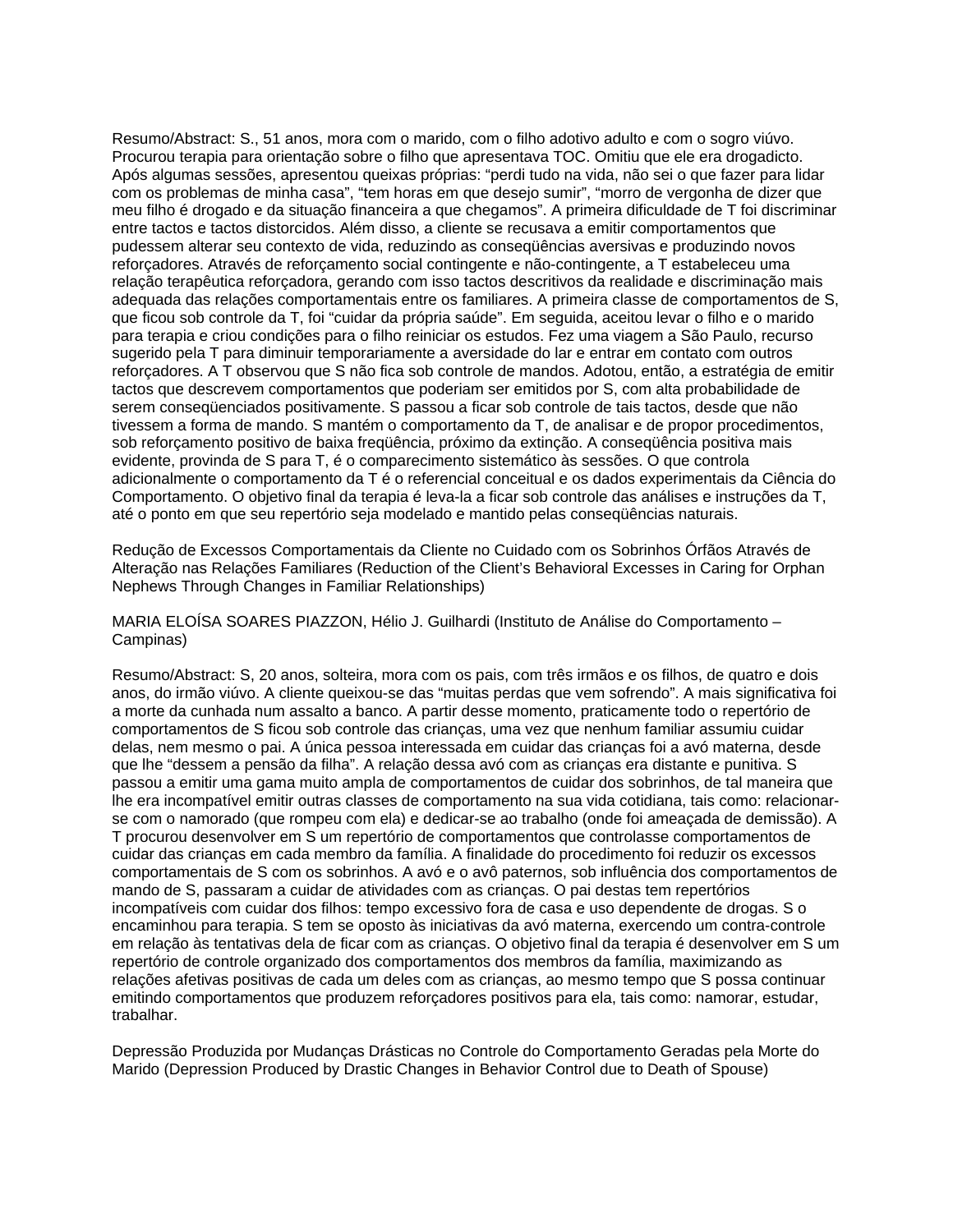ANDRÉIA CLÁUDIA DOS SANTOS MARIANO, Hélio J. Guilhardi (Instituto de Análise do Comportamento – Campinas)

Resumo/Abstract: M, 46 anos, viúva há dois meses, mora sozinha. Tem uma relação funcional importante com o filho, nora, neto de três anos, mãe, irmã e cunhada. Tem sentido muita falta do marido, pois enquanto cuidava dele sentia-se mais segura; não tem conseguido dormir, nem consegue ficar em casa sozinha. A análise da T sugere que M tinha uma ampla classe de comportamentos de cuidar eficientemente do marido, que eram conseqüenciados positivamente (tal repertório e suas conseqüências produzem sentimentos de segurança). Ao mesmo tempo, a dedicação ao marido a protegia dos controles coercitivos advindos das pessoas socialmente significativas da família, sem necessidade de um enfrentamento direto dos familiares. A morte do marido produziu duas mudanças drásticas no controle do repertório comportamental de M: remoção de SDs e SDps para evocar comportamentos e ausência de conseqüências provindas do marido para os comportamentos emitidos. Tal redução drástica de repertório produziu sentimentos de depressão e o ambiente social não ofereceu reforçadores positivos para selecionar comportamentos alternativos. Ao lado disso, com a morte do marido, os familiares passaram a controlar coercitivamente os comportamentos de independência dela em relação a eles. As punições, na forma de críticas, produziram sentimentos de culpa e de insegurança. Portanto, os sentimentos da queixa parecem ter sido produzidos pelas mudanças nas contingências. M ficava também sob controle de auto-regras — adequadas na relação com o marido e inadequadas na relação com os familiares —, tais como: "devo servir aos outros", "meus interesses não devem prevalecer em relação aos interesses dos outros", o que gerava conflito sobre a maneira mais apropriada de se relacionar com os familiares: atendê-los era aversivo; não atendê-los, ainda mais. A T tem como objetivo colocar o comportamento de M sob o controle de regras, que se opõem a tais auto-regras e que, se seguidas, produzirão reforçadores positivos e contra-controlarão os comportamentos de reivindicação e de crítica dos outros. A T programou um esvanecimento gradual das regras, de tal maneira que os comportamentos de M deixarão progressivamente de ser governados por regras enunciadas pela T e passarão a ser selecionados pelas conseqüências reais que produzirem.

#207 Palestra de Convidado/Invited Address

15/8/2004

9:05 AM – 10:20 AM

Imperial E

CBM

**Português** 

Transtorno do Pânico (Panic Disorder)

Marcio Bernik (IPq-USP)

#208 Palestra de Convidado/Invited Address

15/8/2004

9:05 AM – 10:20 AM

Imperial F

TPC

Português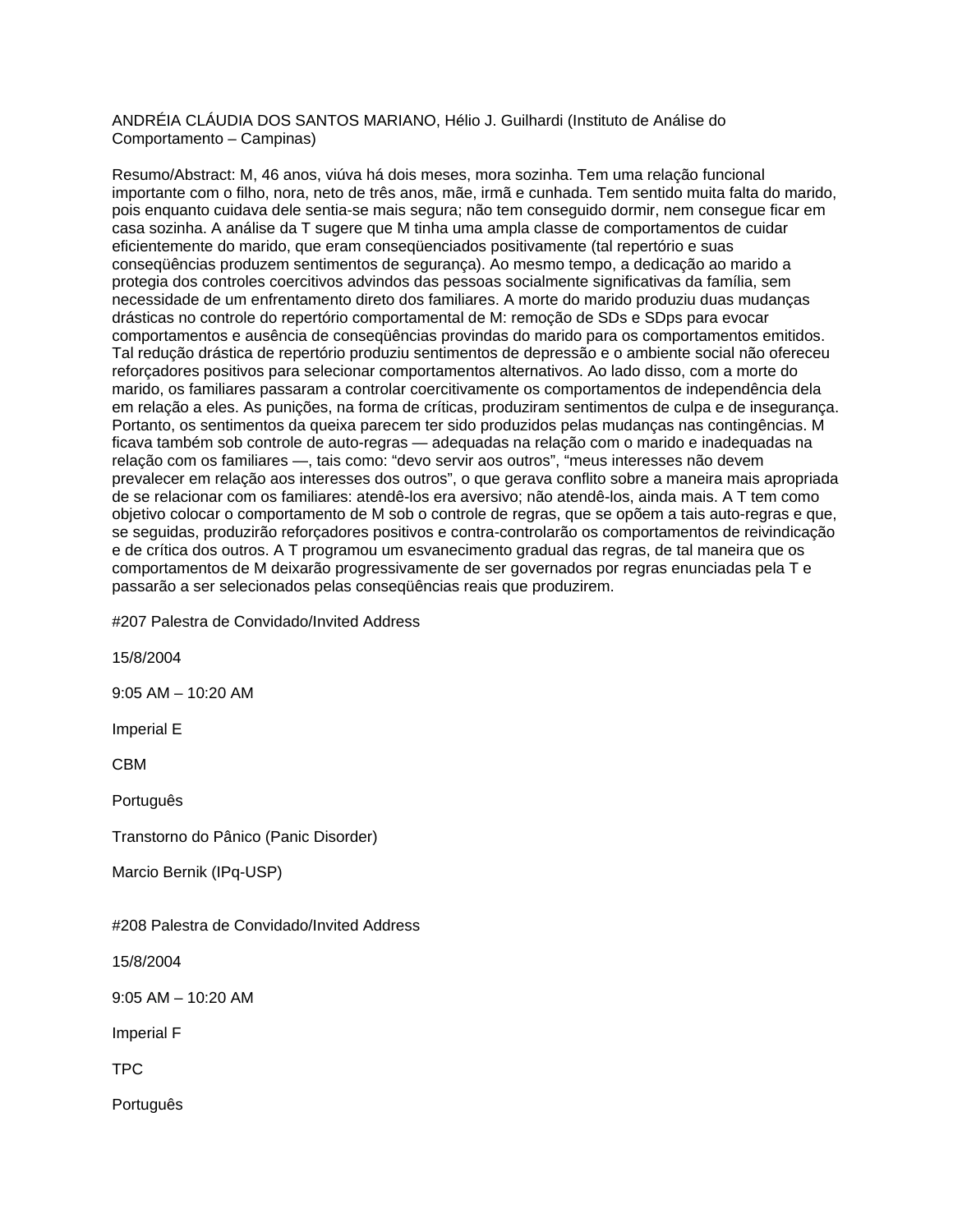Mantendo a Integridade dos Domínios Disciplinares: Porque Não Devemos Aceitar Variáveis Independentes Fisiológicas para Explicar Fenômenos Comportamentais (Why We Should Not Look for Physiological Independent Variables to Account for Behavioral Phenomena: The Integrity of Disciplinary Domains)

## ROOSEVELT R. STARLING (UFSJ/DPSIC)

Resumo/Abstract: Os avanços obtidos na elucidação dos mecanismos biológicos e funções do Sistema Nervoso Central (SNC) têm causado, tudo indica, grande impacto na psicologia. Isso tem se traduzido num interesse crescente de psicólogos e estudiosos do comportamento pelos fatos e funções da neurofisiologia e da neuroquímica do SNC. Contrariamente ao "espírito dos tempos", esta exposição reafirma e junta argumentos à posição skinneriana da relativa irrelevância dos fatos biológicos para a construção de uma Ciência Natural do Comportamento e estabelece até mesmo uma inversão: não somente poderia ser uma perda de tempo e esforços dirigirem os analistas do comportamento a sua atenção e esforços investigativos para a fisiologia, como as neurociências, para fazer avançar com mais precisão e utilidade prática as suas investigações, têm tudo a ganhar ao considerar as análises comportamentais. Para demonstrar esta linha de argumentação, esta exposição considerará o problema da integridade dos domínios disciplinares nas suas principais implicações práticas e epistemológicas e o papel que a fisiologia pode ter na organização do comportamento. Serão considerados nesta exposição (1) a linhas naturais de fratura comportamento/ biologia, (2) o conceito de plataforma biológica, (3) a natureza da determinação biológica nos fenômenos comportamentais, (4) a necessidade da independência dos domínios disciplinares para a produção do conhecimento científico e suas principais implicações práticas e epistemológicas, (5) a questão da observabilidade dos eventos neurofisiológicos e neuroquímicos e suas relações com os comportamentos encobertos, (6) a relativa invariância e independência do comportamento frente aos eventos fisiológicos, (7) as possibilidades de integração entre as neurociências e uma ciência natural do comportamento e (8) os obstáculos ao avanço de um conhecimento prático dos eventos e funções biológicas do SNC que uma neurociência de orientação mentalista pode estabelecer.

#209 Mesa Redonda/Panel Discussion

15/8/2004

9:05 AM - 10:20 AM

Imperial I

CBM

Português

Processos Comportamentais e Pratica Clínica (Behavioral Processes and Clinical Practice)

Andri Luis Jonas (Universidade São Judas Tadeu)

Luis Guilherme Gomes Cardim Guerra (Universidade de São Paulo)

Denis Roberto Zamignani (Universidade de São Paulo)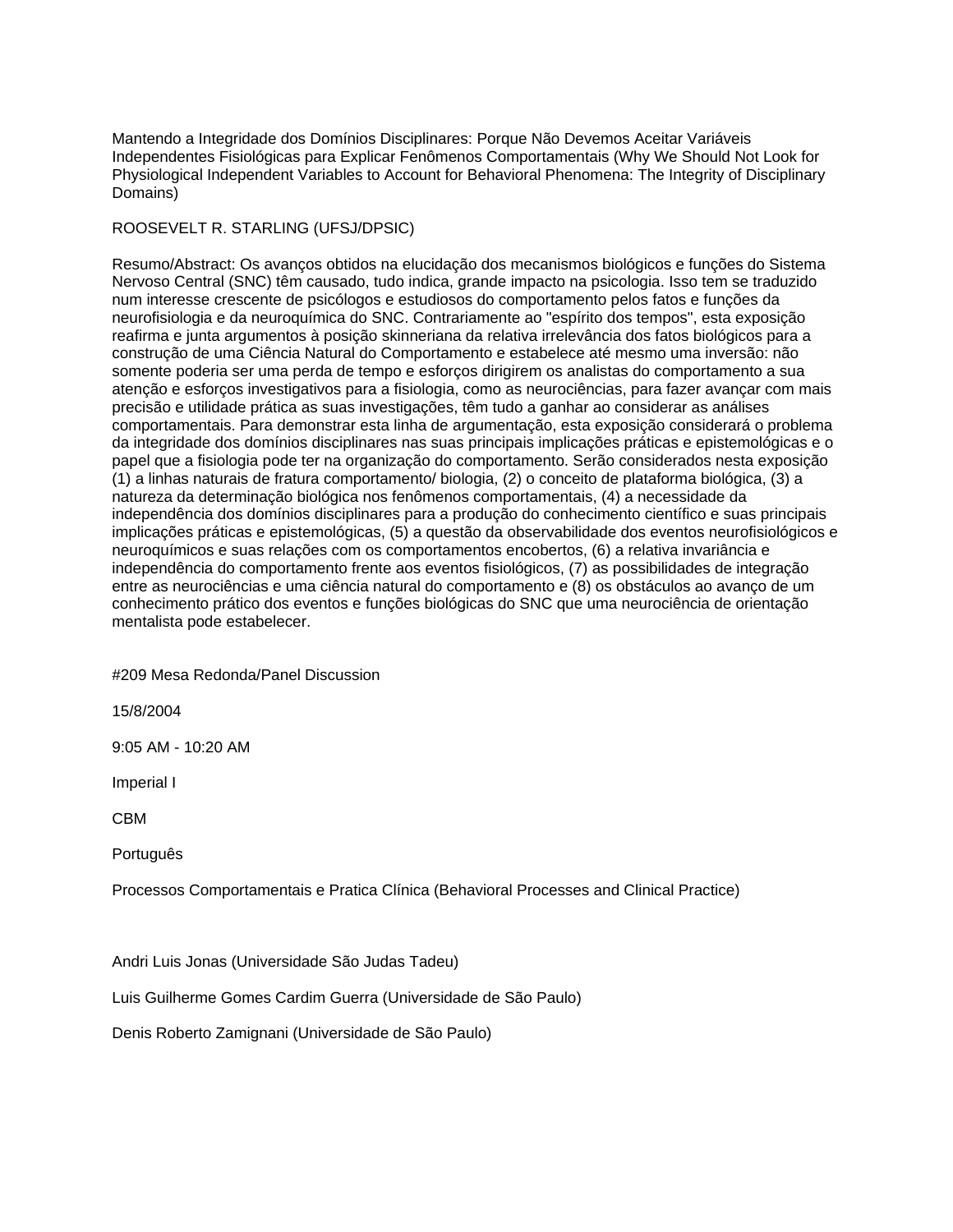Resumo/Abstract (Português): O processo terapêutico pode ser definido como um amplo e complexo contexto no qual, através da promoção de um ambiente facilitador, um terapeuta se utiliza de várias estratégias e métodos para promover uma diminuição do sofrimento de um cliente. O contexto da relação terapêutica é baseado principalmente nas análises verbais das contingências e processos comportamentais básicos envolvidos na queixa apresentada pelo cliente. É também nesse contexto que repertórios sociais são modelados e fortalecidos na própria interação terapeuta-cliente, por meio de reforçamentoiferencial de respostas por parte do terapeuta. Entretanto, seja qual for a estratégia utilizada, a generalização dos resultados da terapia não é garantida, já que o terapeuta não tem controle sobre a vida diária do cliente ou sobre as contingências fora da sessão terapêutica, o que conduz à necessidade de estratégias especificas para esse fim. Um aspecto importante a ser observado é que muitos dos problemas pontuais trazidos pelos clientes, quando considerados em conjunto, sugerem padrões mais amplos de comportamento que podem ter relação com a queixa apresentada - problemas tais como assertividade, intolerância aos próprios estados internos, dificuldade de lidar com limites e frustração, ou mesmo falta de repertório de solução de problemas. Esses mesmos padrões se mostram na própria interação e merecem ser analisados no sentido de se determinar suas variáveis de controle. Sendo assim, é importante se estudar a relação entre as ações eficazes do terapeuta e o conjunto de circunstâncias que o controlam, especificando comportamentos relevantes na prática clínica e obtendo maior consenso sobre quais deles merecem ser estudados por terapeutas-pesquisadores. O desenvolvimento de técnicas terapêuticas que tenham uma forte base empírica e teórica é também mister. A presente mesa redonda tem por objetivo analisar em diferentes níveis os processos comportamentais envolvidos na interação terapeuta-cliente a partir da análise dos processos comportamentais

básicos.

Resumo/Abstract (English): Therapeutic process can be defined as a wide and complex context in which, through the promotion of a facilitative setting, a therapist uses several strategies and methods toward a decrease of clients suffering. The context of the therapeutic relationship is based mainly on the verbal analyses of the contingencies and basic behavioral processes involved in the client's complaint. It is also in that context that social repertoires are modeled and strengthened in the therapist-client interaction, through therapist's differential reinforcement of client's response. Nevertheless, whatever the strategy used, generalization of the results is not guaranteed, since the therapist doesn't have control over the client's daily life or on the contingencies beyond the therapeutic session; this target require specific strategies. An important characteristic to be observed is that many of the punctual problems brought by the clients, when considered all together, suggests wider patterns of behavior that may have relationship with complaint - problems such assertiveness, intolerance to the own internal states, difficulty in managing limits and frustration, and lack of problems solving repertoire. Those same patterns are shown in the therapeutic relationship and ask for attention to determining their control variables. Thus, it's important to study the relationship among the therapist's effective actions and his/her control circumstances; specifying relevant behaviors in clinical practice and obtaining larger consensus on which of them deserves to be studied by therapist-researchers. The development of therapeutic techniques that have a strong empiric and theoretical basis is also necessary. The present round table aim to analyze in different levels the behavioral processes involved in the therapist-client's interaction, starting from the analysis of the basic behavioral processes.

#210 Mesa Redonda/Panel Discussion

15/8/2004

9:05 AM - 10:20 AM

Dom João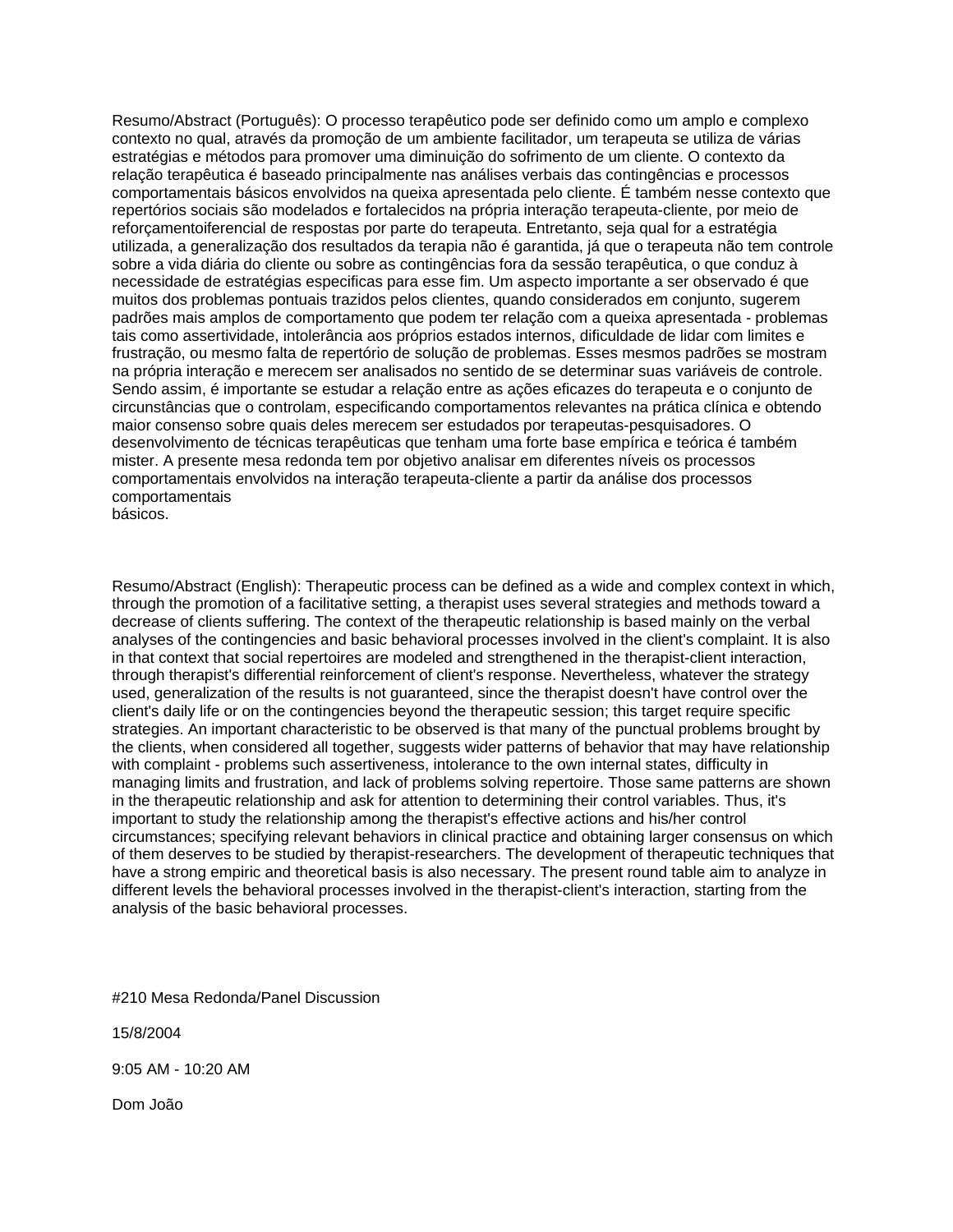### VRB/TPC

Português

Histórias do "Verbal Behavior," de Skinner (Baseado em Dados) (Histories about Skinner´s "Verbal Behavior" (Data-Based Presentation))

Coordenador/Chair: Rachel da Cunha (Unb)

DENIZE RUBANO (Puc-sp)

MARIA DE LOURDES PASSOS (Ufrj)

ELIZEU BORLOTI (Ufes)

Resumo/Abstract: Algumas pesquisas brasileiras focalizam o livro Verbal Behavior, de B. F. Skinner, publicado em 1957. Uma delas, partindo dos textos do autor e de documentos adicionais, identificou o interesse precoce de Skinner pelo tema do livro. Desde seus primeiros trabalhos sobre o fenômeno, Skinner defende a possibilidade de estender os princípios do comportamento não verbal ao verbal. A terminologia que identifica esse comportamento como operante só aparecerá em 1939. O ano de 1945 marcou a produção de Skinner sobre comportamento verbal por revelar fundamentos e análises desse objeto os quais estarão presentes tanto em 1947, nos cursos que ministra sobre o tema, como em 1953, quando dispõe seu sistema explicativo ao grande público no livro Ciência e Comportamento Humano. Outra investigação analisa a concepção fisicalista de significado em Bloomfield e em Skinner. A concepção mentalista de significado foi criticada por ambos por duas razões: 1) por ser algo desprovido de dimensões físicas, portanto inadequado para a ciência; 2) pelo caráter circular das "explicações" que supostamente fornece para a fala. Ainda, que o significado, para Bloomfield, e o controle do comportamento verbal, para Skinner, encontram-se nos estímulos antecedentes e conseqüentes à emissão da fala. De acordo com as especificidades dos objetos de estudo de cada um deles, o trabalho do lingüista, que identifica os traços do ambiente relacionados pela comunidade verbal às formas lingüísticas, difere do trabalho do analista do comportamento, que identifica as variáveis de controle do comportamento do falante individual. O estudo do lingüista sobre o significado das formas lingüísticas fornece elementos relevantes para a análise das variáveis de controle dos operantes verbais de Skinner.A terceira investigação analisa variáveis controladoras do comportamento de Skinner de auto-editar citações contra-argumentativas na obra a partir de dois documentos de seu processo de composição: o texto para as William James Lectures, de 1948 e o texto do Verbal Behavior, de 1957. O método utilizado combinou a hermenêutica comportamental e a análise de segmentos de comportamento verbal. Episódios do comportamento de citar foram observados e classificados por sua função nos registros e os episódios similares em ambos foram comparados. As variáveis controladoras da auto-edição das citações foram inferidas a partir dos efeitos gerados no próprio comportamento de inferir e interpretar mostrando a função dos processos autoclíticos da auto-edição textual, em consonância com a função básica das citações contra-argumentativas presentes na obra.

#211 Palestra de Convidado/Invited Address

15/8/2004

9:05 AM - 10:20 AM

Paço dos Nobres 3

**CSE** 

English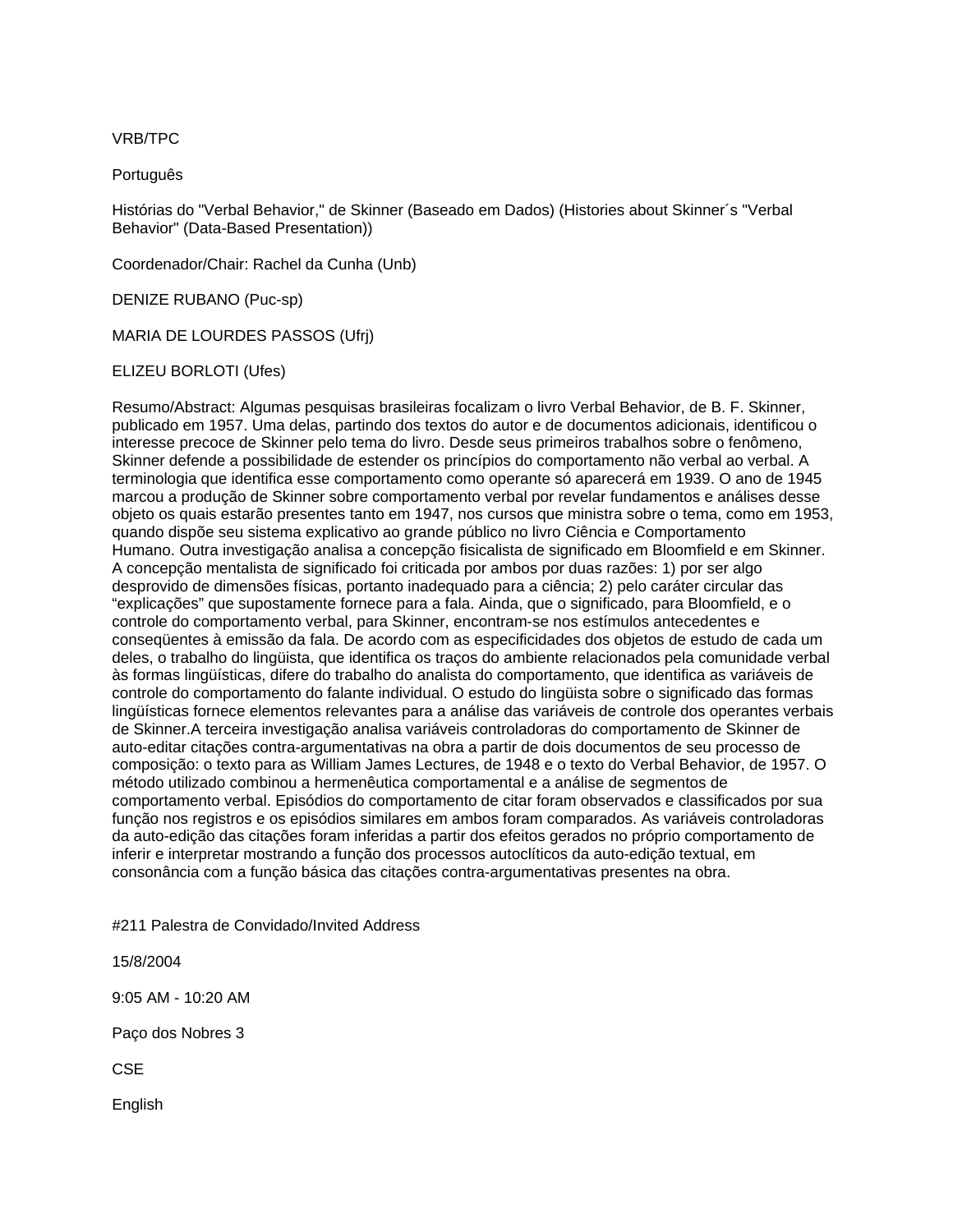Mentalism and the Path to Social Justice (Mentalismo e o Caminho para a Justiça Social) Jay Moore (University of Wisconsin, Milwaukee)

#212 Mesa Redonda/Panel Discussion 15/8/2004 9:05 AM - 10:20 PM Dom Pedro I/II CBM Português

O Adolescente: Avaliação e Tratamento do Stress (The Adolescent: Evaluation and Treatment of Stress) Coordenador/Chair: Marilda Emmanuel Novaes Lipp (Pontificia Universidade Católica de Campinas)

Elinaldo Leal

Valquiria Tricoli

Isolina M. Proença

#213 Sessão de Exposições Orais/Paper Session

15/8/2004

10:45 AM - 12:00 PM

Paço dos Nobres 4B

CBM

Português

Apercepções que Classes de Graduação tem da Análise do Comportamento (Behavior Analysis Perception by Undergraduate Psychology Students)

Coordenador/Chair: Mylène Orsi (FAMED/UFRGS)

Sobre o Mapeamento Cognitivo (On Thought Mapping)

MYLÈNE ORSI, Flávio Pechanski (Centro de Pesquisa em Álcool e Drogas-FAMED/UFRGS)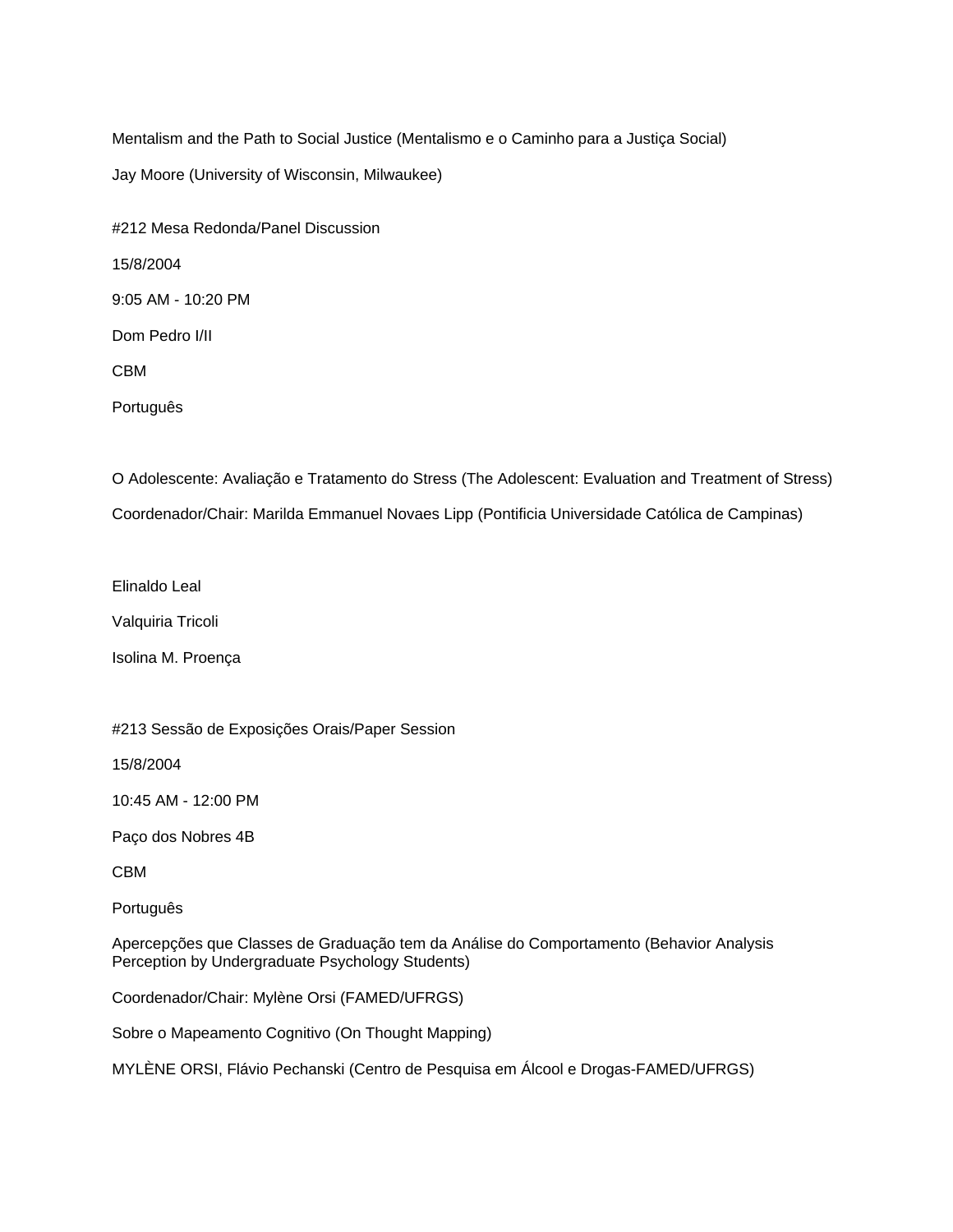Resumo/Abstract: Os objetivos deste trabalho são: 1) apresentar a técnica de Mapeamento Cognitivo como uma abordagem complementar ao tratamento da dependência química; 2) expor alguns resultados preliminares, de um ensaio clínico em andamento, sobre sua aplicabilidade a uma população de usuários de cocaína.O Mapeamento do Cognitivo é uma técnica que busca a compreensão, por parte dos pacientes, dos antecedentes e das conseqüências de seus comportamentos de risco para AIDS, sejam eles o uso de drogas, a prática de sexo desprotegido ou ambos. Além disso, os estimula a buscar estratégias alternativas para redução do risco para a contaminação pelo HIV/AIDS. As bases teóricas do mapeamento do pensamento estão no Modelo de Estágios de Mudança de Prochaska e DiClemente (Leukefeld et al. 2001; Martin et al. 2001).O Mapeamento Cognitivo é uma forma de ajudar os pacientes a aprender a partir de suas próprias experiências, através da organização visual de seus pensamentos e comportamentos, como se fossem um mapa rodoviário. Os pacientes abusadores de drogas, especialmente nos primeiros momentos de abstinência, tendem a apresentar dificuldade em entender e lidar com conceitos abstratos, por isso a necessidade de trazer conceitos abstratos para o concreto através de uma organização que possa ser facilmente visualizada (Meek et al., 1989, Czurchry, 1994).

Psicologia da Saúde: Aspectos Conceituais na Visão de Alunos de Graduação em Psicologia (Health Psychology: Conceptual Aspects by the Perception of Psychology Undergraduate Students)

LILIANE DE CARVALHO, Giselle Costa, Lucia Malagris (Universidade Federal do Rio de Janeiro)

Resumo/Abstract: A Psicologia da Saúde tem sofrido constantes modificações em seu conceito. No final da década de 70 foi proposta a primeira definição desta nova área, que enfatizou a soma das contribuições profissionais e educativas específicas da Psicologia como disciplina, objetivando: promoção e manutenção da saúde; prevenção e tratamento de enfermidades; etiologia e diagnósticos da saúde, da enfermidade e disfunção associada; melhoramento do sistema sanitário e formulação de uma política de saúde. A Psicologia, então, passou a fazer parte das áreas ligadas à saúde, não havendo, no entanto, ainda uma definição concluída. Considerando a imprecisão do conceito de Psicologia da Saúde, conduziu-se um estudo, que objetivou investigar a visão dos alunos de 6º período do Instituto de Psicologia da Universidade Federal do Rio de Janeiro sobre essa definição. Participaram da pesquisa 23 alunos que, antes de iniciarem a cadeira que abrange tal temática, responderam à pergunta aberta: "O que é Psicologia da Saúde?". A partir do conteúdo das respostas, foram criadas diferentes categorias para as definições dadas. No que se refere aos resultados, em 30,2% dos conteúdos analisados, verificou-se que a Psicologia da Saúde foi relacionada com bem-estar/equilíbrio, seguido da categoria que abrange desde a promoção, prevenção e tratamento até a melhoria da qualidade de vida, com 25,6%. A terceira categoria, 9,3%, se refere à relação mente/corpo; tanto a categoria prevenção/tratamento na saúde mental, quanto a categoria visão biopsicossocial do paciente, foram encontradas em 7% das definições. As categorias interdisciplinaridade, psicologia clínica, estudo dos fatores que influenciam a saúde e estudo dos transtornos, obtiveram cada qual 4,6% das acepções encontradas. Por fim, apenas 2,3% relacionaram Psicologia da Saúde como o estudo dos processos mentais que ocorrem na doença. As respostas analisadas mostraram que a indefinição teórica acerca do conceito de Psicologia da Saúde também está presente no discurso dos alunos de psicologia, cujos conteúdos confundem-se com conceitos de disciplinas como Psicossomática e Medicina Comportamental. Provavelmente isso reflete a falta de consenso na definição dessa disciplina relativamente nova, que ainda demanda estudos para formação de sua própria identidade. Parece refletir também a necessidade de que os cursos de graduação informem aos seus alunos, desde o início do curso, sobre a existência das novas áreas da psicologia e de seu campo de atuação, contribuindo assim para uma formação mais consciente. Sugere-se que novos estudos a respeito do conhecimento sobre as novas áreas de atuação do psicólogo sejam implementados entre os alunos de graduação.

#214 Mesa Redonda/Panel Discussion

15/8/2004

10:45 AM - 12:00 PM

Imperial A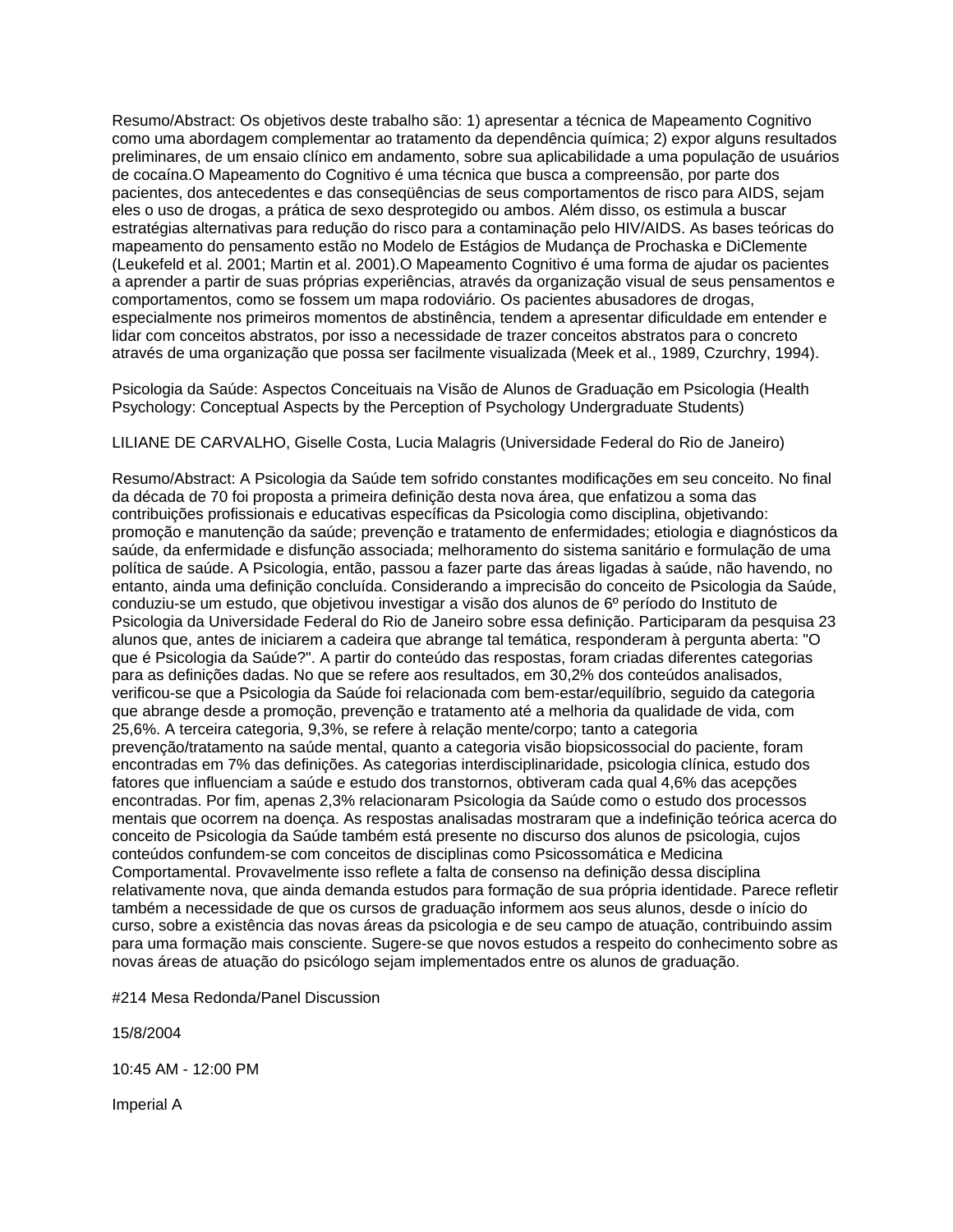## CBM/TPC

#### Português

Terapia Comportamental Infantil: Analises e Estratégias de Atuação (Child Behavior Therapy: Analysis and Intervention Strategies)

Coordenador/Chair: Solange Glanzmann (Instituto de Terapia e Estudo do Comportamento Humano)

HELENA PREBIANCHI (Puccamp/unip)

GIULIANA CESAR (Instituto de Terapia e Estudo do Comportamento Humano)

MARIA CECILIA SOARES PICCOLOTTO (Napsy/Centro de Psicol. e Fonoaudiol/ipcamp)

Resumo/Abstract: A presente mesa tem como objetivo apresentar propostas teórico-praticas em Terapia Comportamental Infantil. E, desse modo, refletir sobre suas varias dimensões: individual, em grupo, a importância de um enfoque sistêmico, o papel do lúdico, o lugar dos sentimentos, as possibilidades e os limites de efetividade no tratamento. Para tal, as reflexões terão como base estudos e caso e ou exemplos específicos de atendimento.

#215 Simpósio/Symposium

15/8/2004

10:45 AM - 12:00 PM

Imperial F

DDA/VRB

Português/English

Controle por Instruções, Discriminações Conditionais e Equivalência de Estímulos: Questões Básicas e Aplicações Práticas (Baseado em Dados) (Instructional Control, Conditional Discriminations and Stimulus Equivalence: Basic Issues and Practical Applications (Data-Based Presentation))

Coordenador/Chair: Silvia Regina de Souza (Universidade Estadual de Londrina)

Debetedor/Discussant: Richard Saunders (University of Kansas)

Resumo do Símposio/Symposium Abstract: O simpósio reune três trabalhos de dois laboratórios diferentes, que têm como foco principal a discussão da questão do controle instrucional sobre aquisição de discriminações condicionais e formação de equivalência de estímulos. Todos os três trabalhos abordam tanto questões experimentais básicas, quanto questões importantes de aplicação prática. O primeiro trabalho relata dados resultantes de três estudos experimentais sobre o papel instrucional de nomeação de estímulos e de modelos na aprendizagem de discriminações condicionais (ensino por modelação). O segundo trabalho descreve um procedimento de ensino da operação matemática de subtração através de relações de discriminação condicional e de equivalência de estímulos e seus resultados. O sistema instrucional constitui-se nos conjuntos de estímulos utilizados para a construção da hierarquia da operação de subtração. Para finalizar, o terceiro trabalho apresenta uma análise dos efeitos da condição de nomeação dos estímulos em instruções usadas em pesquisas sobre equivalência de estímulos para participantes com deficiência mental.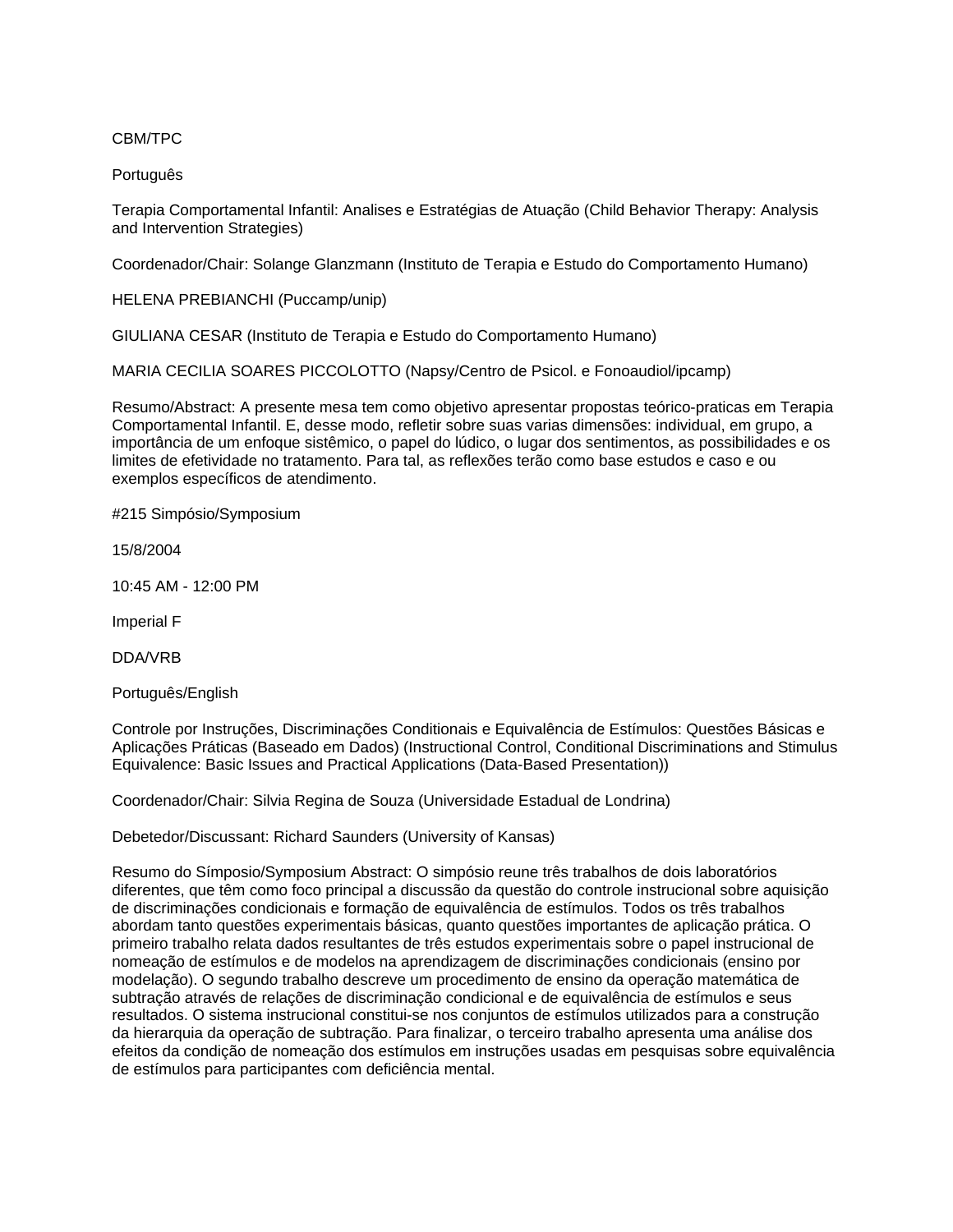Aprendizagem de Discriminações Condicionais Através de Instruções com Nomeação ou Modelação: Uma Análise Comparativa (Conditional Discrimination Learning with Naming Instructions and Modelling: A Comparative

#### Analysis)

Adriana Píccolo, ANA CAROLINA SELLA, Celso Goyos (Universidade Federal de São Carlos)

Resumo/Abstract: Várias discussões têm sido realizadas a respeito do papel da instrução com nomeação de estímulos em procedimentos de escolha de acordo com o modelo. O trabalho a seguir buscou discutir tal papel ao longo de três experimentos realizados com diferentes populações. Para os três experimentos analisados, os estímulos foram apresentados em um computador com tela sensível ao toque. No Experimento 1, os participantes foram oito pré-escolares. Foram ensinadas as relações B1A1, B2A2 e B3A3, com estímulos familiares. O procedimento teve instrução com nomeação de estímulosmodelo e de estímulos de comparação em seis tentativas na primeira sessão, em três tentativas na segunda e terceira sessões, e sem instrução a partir da quarta sessão. Seis participantes aprenderam as relações dentro das quatro sessões que compunham o procedimento; dois precisaram de procedimentos adicionais de ensino, e aprenderam as relações em 16 e 19 sessões. Nos experimentos seguintes, a instrução consistiu na apresentação por um modelo das tarefas a serem aprendidas pelo participante (observador). No Experimento 2, os participantes tinham deficiência mental e idade variando entre 11 e 15 anos. Foram utilizados estímulos familiares e três de sete participantes, aprenderam as relações B1A1, B2A2 e B3A3, em uma média de 9,6 sessões. No Experimento 3, os estímulos foram abstratos, e sete participantes aprenderam as relações supra-citadas, em uma média de 14,4 sessões, através de procedimento análogo ao Experimento 2. Nos Experimentos 2 e 3 a aprendizagem ocorreu após um número maior de sessões quando comparada aos dados do Experimento 1, que teve instrução com nomeação. Apesar dos dados indicarem que a nomeação produziu resultados mais rapidamente, é preciso considerar que a este procedimento foram adicionadas consequências diferenciais que podem ter exercido influência em tal economia de sessões. Futuras investigações devem buscar controlar o papel de variáveis que interferem na aprendizagem por modelação e como se pode combinar com instrução com nomeação.

Relações de Discriminações Condicionais e Equivalência de Estímulos e seu Potencial Instrucional no Ensino da Operação Matemática de Subtração (Conditional Discrimination Relations, Stimulus Equivalence and Their Prospective Role in the Development of Subtraction)

PRISCILA MARA DE ARAÚJO, Aline Gimenes Folsta, Celso Goyos (Universidade Federal de São Carlos)

Resumo/Abstract: A Matemática tem papel fundamental na vida de seres humanos. Qualquer atividade cotidiana envolve habilidades matemáticas, das mais simples às mais complexas. Por outro lado, a dificuldade notória em se ensinar Matemática chama a atenção para diversos problemas metodológicos no ensino dessas habilidades. Muitas crianças com desenvolvimento típico aprendem nada além de somas simples e pessoas com deficiência mental passam anos recebendo instruções em Matemática sem demonstrar desempenho positivo. Procedimentos baseados no desempenho de discriminação condicional, e formação de equivalência de estímulos, têm se apresentado como uma promessa alentadora para o ensino de habilidades matemáticas. No entanto, esses procedimentos ainda precisam ser adaptados para o ensino de habilidades mais complexas. O presente estudo analisou o processo de aprendizagem do comportamento matemático de subtrair, em jovens com deficiência mental, por meio da elaboração de um procedimento baseado no paradigma de equivalência de estímulos, no qual as instruções foram programadas com a apresentação gradual dos estímulos aos participantes. Foram analisados os desempenhos de quatro pessoas com deficiência mental, com idades entre 15 e 35 anos, estudantes em período parcial de uma escola de educação especial, por meio de um programa computacional para o ensino de discriminações condicionais em um contexto de escolha de acordo com o modelo (MTS). Os valores utilizados foram os numerais de um a nove. As tarefas foram elaboradas de tal forma que facilitassem a resposta do participante. Partes da instrução foram sendo introduzidas gradualmente, sendo testado/treinado primeiramente as relações entre os numerais (numeral falado,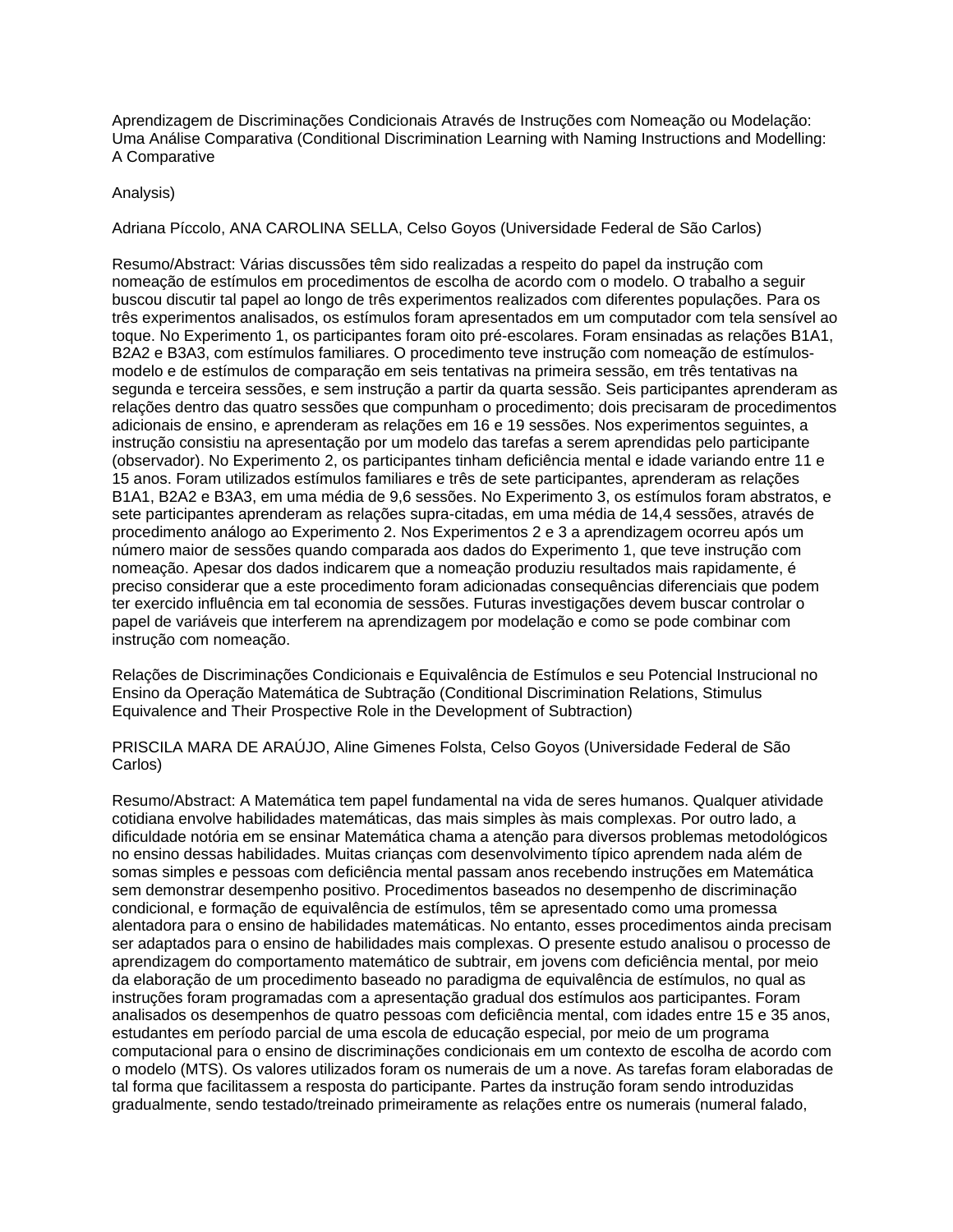conjunto de bolinhas, algarismo e nomeação dos numerais), seguido do teste/treino dos sinais da operação matemática (sinais de menos e igual) e da junção dos numerais e sinais em uma sentença matemática de subtrair, relacionando diferentes tipos de estímulos (sentença falada, com conjuntos de bolinhas, com algarismo e nomeação das sentenças). O último passo foi testar/treinar o cálculo da subtração, por meio da relação entre as sentenças como estímulos-modelo, constituindo a instrução a que se queria chegar no decorrer do procedimento, e os numerais como estímulos de escolha. Os resultados mostraram que a instrução foi efetiva para todos os participantes, sendo que um deles já possuía em seu repertório as habilidades que seriam treinadas. Nesse caso, o procedimento foi importante para a avaliação do repertório. O procedimento desenvolvido mostrou-se útil tanto para avaliar as habilidades dos participantes quanto para, a partir da avaliação, treinar as habilidades ausentes ou com déficit.

Some Effects of Including Stimulus Labels in Instructions to Equivalence Research Participants with

Mental Retardation (Efeitos da Inclusão de Nomeação Dos Estímulos em Instruções na Pesquisa Sobre Equivalência com Deficientes Mentais)

#### RICHARD SAUNDERS, Julie McEntee (University of Kansas)

Resumo/Abstract: Across 2 experiments on stimulus equivalence with participants with mild mental retardation, the effects of including stimulus labels in instructions was examined. In Experiment 1, 6 participants were trained in a many-to-one (MTO) training structure leading potentially to 2 classes of 4 stimuli each. Stimuli were abstract shapes presented on a computer with a touch sensitive screen. All participants received brief instructions provided during the first 4 trials of the first conditional discrimination taught. Previous research showed such instructions to be functional in equivalence class establishment in the MTO structure when the instructions included labels for the sample and comparison stimuli in those trials. Half of the present participants received instructions in which only the samples were labeled; the other half received instructions with only the comparisons labeled. The results showed that labeling either set of stimuli resulted in class establishment. In experiment 2, 6 participants were trained in a MTO training structure leading potentially to 2 classes of 5 stimuli each. The apparatus and stimulus used were identical to the apparatus and stimuli used in three previous studies. In those studies, brief instructions included 4 trials with stimulus labeling with nouns as the labels. Across those studies, training in the first conditional discrimination required an average of <5 sessions to produce the accuracy criterion for advancing to the second conditional discrimination. In Experiment 2, adjectives were substituted for the nouns in the 4 trials of instructions. Sessions to criterion rose to >39 sessions. Moreover, only 1 participant was able to complete all phases of training and she did not show equivalence class establishment. Possible future research on the interaction of stimulus labeling, discrimination acquisition, training structure, and test outcomes will be discussed.

#216 Mesa Redonda/Panel Discussion

15/8/2004

10:45 AM - 12:00 PM

Imperial E

AUT

English

Serviços para Todas as Idades para Indivíduos com Autismo

Lifespan Services for Individuals with Autism

Coordenador/Chair: David Holmes (Eden Institute Foundation)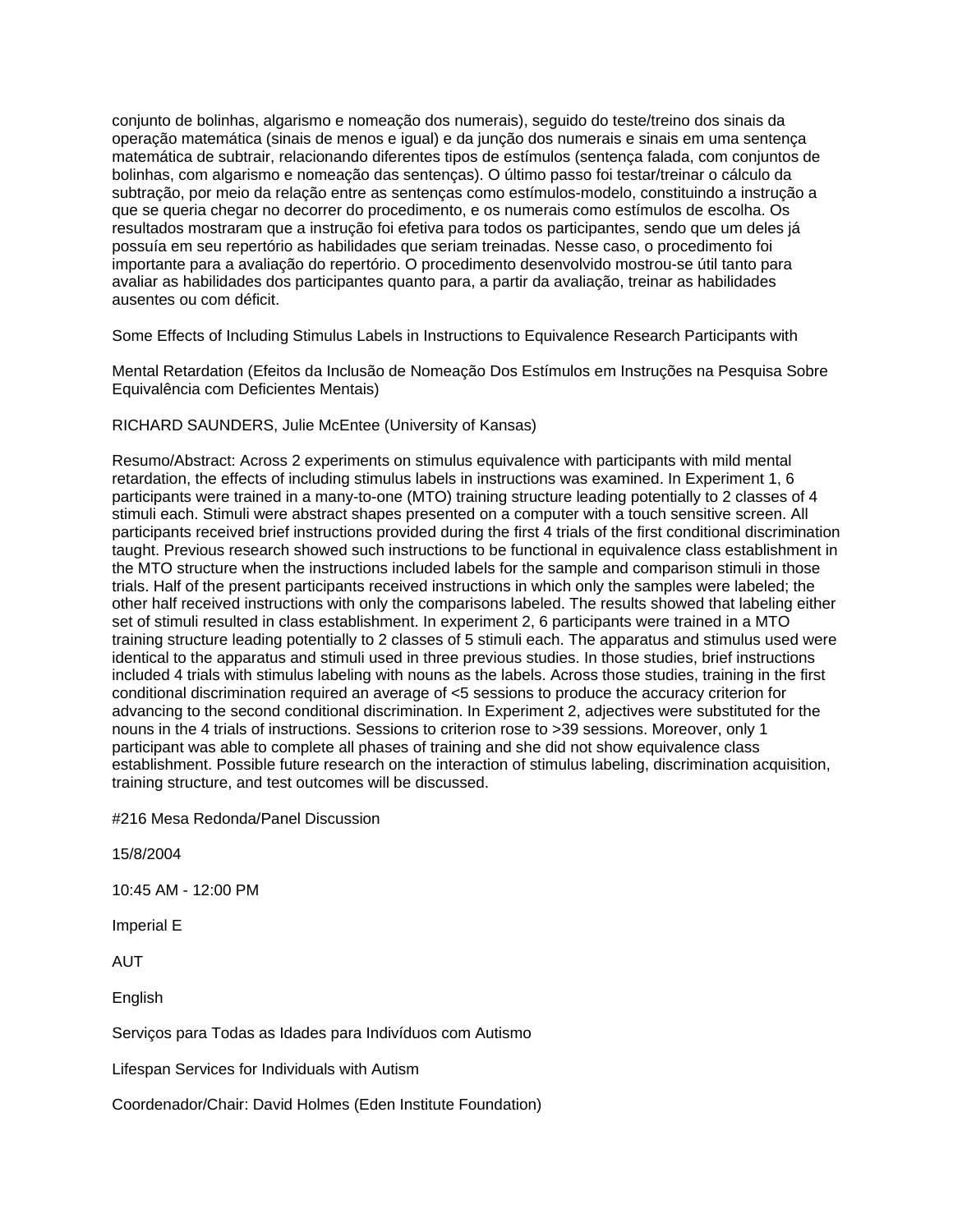## TERRY PAGE (Bancroft NeuroHealth)

### JEFFREY MARKOWITZ (Life Skills Resource Center)

Resumo/Abstract: This presentation will cover the needs of individuals with autism including infant and toddler services, school age services, employment services, and living services. Each of the panel members has been involved in administration, research, and treatment centers that serve individuals with autism who have significant cognitive and behavioral challenges. Treatment methodologies are based upon the principles of applied behavior analysis, and the panelists will discuss threats and opportunities associated with an ABA program in community settings for those with significant autism. Panelists will present case studies covering a range of treatment challenges that they have encountered including selfinjurious and assaultive behaviors, skill acquisition challenges, and a miriade of community relations. Administrative issues such as staffing and funding of lifespan services will be addressed. Opportunity will be made available for questions and answers from the audience.

#217 Sessão de Exposições Orais/Paper Session

15/8/2004

10:45 AM - 12:00 PM

Paço dos Nobres 4A

CBM

Português

Temas em Terapia Comportamental (Themes in Behavioral Therapy)

Coordenador/Chair: Paula Elias (Universidade Católica de Goiás)

Variáveis Identificáveis na Revelação de Diagnóstico de HIV/AIDS para Crianças e Adolescentes (Variables Identified in the Disclosure of HIV/AIDs Diagnosis to Children and Adolescents)

KELLY RENATA RISSO GRECCA (Fundação Faculdade Regional de Medicina de São José do Rio Preto), Vera Lúcia Adami Raposo Amaral (PUCCAMP)

Resumo/Abstract: A revelação do diagnóstico de HIV/Aids para a criança ou adolescente infectados ainda é um assunto muito complexo, e as variáveis envolvidas na revelação e não do diagnóstico precisam ser melhor compreendidas. O presente estudo objetiva descrever e analisar essas duas variáveis. Participam da pesquisa 29 pais ou responsáveis que são divididos em dois grupos, usando o critério revelação e não revelação do diagnóstico; 24 são pais ou responsáveis do Grupo Não Revelação (GNR) e 5, mães do Grupo Revelação (GR). Utiliza para a avaliação uma Ficha de Identificação, Ficha de Avaliação Clínica e os roteiros de Entrevista do GR e GNR. As comparações intra e intergrupos são feitas com o auxílio do teste exato de Fisher e do x2 (qui-quadrado). Os resultados obtidos na Ficha de Identificação indicam que as crianças/adolescentes do GNR são mais novas do que as do GR, e tal diferença pode justificar a revelação do diagnóstico para um grupo e não para o outro. Nos resultados da Avaliação Clínica, os pais do GNR apresentam melhores condições de saúde, que pode ser um aspecto relevante para a não revelação, como já evidenciado em outras pesquisas. As diferenças nos dois grupos entre as reações negativas e positivas apresentadas por familiares e amigos ao saberem do diagnóstico dos pais e da criança/adolescente não são significantes. Mães do GR citam que a razão para a revelação é a confirmação aos questionamentos feitos pela criança/adolescente. No GNR, a possibilidade de apresentar prejuízos emocionais e comportamentais, de não compreender pela idade e não manter o diagnóstico em sigilo são as razões determinantes para a não revelação. Neste estudo, o suporte social está diretamente relacionado com a revelação do diagnóstico.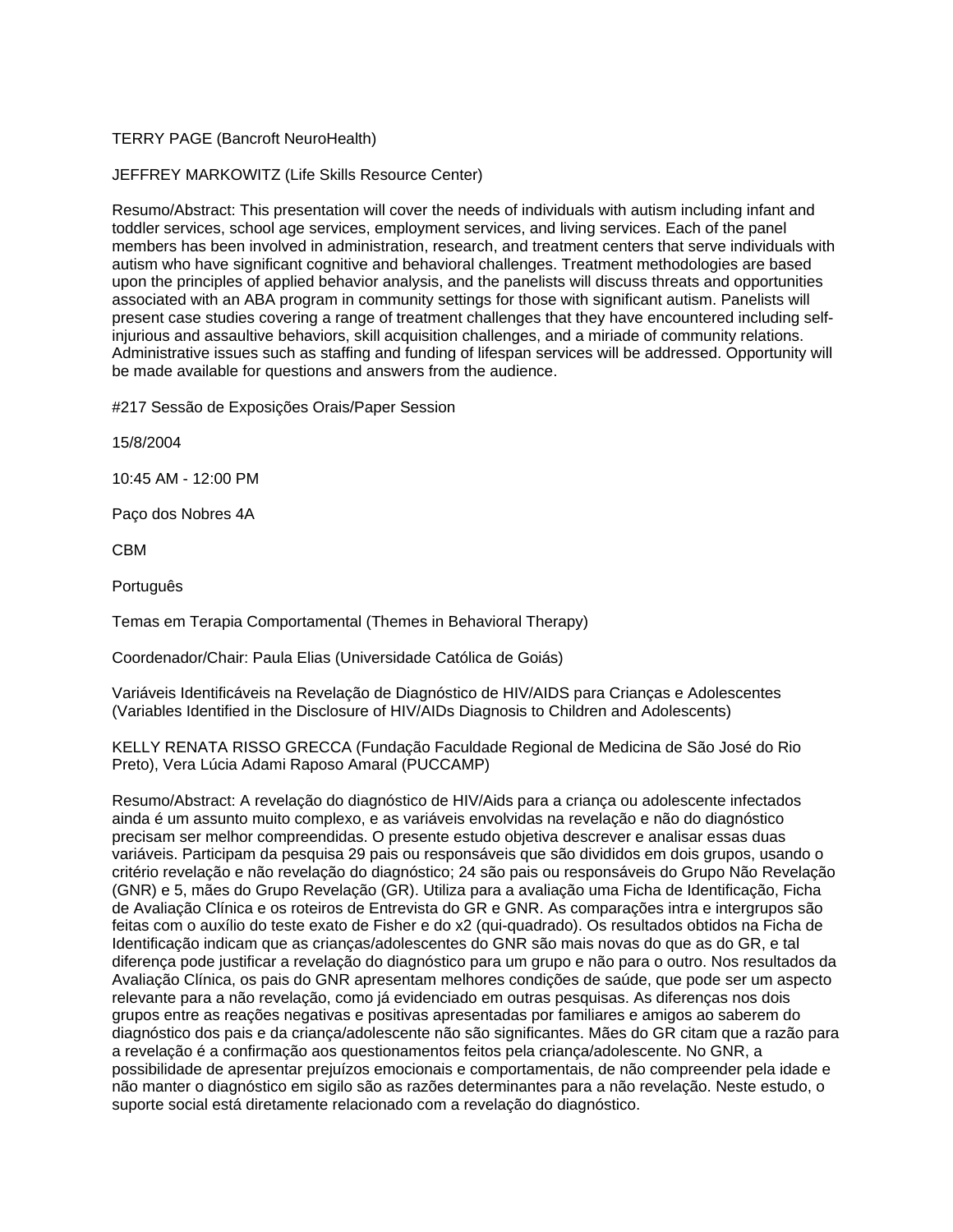Terapia Comportamental Aplicada ao Tratamento da Obesidade (Behavior Therapy to the Treatment of Obesity)

#### PAULA ELIAS (Universidade Católica de Goiás)

Resumo/Abstract: A obesidade atualmente apresenta estatísticas preocupantes. O aumento do número de obesos tem sido atribuido a diversos fatores causais, dentre eles, influências ambientais, predispondo ao aumento do consumo calórico e a redução de seu gasto. A definição clássica de obesidade é o acúmulo excessivo de tecido adiposo no organismo. Deve haver o dispêndio energético compatível com o consumo de calorias. Este estudo pretende demonstrar as contribuições dos procedimentos da abordagem Comportamental nestes quadros. O caso clínico apresentado é de S.M., sexo feminino, 2º grau completo, 35 anos, casada e mãe de dois filhos. Pesava 70 Kg e 1, 55 m de altura. Apresentava problemas relacionados ao peso corporal desde a adolescência. Havia realizado várias tentativas para emagrecer através de métodos medicamentosos, porém, sem sucesso na manutenção dos resultados. As sessões de psicoterapia foram realizadas em um consultório climatizado e equipado. Utilizaram-se textos informativos, questionário para coleta de dados, instrumentos avaliativos e Folhas de Registro Alimentar. Durante a entrevista inicial foram coletados dados referentes aos hábitos alimentares individual e familiar. Houve explicações sobre o comportamento alimentar e variáveis relacionadas e sobre os procedimentos psicoterapêuticos e sua função. O tratamento foi dividido em três fases: Adaptativa, de Perda Calórica e de Manutenção dos Resultados. A adesão ao tratamento é fundamental neste caso, pois anotações na Folha de Registro Alimentar devem ser realizadas pelo próprio cliente. Houve intervenções para aquisição de auto-controle, em consultório. Foram realizadas 30 sessões e a cliente conseguiu perder 12 Kg. Encontra-se em fase de manutenção dos resultados, primordial para evitar recaídas alimentares. Conclui-se que este tipo de tratamento pode gerar resultados mais duradouros quanto a perda de peso corporal.+

#218 Sessão de Exposições Orais/Paper Session

15/8/2004

10:45 AM - 12:00 PM

Paço dos Nobres 1A

EAB

**Português** 

Comportamento de Leitura (Reading Behavior)

Coordenador/Chair: Camila Domeniconi (UFSCAR)

Auto-Relato de Erros em Tarefas de Leitura: Efeitos de um Treino de Correspondência (Self-Reports About Errors in a Reading Task: Effects of Correspondence Training)

CAMILA DOMENICONI, Júlio de Rose (UFSCar)

Resumo/Abstract: A idéia de que o comportamento verbal controla freqüentemente outros comportamentos tem sido parte de muitos relatos sobre o comportamento humano. Segundo analistas do comportamento e outros profissionais, sendo o comportamento verbal um tipo de comportamento fundamentalmente social, a maioria das nossas interações sociais cotidianas depende de algum nível de correspondência entre o que se "diz" e o que se "faz". Existe um conjunto de estudos que discutiu a relação entre uma resposta verbal (a qual descreve outra resposta) e a resposta alvo (que é freqüentemente não verbal, podendo ser também verbal) e utilizou treinos de correspondência para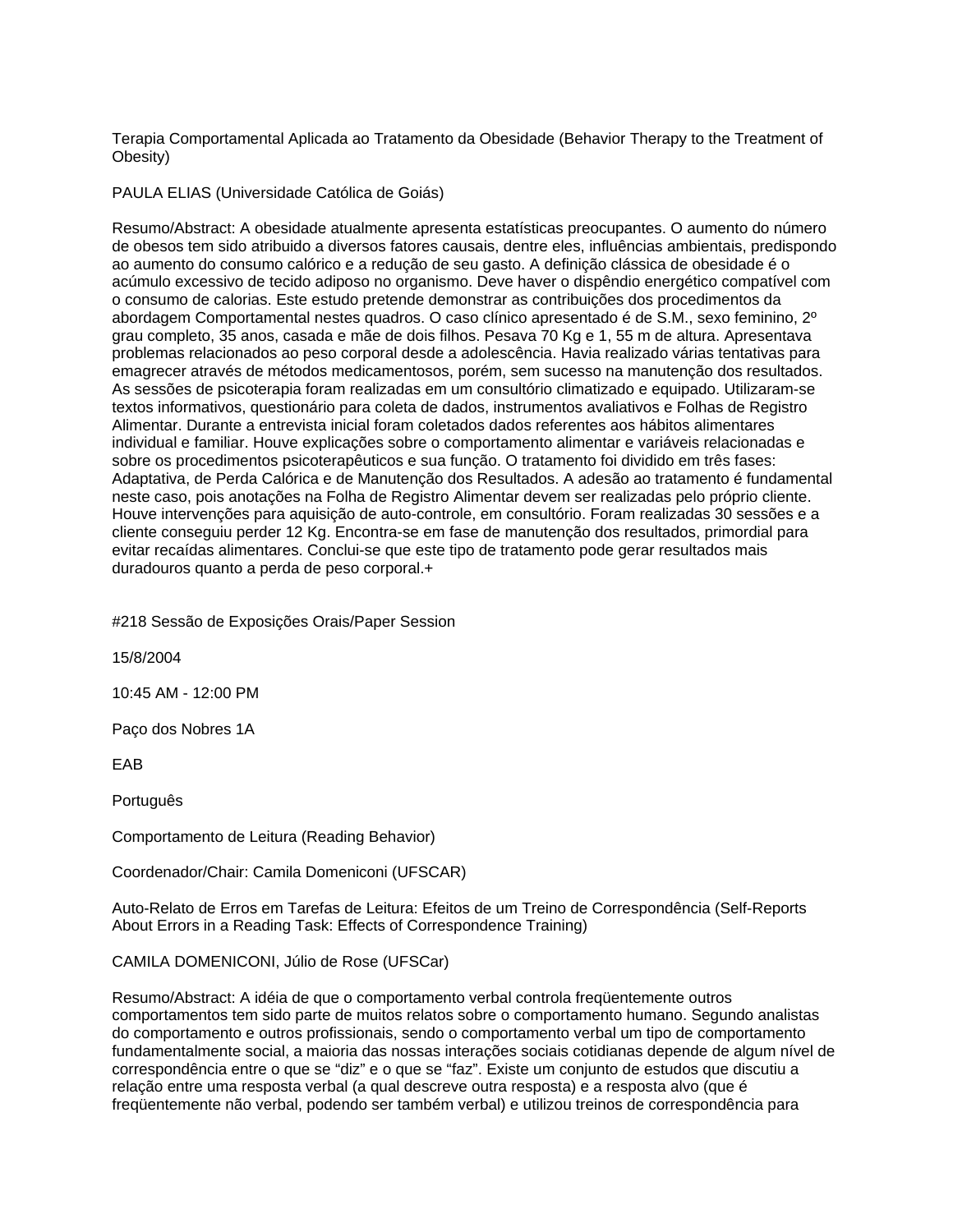alterar esta relação. O presente trabalho visou investigar algumas condições que possibilitam, em um treino de correspondência, o relato fidedigno de respostas incorretas de leitura por crianças com história de fracasso escolar e baixo nível sócio econômico, considerando sua provável história de punição para erros. Cinco meninos com desenvolvimento típico participaram de sessões de linha de base com manipulação das probabilidades de erro e de sessões de reforço para correspondência, onde foram reforçados os relatos correspondentes de erro ou de acerto. Os dados mostraram que a correspondência dos relatos para acertos permaneceu sempre próxima de 100%, enquanto que os relatos para erros evoluíram de maneira inversamente proporcional à dificuldade das sessões de linha de base, chegando a atingir a média de apenas 20% de relatos correspondentes nas sessões mais difíceis. Com a introdução do reforço para correspondência todos os participantes atingiram os 100% de relatos correspondentes para erros em poucas sessões de treino e mantiveram este desempenho próximo aos 85% nas sessões de retorno à linha de base. O estudo permitiu discutir algumas condições que influenciaram o relato de respostas de erro em leitura, como a probabilidade de erros na resposta alvo e o reforço contingente à correspondência dos relatos.

Leitura de Palavras com Sílabas Recombinadas em Braille (Reading of Words with Recombinative Syllables in Braille)

Leila do Socorro Rodrigues Feio, OLÍVIA KATO (Universidade Federal do Pará), Luis Antonio Pérez-González (Universidad de Oviedo, Espanha)

Resumo/Abstract: Este estudo foi realizado com o objetivo de verificar a leitura compreensiva de palavras em Braille e a leitura de palavras novas, formadas pela recombinação das sílabas das palavras aprendidas. Três crianças cegas aprenderam a emparelhar palavras de duas sílabas em português com objetos pequenos (as relações AB), e a emparelhar as palavras faladas com palavras escritas em Braille (as relações AC). Duas crianças de uma condição experimental aprenderam inicialmente as relações AC com espaço entre as sílabas e com uma demora de 2 s entre as sílabas faladas pela experimentadora. Uma criança de uma condição de controle aprendeu sem espaço entre as sílabas e sem demora entre as sílabas faladas. Depois, as crianças receberam testes de leitura das palavras (C-nome) e emparelhamento de objetos à palavras escritas e de palavras escritas à objetos (as relações BC e CB); o êxito nos testes indicaria leitura com compreensão. A seguir, a experimentadora combinou as sílabas das palavras aprendidas para formar palavras novas. Depois, foi testada a nomeação e compreensão das palavras novas. As duas crianças da condição experimental leram as palavras ensinadas, mostraram leitura com compreensão, leram as palavras recombinadas, e mostraram compreensão com as palavras recombinadas. A criança da condição de controle mostrou desempenho pobre. Conclui-se que o procedimento com espaço entre as sílabas e demora entre as sílabas faladas foi muito efetivo para produzir a leitura de palavras novas com compreensão.

Treinamento de Mães para Aplicação do Procedimento de Escolha de Acordo com o Modelo com Resposta Construída (CRMTS) a Crianças com Deficiência Mental (Mother's Training to Application of Constructed Response Matching-to-Sample (CRMTS) to Mentally Retarded Children)

GIOVANA ZULIANI, Celso Goyos (Universidade Federal de São Carlos)

Resumo/Abstract: A busca de procedimentos para ensino de habilidades acadêmicas a crianças com deficiência mental, apresenta-se como uma questão a ser considerada no contexto escolar brasileiro. Muitas são as contribuições dos procedimentos estabelecidos pela psicologia comportamental, principalmente aqueles baseados no paradigma de equivalência de estímulos. O procedimento de escolha de acordo com o modelo com resposta construída (CRMTS), é considerado um instrumento eficaz no ensino de habilidades de leitura e escrita. Este estudo pretendeu verificar se mães de crianças com deficiência mental, recebendo treinamento específico, poderiam ensinar repertórios acadêmicos de leitura e escrita a seus filhos através do CRMTS. Participaram do estudo quatro crianças com deficiência mental, que frequentavam uma escola pública da periferia, e suas mães. Foi solicitado às professoras uma lista de 70 palavras para fazerem parte do ensino. Foram realizados pré-testes de ditado, compreensão auditiva e leitura com compreensão, através de um computador equipado com o software de pesquisa MESTREâ. As mães foram instruídas em sessões de role-play, sobre como ensinar relações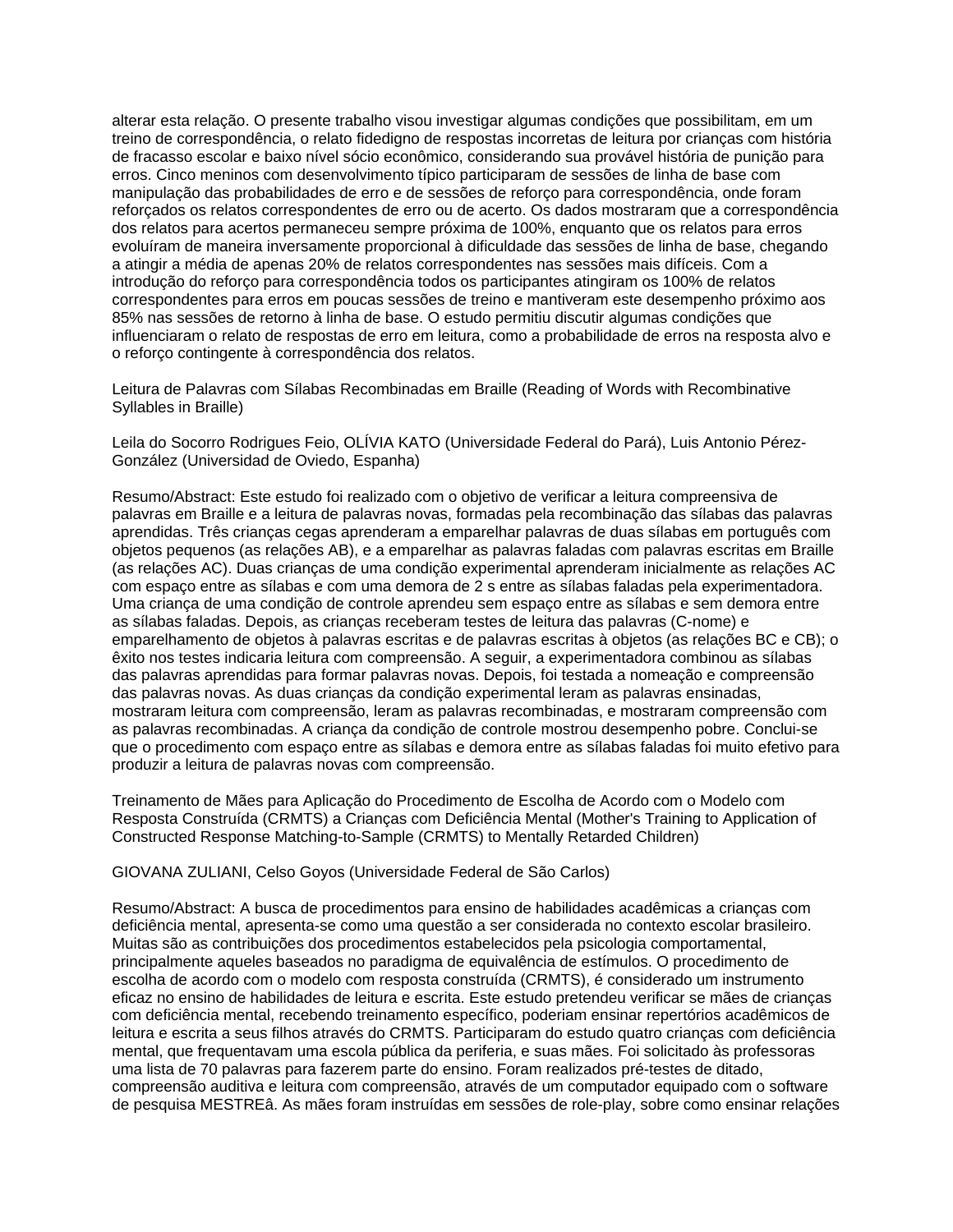de cópia e ditado. Durante as sessões de treinamento, as mães receberam instruções sobre a entrega de reforçadores e preenchimento da folha de registro. Para composição das palavras, foram utilizados como materiais palavras impressas em letra maiúscula, tipo Arial 72, e material emborrachado (EVA) com as letras que compunham as palavras em cada sessão. Após uma semana, as mães retornavam para a sessão com a experimentadora para correção de erros, feedback, análise da folha de registro da sessão e nova tarefa para a semana. As mães ensinaram, num período de dez semanas, nove palavras à criança. Para cálculo de fidedignidade, a experimentadora e um observador independente corrigiam as palavras manuscritas e os dados obtidos pelo computador, com concordância nunca inferior a 98%. Os dados apontam que as palavras de treino eram compostas corretamente pelas crianças após cerca de 12 apresentações de cada palavra em cópia e ditado. Após o ensino realizado pelas mães, foram testadas as relações de compreensão auditiva, leitura com compreensão, leitura receptiva, leitura expressiva e nomeação. Houve queda nas palavras de linha de base e inconsistência nos resultados dos testes. No entanto, apesar dos resultados não atingirem os critérios esperados, observou-se algum nível de aquisição dos repertórios. Discute-se as possíveis variáveis que tenham interferido nos resultados, como dificuldades empregadas nas palavras ensinadas, efetividade do ensino realizado pelas mães, tempo decorrente entre ensino e teste e número de tentativas em treino.

#219 Simpósio/Symposium

15/8/2004

10:45 AM - 12:00 PM

Dom Alfonso I/II

EAB

**Português** 

Questões de Pesquisa e Estratégias com Implicações para o Aplicação(Baseado em Dados) (Research Questions and Strategy with Consequences for Application (Data-based Presentation))

Coordenador/Chair: Tania Braga (UNESP-Marilia)

Debetedor/Discussant: Rachel Kerbauy (Psicologa Clinica e Pesquisadora)

Resumo do Símposio/Symposium Abstract: Questões de pesquisa e estratégias com implicações para a aplicaçãoEstamos acompanhando na literatura, desde os anos sessenta, opiniões sobre o conceito de pesquisa em análise experimental do comportamento, sobre a pesquisa aplicada e a prestação de serviços. São esclarecidos seus objetivos, rigor metodológico, formação dos envolvidos e a variação dessa conceituação . Neste simpósio apresentaremos decisões metodológicas e resultados de pesquisa em vários contextos e com participantes diversos. Consideramos todas elas pesquisa em análise do comportamento aplicada e que se defronta com as dificuldades próprias da intervenção em situação natural.A primeira pesquisa foi com quatro adultos com história de gagueira. As entrevistas foram gravadas e transcritas para identificação de variáveis que controlaram a gagueira, sem intervenção de profissionais. Identificou-se também, as formas de enfrentamento eficazes e as situações que aumentavam o gaguejar. Como adultos, possuem atualmente, gagueira leve ou moderada,de acordo com avaliação fonoaudiológica. As brincadeiras sobre a gagueira, a preparação para as atividades, as auto-falas de convencimento e maneiras de avaliar as situações, são as técnicas de enfrentamento mais empregadas. A "gozação " é um dos estímulos aversivos durante a vida.A segunda pesquisa, com linha de base múltipla, foi com cinco corredores barreiristas aos quais foi ensinado auto-fala com objetivo de melhorar a concentração e a velocidade. O uso da auto-fala exerceu controle sobre o comportamento não verbal de correr. Se a palavra para a auto-fala for incompatível com o movimento, seu efeito é nulo ou inverso. O treino dos participantes é rápido oque permitirá o aproveitamento do procedimento para treinamento de atletas. Discute-se a relação do comportamento verbal e não verbal.A terceira apresentação é um conjunto de pesquisas realizadas pelo pesquisador e alunos de pós graduação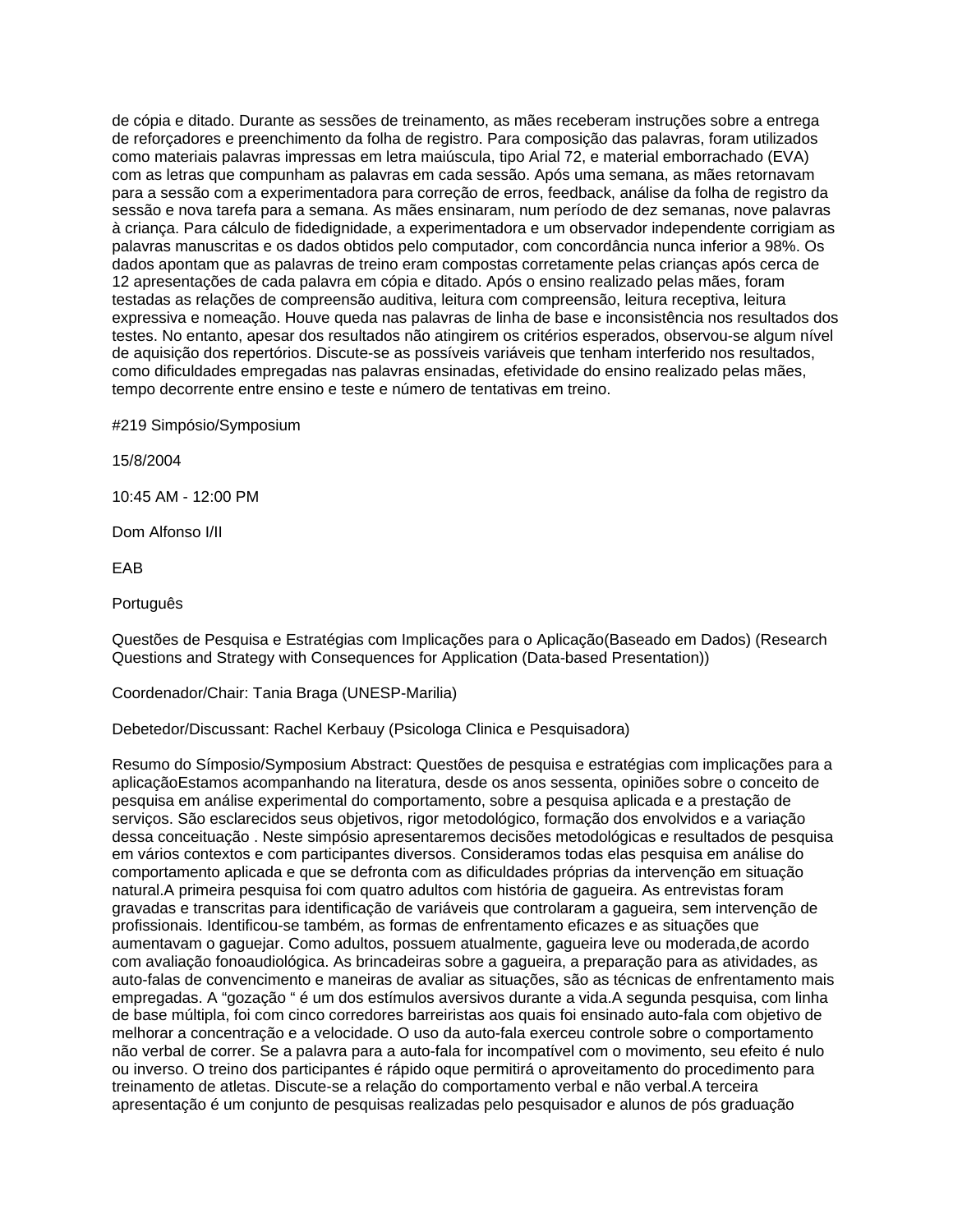durante dez anos. 330 crianças apresentavam necessidades educativas especiais sendo o desafio metodológico avaliar comportamentos cognitivos e lingüísticos. Serão descritas as soluções encontradas desde bateria de testes para comparação de pares à aplicação de provas e refinamento da análise através da análise funcional.

Maneiras de Implementar Prevenção e Dificuldades de Avaliação (Prevention Planning and Evaluation Difficulties)

#### SONIA ENUMO (Universidade Federal do Espirito Santo)

Resumo/Abstract: A avaliação do desenvolvimento infantil, feita no contexto de intervenção psicológica e ou de pesquisa, tradicionalmente é realizada por meio de um conjunto de técnicas e provas ou testes, que incluem a aplicação de testes, escalas e inventários de desenvolvimento, assim como a observação direta de comportamento em ambiente natural (escola, família, por exemplo) e em laboratório ou clínica. A decisão sobre os instrumentos a serem utilizados depende não só dos objetivos de pesquisa ou da intervenção, mas também do número de sujeitos ou participantes envolvidos. Lidando com crianças com necessidades educativas especiais, o pesquisador defronta-se com muitas dificuldades para avaliar certas áreas do desenvolvimento infantil, que envolvem comportamentos não diretamente observáveis e mais complexos, como a área cognitiva, em contraposição à área motora, por exemplo. Problemas e controvérsias a respeito de definições de processos envolvidos em comportamentos cognitivoslingüísticos somam-se às dificuldades de acessibilidade de avaliação de casos mais graves ou com impedimentos perceptuais, como ocorre em crianças com deficiência visual, problemas de comunicação, dificuldades essas que podem ocorrer também nos casos de dificuldade de aprendizagem escolar. Ao longo de 10 anos, um conjunto de pesquisas tem sido realizado um grupo de pesquisa composto por alunos de pós-graduação e graduação em Psicologia de uma universidade pública brasileira, com crianças com necessidades educativas especiais, tendo em comum também o desafio metodológico de ter que se avaliar comportamentos cognitivos e lingüísticos em situação natural ou de laboratório. Pretende-se aqui descrever e analisar as dificuldades e soluções encontradas ao se estudar 330 casos, incluindo 264 casos de dificuldade de aprendizagem escolar, incluindo problemas emocionais, de autocuidado dentário; 7 casos de problemas de comunicação associados síndromes genéticas, problemas neurológicos; 25 casos de deficiência visual (cegueira e baixa visão leve e grave); 4 casos de atraso no desenvolvimento associados a síndromes genéticas incluindo 1 caso de autismo; e 30 casos de crianças hospitalizadas com câncer. São discutidas algumas soluções encontradas, como a aplicação de baterias de testes para screening e obtenção de dados normativos que permitem a comparação com pares, aplicação de provas dinâmicas ou assistidas de habilidades cognitivas, refinando e afunilando a análise por meio da análise funcional do comportamento em alguns casos.

A Gagueira Resolvida com Contingências Naturais e Formulação de Regras (Stuttering Based Upon Natural Consequences and New Rules Formulations)

### MARIA JOSÉ GOMES (USP)

Resumo/Abstract: A gagueira permanece como distúrbio verbal, durante toda a vida, com prejuízos pessoais e sociais. Sabendo, no entanto, que há pessoas que sem acompanhamento profissional resolvem total ou parcialmente o problema da fala, optamos por identificar a maneira como, na cultura brasileira, pessoas gagas resolvem o problema. Entrevistou-se quatro adultos voluntários com história de gagueira gravando-se e transcrevenmdo-se as sessôes. Uma fonoaudióloga avaliou a fala. Obteve-se como resultado a descrição da história da gagueira e sua descoberta, as formas de enfrentamento e as situações mais aversivas.As brincadires sobre a gagueira, a prteparação para as atividades, as autofalas de convencimento e maneiras de avaliar as situações, são as técnicas de enfrentam,ento mais empregadas. A gozação é um dos estímulos aversivos durante a vida. Destaca-se que os participantes exercem atividades que exigem a fala como professores universitários,m pastor, cabelereiro. O pastor foi promovido na carreira e resolveu fazer tratamento após as entrevistas. Conclui-se que em contextos diversos, dependendo das atividades exercidas, os participantes utilizam comportamentos equivalentes que poderiam ser classificados em uma mesma classe. A função é comunicar-se e falar sem gaguejar e podemos diferenciar esses comportamentos pela descrição detalhada.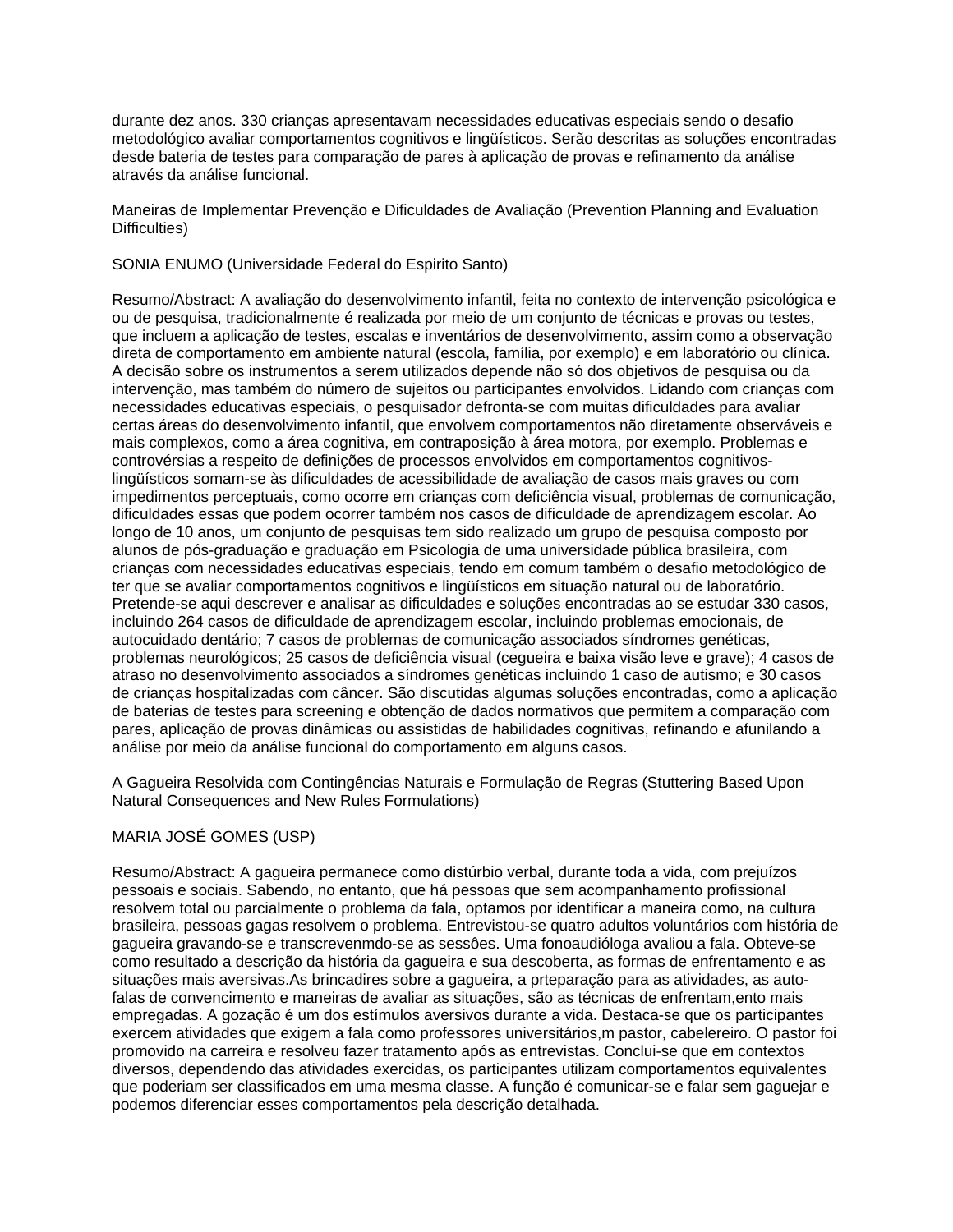A Atuação no Esporte e o Conhecimento Derivado de Pesquisa (Sport Working with Sports Performance and Knowledge Derived from Research)

#### CRISTIANA SCALA (USP)

Resumo/Abstract: A psicologia do esporte tem uma característica especial: o atleta ou esportista necessita de técnicas específicas e eficazes, sem se perder de vista, a análise funcional dos problemas que apresenta no desempenho esportivo. Entre as maneiras de trabalhar com atletas a auto-fala tem se mostrado eficaz. Pensou-se que empregando as dicas do ambiente seria uma maneira de dar condições para a emissão das auto-falas. Com esse objetivo, em um delineamento de linha de base múltipla, empregou-se a auto-fala com cinco corredores barreiristas com o objetivo de melhorar a concentração e a velocidade. O uso da auto-fala exerceu controle sobre o comportamento não verbal de correr. Se a palavra para a auto-fala empregada for imcompatível com o movimento, seu efeito é nulo ou inverso. Analisando os dados e relatos dos atletas, nota-se que a pergunta do pesquisador "como foi o tiro", feita ao fim de cada tiro, deu condições para relatos de emoções e comportamentos durante a corrida. Vê-se esta sobreposição em falas como: "...me senti muito mais rápido".As análises dos tiros, feitas pelos atletas, mostram diferença no detalhamento. As falas, em sua maioria, são coerentes com os resultados. São capazes de fazer discriminações sutis do ambiente e de detalhamentos da técnica de corrida.

#220 Mesa Redonda/Panel Discussion

15/8/2004

10:45 - 12:00 PM

Imperial H

DEV

Português

O Idoso e a Modernidade: Contribuições da Psicologia (Old Age and Modern Life: Psychology's Contributions)

Coordenador/Chair: Carla Witter (Universidade São Judas Tadeu )

VERA SOCCI (Universidade de Mogi das Cruzes)

GABRIEL TARRAGÔ-SANTOS (Universidade de Mogi das Cruzes)

ANA ZAHIRA BASSIT (Universidade São Judas Tadeu/Universidade Braz Cubas)

Resumo/Abstract: A vida moderna tem como principal característica o poder de produzir alterações nas formas de comportamento das pessoas. Esse poder deve-se, em sua maior parte, ao uso crescente de tecnologias nos mais diferentes campos da atividade humana. Não apenas novas práticas cotidianas precisam ser aprendidas, mas também novas relações interpessoais e organização de valores precisam ser desenvolvidas. O idosos são parte significativa da população que precisam constantemente reordenar crenças, rotinas e demais comportamentos frente a um mundo em constante mudança, sobretudo porque o envelhecimento compreende processos de transformação do organismo que implicam na diminuição gradual da probabilidade de sobrevivência. Análise é feita sobre aspectos relacionados à religiosidade, entre eles concepções de vida e de morte, e suas relações com a saúde do idoso. A rotina na terceira idade é analisada em termos de comportamentos selecionados por contingências e comportamentos governados por regras, buscando-se entender que fatores estão relacionados à chamada resistência à mudanças. Análises ainda são desenvolvidas considerando o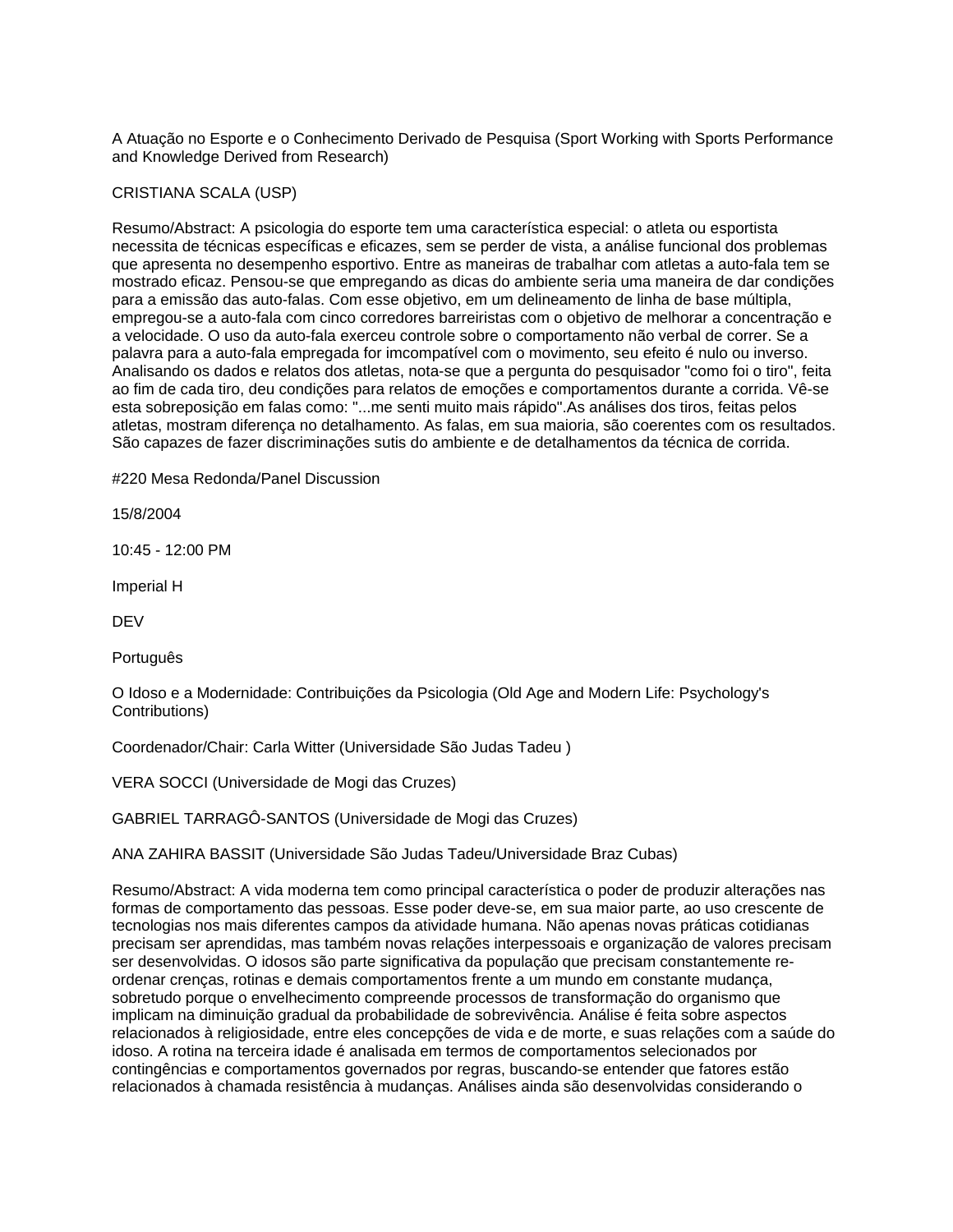papel de processos formais de Educação com idosos, com ênfase no levantamento da produção científica na área.

#221 Simpósio/Symposium

15/8/2004

10:45 AM - 12:00 PM

Dom Alfonso III

TPC/VRB

Português

Implicações Teóricas do Modelo de Seleção por Consequências: Instrumentalismo Científico, Planejamento Cultural e Variabilidade Comportamental (Theoretical Implications of Selection by Consequences: Scientific Instrumentalism, Cultural Planning, and Behavioral Variability)

Coordenador/Chair: Julio de Rose (Universidade Federal de São Carlos - DPSI/CECH)

Debetedor/Discussant: Nilza Micheletto (PUC/SP - Laboratório de Psicologia Experimental)

Resumo do Símposio/Symposium Abstract: Skinner descreve e explica o comportamento humano por meio do modelo causal da seleção pelas conseqüências, segundo o qual o comportamento humano evolui através das interações entre três níveis de variação e seleção (filogênese, ontogênese e cultura). Os trabalhos deste simpósio analisam diversos aspectos e implicações deste modelo, começando pelas vinculações do behaviorismo radical (a filosofia de ciência que embasa o modelo de Skinner) com o descritivismo e instrumentalismo de Ernst Mach, abordando em seguida os processos de variabilidade comportamental subjacentes à novidade no comportamento, particularmente no comportamento verbal, e finalizando com as implicações éticas do modelo de seleção por consequências e a concepção de homem implícita neste modelo.

Instrumentalismo Científico e o Modelo de Seleção Pelas Conseqüências (Scientific Instrumentalism and the Model of Selection by Consequences)

CAROLINA LAURENTI, José Antonio Abib (Universidade Federal de São Carlos)

Resumo/Abstract: Na filosofia da ciência há, pelo menos, três posições principais sobre o significado cognitivo das teorias científicas: realismo, descritivismo e instrumentalismo. O behaviorismo radical geralmente é interpretado como um descritivismo, graças às relações de Skinner com Ernst Mach considerado um dos principais representantes do descritivismo científico. O objetivo deste trabalho é mostrar que as influências machianas não se restringem à interpretação da ciência do comportamento como descrição, mas também abrem flanco para uma interpretação instrumentalista dessa ciência. A plausibilidade dessa tese está diretamente relacionada com a possibilidade de interpretação instrumentalista da teoria científica machiana. A ênfase dada por Mach, em alguns aspectos de sua teoria, fornece indícios para uma leitura instrumentalista, principalmente quando discute as noções de conceito e hipótese científica. Tal interpretação pode ser igualmente verificada no debate travado por Mach com a visão realista da ciência. A conjunção das versões descritivista e intrumentalista pode ser vislumbrada no modelo de seleção pelas conseqüências, adotado por Skinner. Esta é a novidade: a influência da concepção científica machiana não se restringe à substituição da noção de causalidade pelas relações funcionais no contexto do descritivismo, mas aparece também no desenvolvimento do modelo explicativo do behaviorismo radical através de uma interpretação instrumentalista da teoria. Em outras palavras, Skinner caminha para o modelo de seleção por conseqüências via instrumentalismo, e o faz através de uma influência machiana. Com o descritivismo, o modelo de seleção assume sua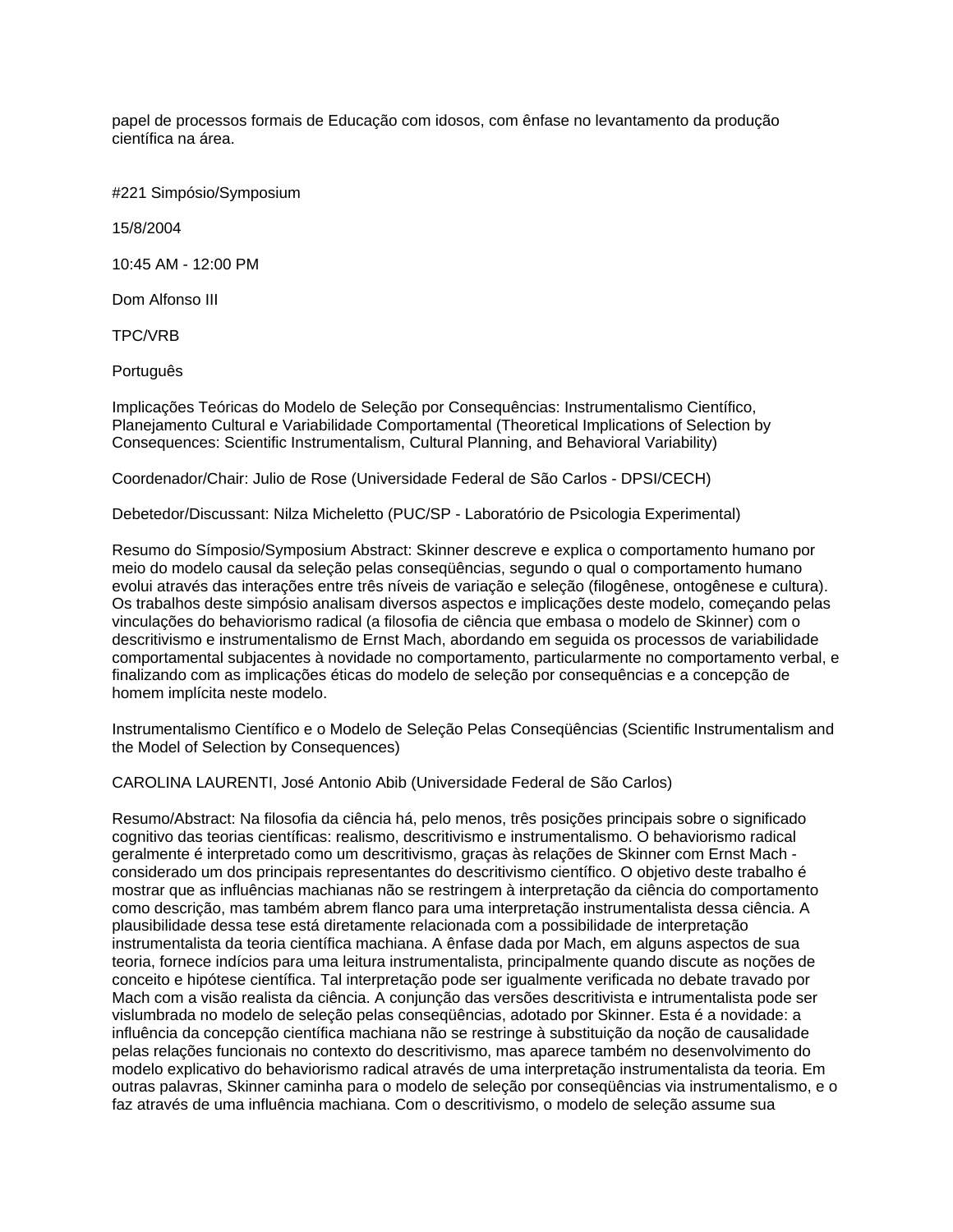característica funcional no nível do condicionamento operante. Com o instrumentalismo, Skinner não renega o descritivismo. Ao contrário, a adesão da versão instrumentalista à teoria do comportamento propicia uma espécie de completude explicativa. Isso se revela na ampliação do escopo da Ciência do Comportamento que se estende para além dos limites da psicologia (representante do segundo nível seletivo) atingindo ciências adjacentes (biologia e etologia, e antropologia, representantes do primeiro e terceiro nível de seleção, respectivamente). Uma outra implicação é que ao anunciar a ciência do comportamento como descrição e instrumento conceitual, o behaviorismo radical afasta-se da versão realista das teorias. Finalmente, a compatibilidade entre descritivismo e instrumentalismo se encerra na definição do modelo de seleção por conseqüências, não em termos de um modo causal, mas em termos de um modo funcional e instrumental de explicação do comportamento.

O Surgimento de Comportamentos Verbais Novos: Uma Análise Teórica da Variabilidade Comportamental (Novel Verbal Behavior: A Theoretical Analysis of Behavioral Variability)

CARMEN SILVIA MOTTA BANDINI, Julio C. de Rose (Universidade Federal de São Carlos)

Resumo/Abstract: A variabilidade comportamental é um conceito chave no Behaviorismo Radical. A ocorrência da variação de respostas é o alicerce do modelo de seleção pelas conseqüências apresentado por Skinner: para os três níveis, filogenético, ontogenético e cultural, não há a possibilidade de seleção, sem que exista variação. Nessa direção, o próprio conceito de operante, definido como uma correlação de classe de eventos, também pressupõe a variação como necessária, pois um operante pode englobar respostas de topografias variadas que guardam apenas algumas propriedades em comum. Dessa forma, uma análise comportamental deve compreender não somente a explicação da manutenção dos comportamentos, mas também de como estes variam, ou seja, de como surgem novos comportamentos. No caso do comportamento verbal uma análise voltada para o surgimento de novas respostas tem sua relevância aumentada, visto que a complexidade do comportamento verbal reside exatamente na possibilidade de variação das respostas verbais. Apesar de tal importância, a maior parte dos estudo teóricos priorizam a seleção em detrimento à variabilidade. O presente trabalho efetuou uma análise da explicação skinneriana do surgimento de comportamentos verbais novos apresentada no Verbal Behavior, uma obra de importância singular dentro do Behaviorismo Radical. Foram sistematizados os diferentes tipos de processos comportamentais e procedimentos responsáveis pela variabilidade do comportamento verbal, os quais, na maioria dos casos, não aparecem de forma organizada no texto skinneriano. Como processos envolvidos encontramos a generalização do controle de estímulos (extensões de tactos e mandos), as recombinações de unidades de respostas verbais ou de fragmentos de respostas, os processos de edição, autoclíticos e a modelagem. Como procedimentos verificamos a modelagem de respostas verbais e de técnicas de auto fortalecimento como propiciadoras de novas respostas. O surgimento de comportamento verbal criativo pôde, então, ser analisado.

O Homem como Planejador Cultural: Um Compromisso com o 'Bem' da Cultura (Man as a Cultural Planner: A Commitment to the Cultural 'Good')

CAMILA MUCHON MELO, José Antonio Abib (Universidade Federal de São Carlos)

Resumo/Abstract: B.F. Skinner descreve e explica o comportamento humano por meio do modelo causal da seleção pelas conseqüências. Segundo esse modelo, o comportamento humano evolui através das interações entre três níveis de variação e seleção (filogênese, ontogênese e cultura). Assim, o comportamento humano pode estar relacionado com três tipos de 'bem' ou de 'valor': o 'bem' do indivíduo, o 'bem' dos outros e o 'bem' da cultura. O 'bem' da cultura é interpretado como o 'bem' das futuras gerações e, sendo assim, a teoria de Skinner sugere que o comportamento humano deve ser sensível as suas conseqüências mais remotas, tão remotas que podem ultrapassar o tempo de vida do indivíduo. Defende-se que a concepção de Homem no Behaviorismo Radical de Skinner é a de um planejador cultural que possibilita ao comportamento humano a evolução de um tipo especial de sensibilidade: uma sensibilidade às conseqüências últimas de seu comportamento: à sobrevivência da cultura. Portanto, através do planejamento cultural pode-se defender um 'altruísmo desinteressado' sem ferir os pressupostos do modelo operante.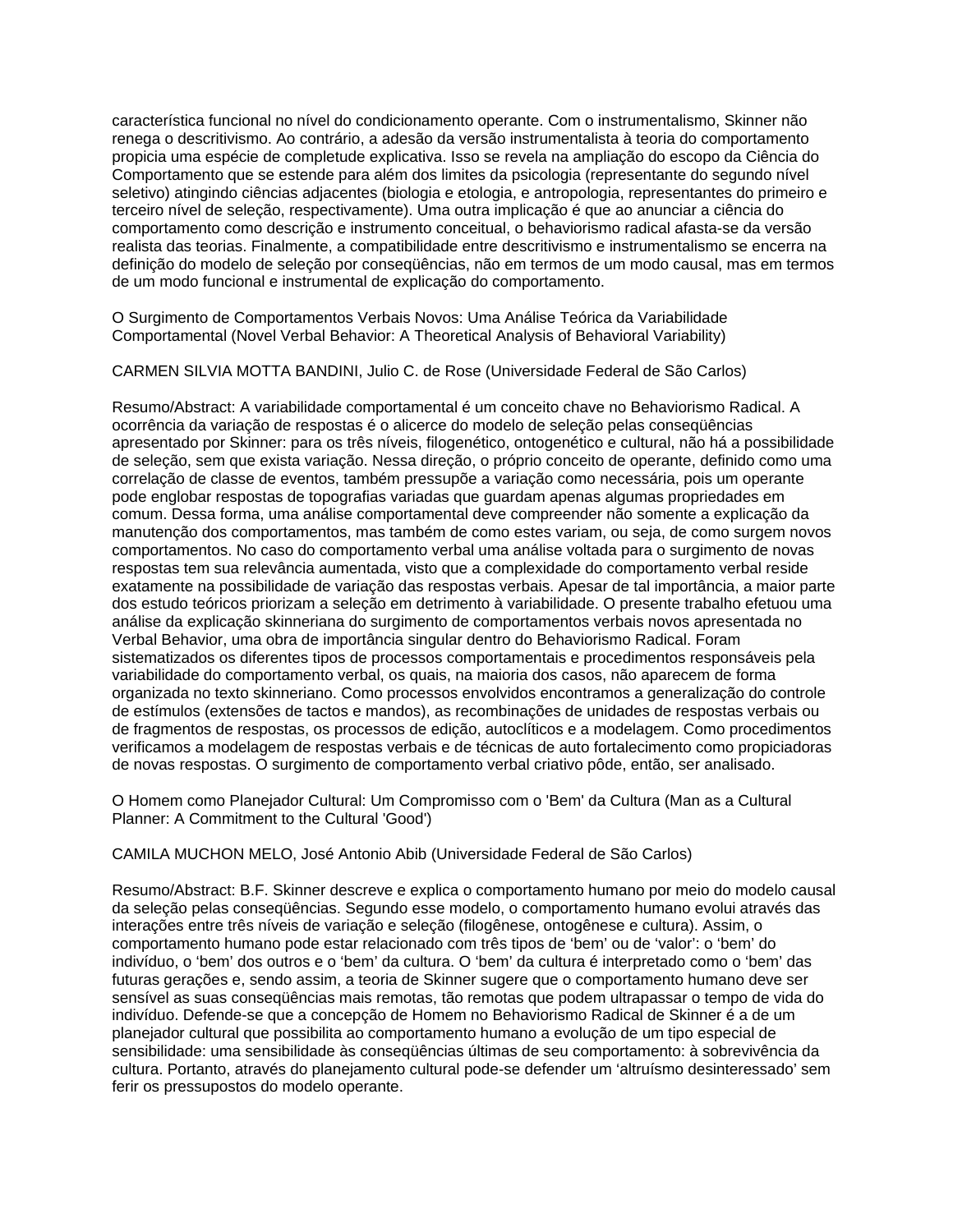#222 Sessão de Exposições Orais/Paper Session

15/8/2004

10:45 AM - 12:00 PM

Imperial G

EAB

Português

Operantes Verbais: Um Paradigma de Equivalência (Verbal Operants: An Equivalence Paradigm)

Coordenador/Chair: Sônia Neves (Universidade Católica de Goiás)

O Modelo da Equivalência de Estímulos e a Emergência de Operantes Verbais em Pacientes Epilépticos com Lesão Cerebral (The Emergence of Verbal Operants Through Stimulus Equivalence Paradigm in Epileptics Patients with Brain Injury)

SÔNIA NEVES, Sirlene Xavier, Renata Guedes (Universidade Católica de Goiás)

Resumo/Abstract: O modelo da equivalência de estímulos foi utilizado para ensinar nomes de objetos a dois pacientes epilépticos que tinham sido submetidos à cirurgia e tinham déficts de nomeação. Foram selecionados nove figuras (A) familiares através do teste de Boston para cada um dos sujeitos. Nomes falados pelo sujeito (B), palavras impressas (C), função dos estímulos (D), e os nomes falados pelo experimentador (E), correspondentes a cada figura selecionada, também foram utilizados como estímulos. O estudo foi realizado em quatro etapas. Nas três primeiras etapas foram utilizados em cada uma delas três figuras diferentes selecionadas e os seus estímulos (B, C, D e E) correspondentes. Na quarta etapa foram utilizados todos os estímulos. Cada etapa consistiu de três fases: na Fase I foram feitos os testes de nomeação, de agrupamento e os testes de todas as relações condicionais. Na Fase II, foram treinadas relações condicionais e na Fase III foram aplicados os testes das relações não treinadas e não emergentes. Durante a primeira etapa o sujeito CS apresentou percentuais abaixo do critério em todas as relações exceto nas relações CB, CEB e AEB. Depois do treino CA e AC todas as relações emergiram. Com os três novos estímulos (Etapa 2) re-testes AB e EB foram suficientes para a emergência de todas as relações. Durante a Etapa 3, o sujeito atingiu o critério após o re-teste da relação AB. Na Etapa 4 foram necessários os re-testes das relações AC, EA, ED e CDB. O segundo sujeito (RN) necessitou, na Fase I de re-testes para atingir o critério nas relações AB, CEB, AA, AC, AD, ED, CA, CD e DD. Na Etapa 2 re-testes das relações AB, AD e ED foram necessários, já na Etapa 3 somente foi necessário o re-teste da relação AB. Finalmente na quarta Etapa não foram necessários retestes ou treinos. Os dados mostram que o modelo da equivalência de estímulos pode ser útil no restabelecimento da nomeação em pacientes com lesão cerebral. No entanto, apesar da eficácia do modelo para gerar novos repertórios, os resultados nos testes não permitem identificar que tipos de relações verbais ocorreram durante o treino e teste. Assim sendo, todas as relações foram também analisadas de acordo com a classificação funcional do comportamento verbal Skinneriana objetivando identificar a interdependência entre operantes verbais treinados e testados.

Ressurgência: Uma Revisão Conceitual Baseada em Parâmetros Experimentalmente Identificados (Resurgence: A Conceptual Review Based on Parameters Experimentally Identified)

Vanessa Murayama, ALESSANDRA VILLAS BÔAS, Lucas Napolitano, Gerson Tomanari (Universidade de Sao Paulo)

Resumo/Abstract: O termo ressurgimento designa o fenômeno comportamental que consiste no reaparecimento de uma resposta anteriormente reforçada na condição em que, segundo Epstein (1985), um comportamento corrente encontra-se em extinção. Trata-se de um fenômeno descrito na literatura,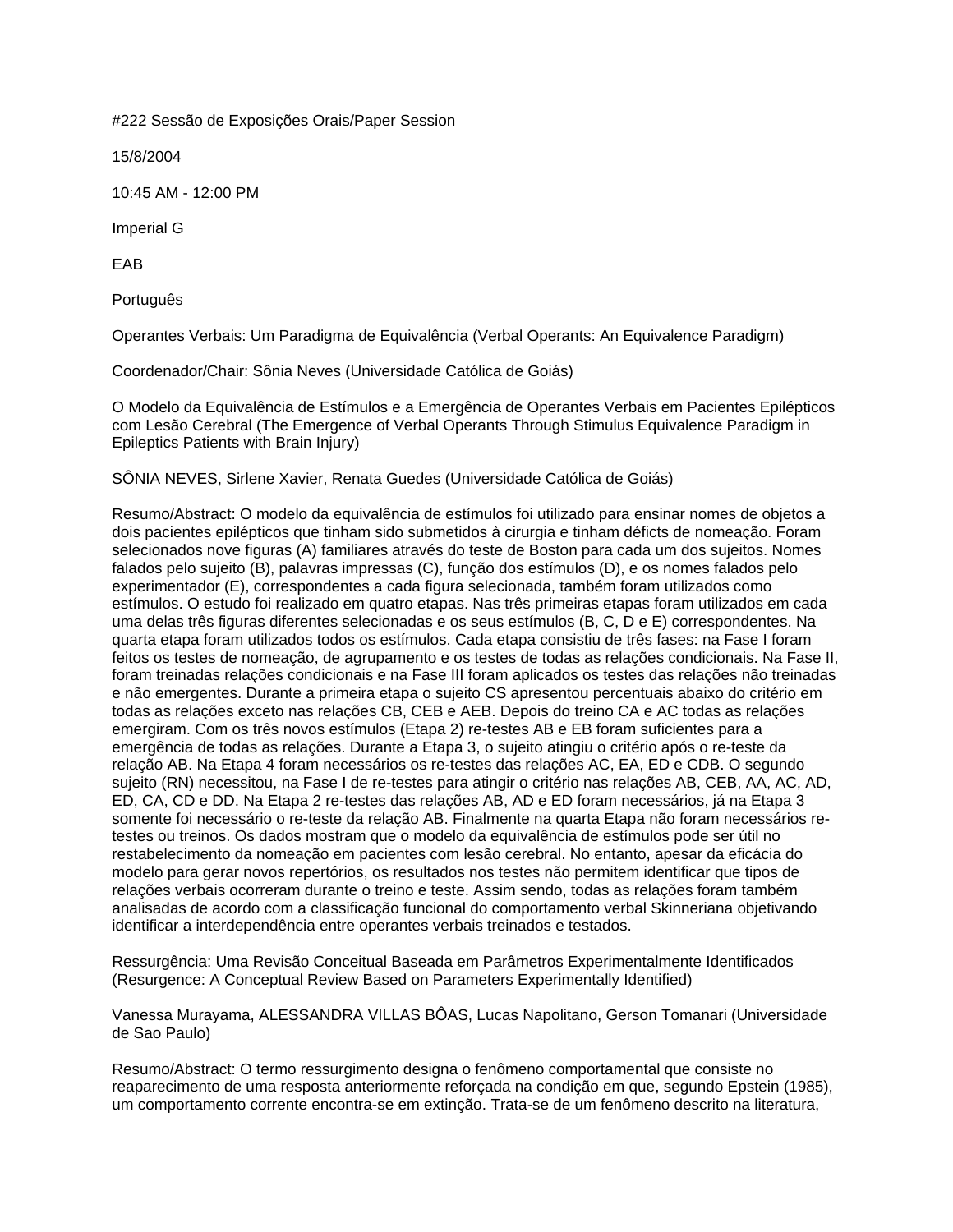porém ainda carente da identificação dos fatores-chave para a sua ocorrência. Em dois experimentos, procuramos avaliar o papel da extinção imediata de um comportamento para o seu futuro reaparecimento, quando na vigência de condições propícias de ressurgimento. Foram utilizados ratos como sujeitos, bem como uma caixa de condicionamento operante com 2 focinhadores, um à direita e outro à esquerda do comedouro. O procedimento consistiu de 6 fases: 1) nenhuma resposta estava sujeita a reforçamento programado (linha de base), 2) apenas respostas de focinhar em um dos lados, exclusivamente, eram reforçadas, 3) nenhuma resposta era reforçada, 4) apenas respostas ao focinhador inoperante na Fase 2 eram reforçadas, 5) nenhuma resposta era reforçada, e 6) apenas respostas ao focinhador operante na Fase 2 foram novamente reforçadas. Em particular, o responder dos sujeitos na Fase 5 permitiria verificar eventuais efeitos de duas histórias de reforçamento temporalmente distantes -- aquela estabelecida mais recentemente (Fase 4) e aquela estabelecida mais remotamente (Fase 2). Os resultados nesta fase revelaram um padrão típico de extinção das respostas reforçadas na Fase 4, porém sem que respostas que haviam sido reforçadas mais remotamente (Fase 2) aumentassem de freqüência, o que teria sido uma característica de ressurgimento. Na seqüência, o Experimento 2 replicou o anterior, exceto pela ausência da Fase 3, ou seja, não se permitiu a extinção imediata e subseqüente das respostas adquiridas na Fase 2. Isso foi executado retirando-se o focinhador da caixa nas condições em que o mesmo encontrava-se inoperante. Dessa forma, qualquer resposta a ele poderia ocorrer apenas na condição final de teste, na qual as respostas a ambos os focinhadores encontravam-se simultaneamente em extinção. Nestas condições, em contraste com os dados do Experimento 2, verificou-se uma alta freqüência das respostas que haviam sido reforçadas mais remotamente, inclusive em freqüências muitas vezes mais elevadas do que as respostas reforçadas mais recentemente. No conjunto, os resultados dos Experimentos 1 e 2 permitem constatar que a impossibilidade da extinção do primeiro comportamento teve papel determinante em seu posterior reaparecimento. Portanto, ao que os dados indicam, a definição de ressurgimento deveria considerar, seletivamente, o papel de comportamentos que se encontram ou não no repertório atual do organismo.

A Behavior Analysis of Management Resistance to Bottom-Up Change Initiatives (Uma Análise Comportamental da Resistência a Iniciativas de Mudança)

SONIA GOLTZ (Michigan Technological University)

Resumo/Abstract: Building upon previous behavior analyses of power, politics, and resistance to change in organizations, this paper suggests that resistance to change in organizations often occurs in the form of managerial discounting and discouragement of problem identification and change initiatives suggested by workers. In particular, managers are thought to punish and extinguish grassroots change initiatives when they believe these worker initiatives may suggest to higher level administrators that the managers performed poorly in some way. In addition, managers are thought to discourage bottom-up reform initiatives that may result in changes to their control over resources in the organization as well as in changes to their ability to obtain positive reinforcement. The various ways in which managers punish and extinguish these behaviors are considered using behavioral concepts. It is suggested that managers initially avoid the use of punishment by attempting to extinguish reform behaviors and by providing antecedents indicating punishment will occur for future reform attempts. Managers are thought to initiate and escalate their use of punishment when attempts at reform continue. Finally, it is suggested that managers disguise their punishment of reform attempts using political behaviors in order to avoid additional worker dissent.

#223 Palestra de Convidado/Invited Address

15/8/2004

10:45 AM – 12:00 PM

Paço dos Nobres 2

CBM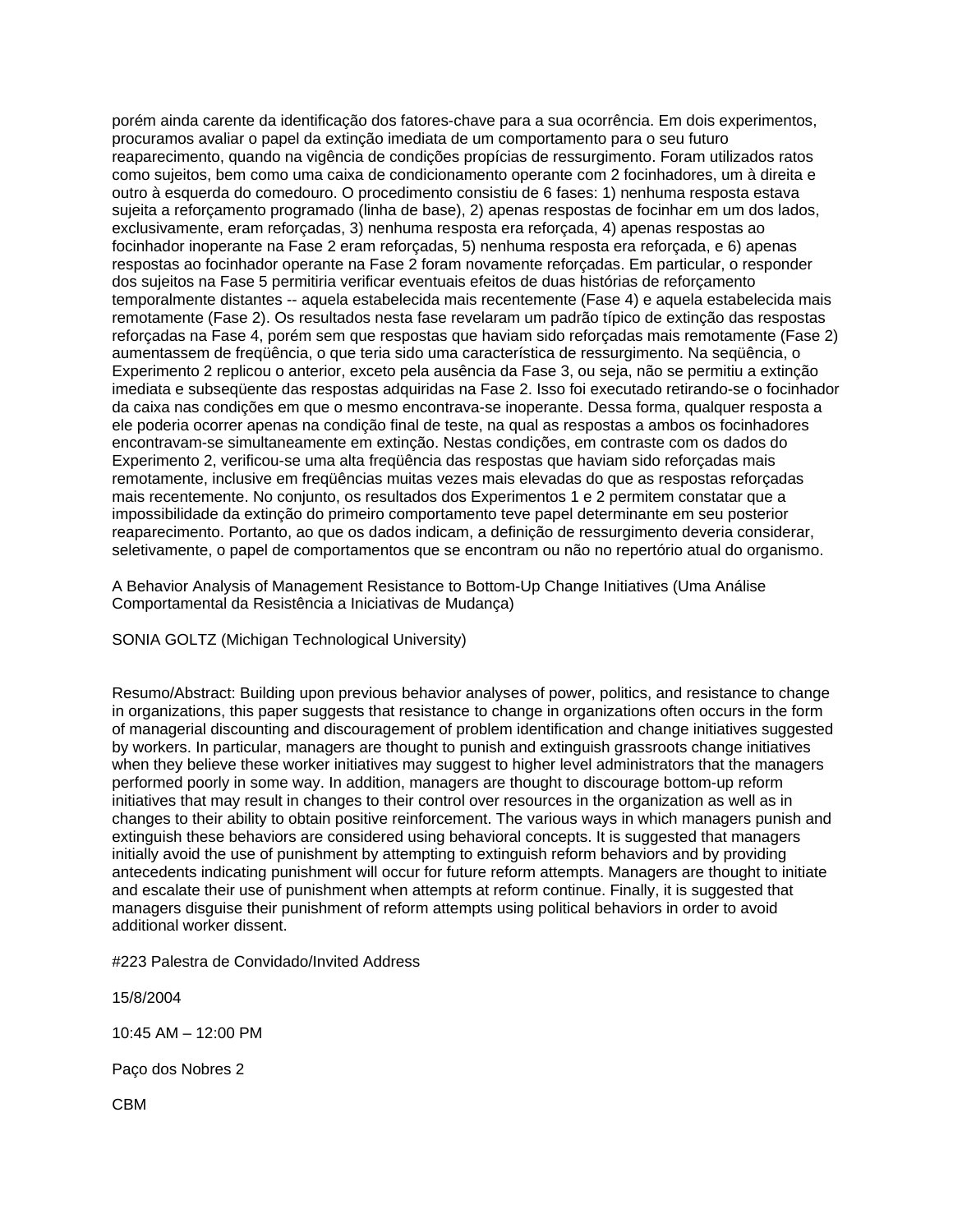## Português

Análise do Comportamento Aplicada no Contexto da Clínica e do Hospital: Semelhanças, Diferenças, e Exemplos (Behavior Analysis Applied to Clinical and Hospital Contexts: Similarities, Differences, and Examples)

Vera Lúcia Adami Raposo do Amaral (Puc, Campinas)

#224 Palestra de Convidado/Invited Address

15/8/2004

10:45 AM – 12:00 PM

Dom João

CBM

Português

O Papel das Psicoterapias no Tratamento dos Transtornos Psiquiátricos (The Role of Psychotherapies in the Treatment of Psychiatric Disorders)

Táki Cordas (Ipq - HC FMUSP)

#225 Simpósio/Symposium

15/8/2004

10:45 AM - 12:00 PM

Imperial J

VRB Português

Auto-Relatos: Seriam Viáveis e Confiáveis? (Self-reports: Would They Be Viable and Reliable?) Coordenador/Chair: Lorismario E. Simonassi (Laboratório de Análise Experimental do Comportamento da Universidade Católica de Goiás)

A partir do momento que Skinner (1957/1978) propôs sua forma de análise operante do comportamento verbal, afirmando que as funções do falante e do ouvinte podem se estabelecer na mesma pessoa e que nestes casos o falante pode emitir operantes verbais com energia insuficiente para atingir a função de ouvinte localizada em outra pessoa, começaram a se estabelecer as condições para o estudos de operantes verbais acessíveis ao ouvinte localizado na mesma pessoa em que está localizado o falante. Mais apropriadamente, estabeleceram-se as condições mínimas para o estudo do episódio verbal total com as funções de falante e ouvinte na mesma pessoa.

Auto-Relatos: Seriam Viáveis e Confiáveis? (Self-reports: Would They Be Viable and Reliable?) Lorismario E. Simonassi (Laboratório de Análise Experimental do Comportamento da Universidade Católica de Goiás)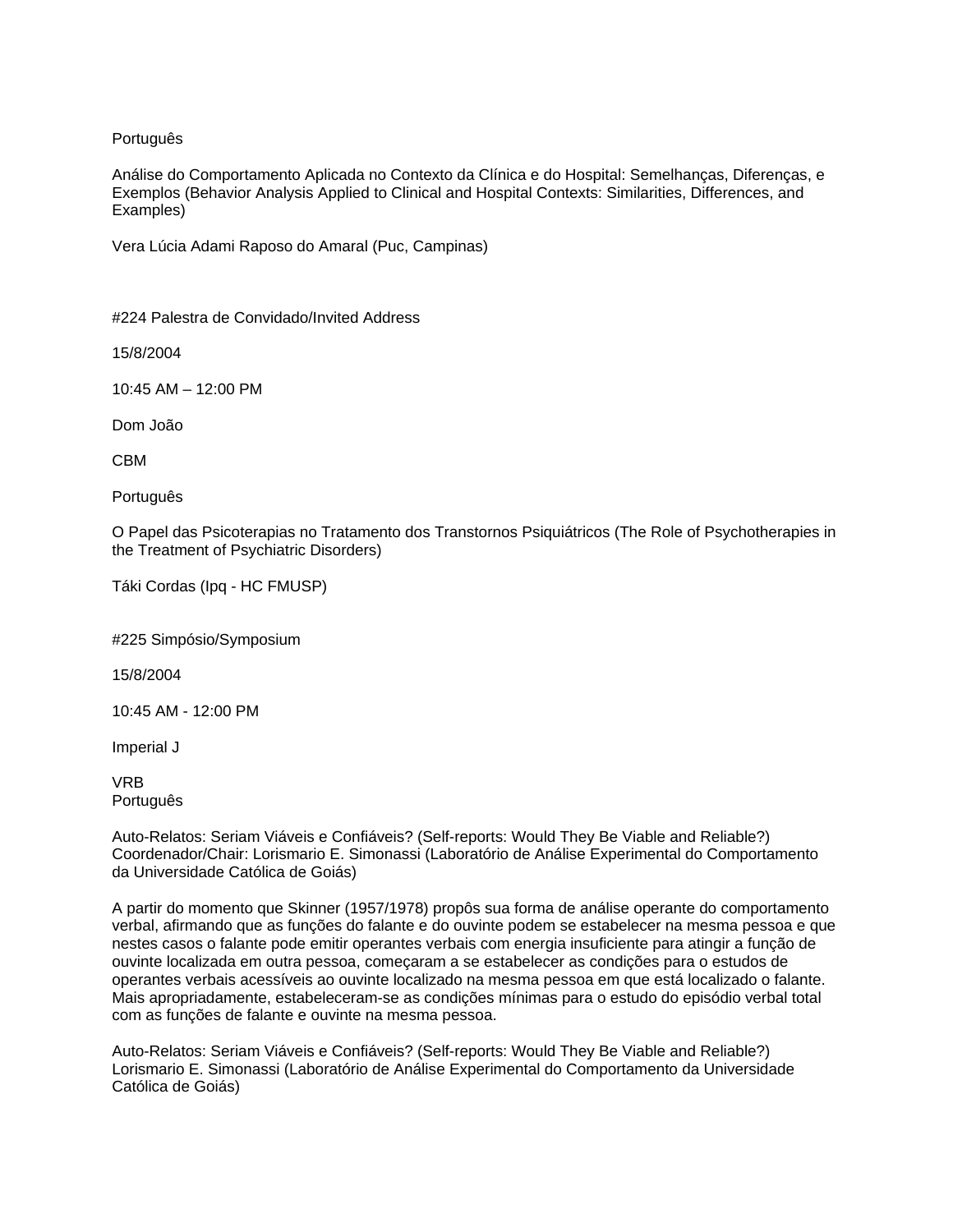Resumo/Abstract: Questões relevantes, entre várias outras questões sobre auto-relatos, tais como as que se seguem passaram a ser formuladas: 1- Seriam possíveis relatos de eventos, ou relações entre eventos, de tal forma que o acesso ao relato verbal "informasse" apropriadamente ao ouvinte, de tal forma que o comportamento do ouvinte pudesse se modificar como função de tais relatos? 2- Seriam tais relatos tão confiáveis quanto os relatos feitos por um falante e um ouvinte situados em duas pessoas? 3- Se já é difícil confiar em relatos sobre eventos públicos, como confiar em relatos de eventos privados? 4- Como fazer ( quais instrumentos usar) para haver níveis de confiabilidades aceitáveis tanto nos casos de eventos privados quanto públicos? 5- Relatos de eventos públicos seriam classes de operantes sobre outras classes de operantes? Como analisá-las sem se correr o risco de cair no cognitivismo? 6- Ao se relatar ( uma classe de operantes) eventos de uma outra classe de operantes ( por exemplo, um operante não verbal) seria possível que a interação de certas variáveis das duas classes de operantes poderia produzir uma terceira classe de operantes?

Sem dúvida, tais questões são difíceis de serem respondidas empiricamente, como é a proposta da Análise Experimental do Comportamento, mas nos últimos anos, os avanços conceituais e empíricos em várias áreas, dentre elas, especialmente os estudos sobre comportamento verbal e interações entre comportamentos verbais e não verbais começaram a lançar alguma luz sobre as possibilidades empíricas de análises de auto-relatos como classes de operantes, como foi feito com outras tantas classes de operantes estudadas. A presente apresentação, irá abordar como parece ser possível não ignorar tais classes de operantes ( auto-relatos) sem abandonar a forma operante proposta por Skinner para a analise de comportamentos.

Variáveis que Afetam a Precisão do Relato: Algo Além do Reforço? (Variables that Affect the Precision of the Report: What More Besides Reinforcement?) Hérika de Mesquita Sadi (PUC-SP, FUMEC), Nicolau Kuckartz Pergher (PUC-SP, USP)

O objetivo desta apresentação será apontar variáveis que podem interferir na precisão de relatos sobre o comportamento não verbal. Serão apresentados resultados de duas pesquisas que replicaram Ribeiro (1981, 1989). Em ambos estudos, os participantes foram crianças, com idade entre 3 e 6 anos. Considerou-se "comportamento não verbal" a manipulação dos brinquedos disponíveis e "comportamento verbal" os relatos a respeito desta manipulação. Foi realizada uma Linha de Base, na qual os participantes eram requeridos a relatar sobre quais foram os brinquedos manipulados por eles mesmos (Estudo 1) ou pelos colegas (Estudo 2), mas não havia conseqüências programadas para esses relatos. A seguir, em ambas pesquisas, cada relato que contivesse um conteúdo específico (por exemplo, dizer "eu brinquei") era reforçado. O reforço era oferecido independentemente de ser um relato correspondente com os brinquedos efetivamente manipulados. Essa conseqüenciação foi feita inicialmente numa condição de relato individual e, posteriormente, numa condição de relato conjunto com outros colegas. Na condição final, os relatos eram reforçados apenas quando fossem correspondentes ao que ocorreu durante o momento da brincadeira. Os resultados mostraram que as crianças tendem a emitir relatos correspondentes durante a linha de base. Com a apresentação do reforço contingente ao conteúdo, os relatos passam a ser emitidos com o conteúdo que é reforçado, deixando, em muitas ocorrências, de ser correspondente. Quando apenas relatos correspondentes foram reforçados, a correspondência foi re-estabelecida. Tais resultados são semelhantes àqueles do estudo de Ribeiro (1981, 1989). Será analisada a influência 1) do reforço, 2) das verbalizações do experimentador e 3) das características do comportamento não verbal, como sua duração ou variabilidade, na precisão e distorção dos relatos. Os conceitos de "tacto" e "mando" serão empregados na interpretação das mudanças observadas nos relatos. Serão discutidos, também, o papel das regras, instruções e modelos fornecidos pelos colegas durante a situação de relato em grupo.

Relatos Sobre Resolução de Problema e Seus Efeitos Sobre o Desempenho de Escolher (Reports on Problem Resolution and Their Effects on the Act of Choice)

Anderson Magnus da Silva Alves, Roberto Alves Banaco (PUC-SP)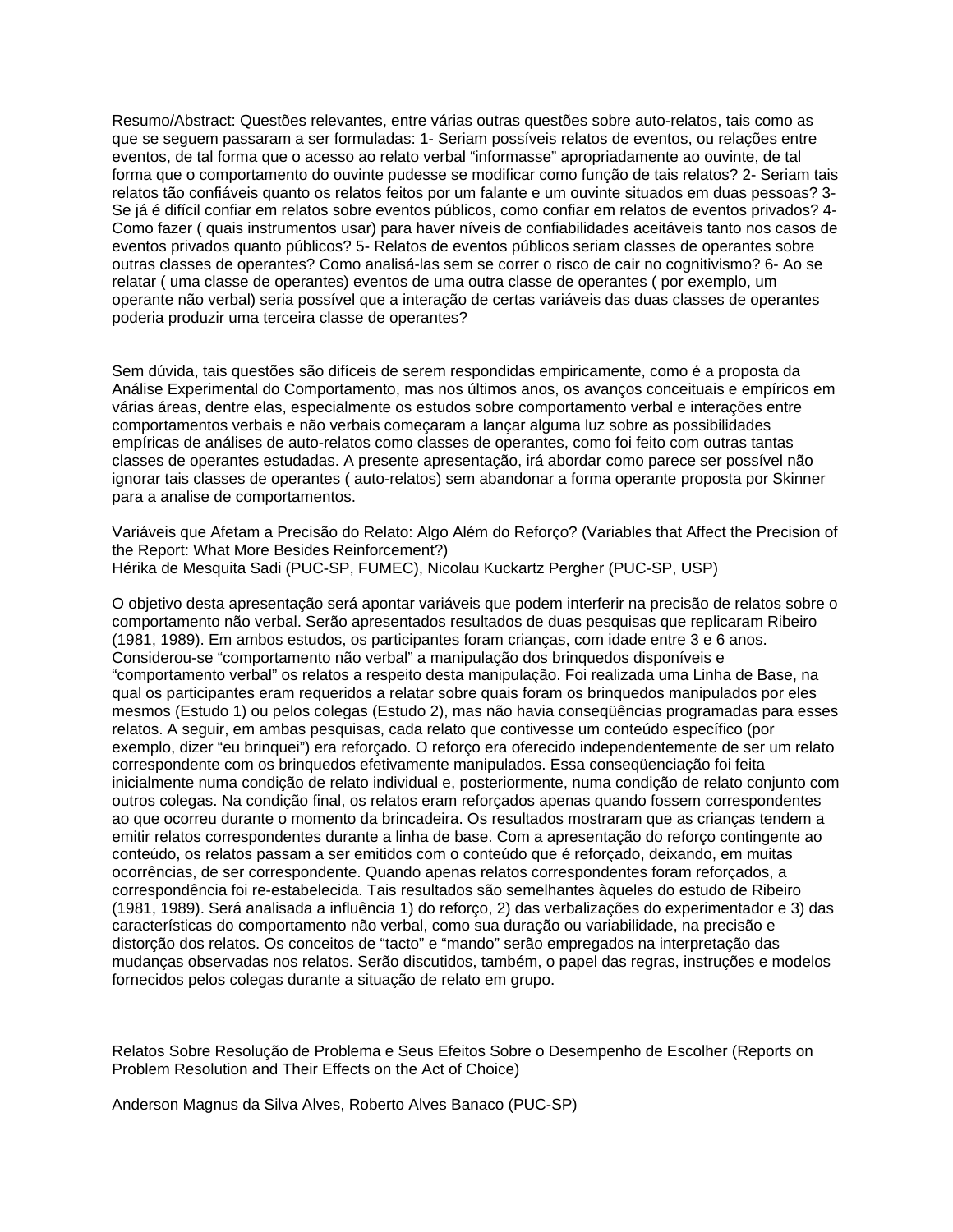Resumo/Abstract: O presente estudo foi realizado com base no trabalho de Simonassi, Tourinho e Silva (2001) com os objetivos de verificar: a) verificar a efetividade de contingências experimentais programadas para tornar públicas respostas encobertas numa situação de resolução de problemas, b) investigar se pode ocorrer relação entre a descrição do próprio comportamento e as contingências experimentais constituintes de um exercício de resolução de problemas, tomando disponível a resposta solução. Participaram deste estudo 50 sujeitos humanos que foram distribuídos em cinco grupos, cada um com 10 membros, de acordo com as 5 condições experimentais envolvidas no experimento constituído por 40 oportunidades (tentativas) de emparelhamento arbitrário de figuras de comparação com figura modelo. Os grupos diferenciavam-se entre si de acordo com o momento em que foi solicitado aos participantes respostas informativas sobre saberem como faziam para resolver o exercício e, em seguida, respostas descritivas de como faziam para resolvê-lo. Após cada tentativa, os participantes de um grupo foram solicitados a emitirem respostas de informação e de redigir ("GR todas"). Os participantes dos outros grupos foram solicitados a emitirem estas categorias de respostas após, respectivamente, a décima (GR 10), vigésima (GR 20), trigésima (GR 30) e quadragésima tentativas (GR 40). Nos resultados obtidos foi possível observar que, quando foi dada aos participantes a oportunidade para emitirem respostas de relatar em quantidades equiparadas com o número de tentativas para resolverem o exercício, a resposta solucionadora ocorreu em alta freqüência. Para os grupos em que o relato não foi solicitado freqüentemente, foi possível notar que as contingências de reforçamento empregadas no estudo, sem solicitação de relato, não tornaram disponíveis as respostas solucionadoras em altas freqüências. Também não foi possível inferir seguramente, por meio do desempenho dos participantes, ter tornado públicos comportamentos encobertos por meio das contingências verbais programadas no exercício, pois não foi possível verificar relações de subseqüência entre as respostas verbais (de informação e de redigir) emitidas e as respostas solucionadoras do exercício. Os desempenhos apresentados pelos participantes demonstraram, assim, que foram as contingências de reforçamento programadas no estudo que tornaram disponíveis as respostas de solução quando associadas às oportunidades para relatar em quantidades consideráveis.

#226 Palestra de Convidado/Invited Address

15/8/2004

10:45 AM – 12:00 PM

Paço dos Nobres 3

TPC/EAB

English

Contingencies and Concepts: Interpretation and Analysis of Natural Contingencies (Contingências e Conceitos: Interpretação e Análise de Contingências Naturais)

Mark Galizio (University of North Carolina at Wilmington)

#227 Palestra de Convidado/Invited Address

15/8/2004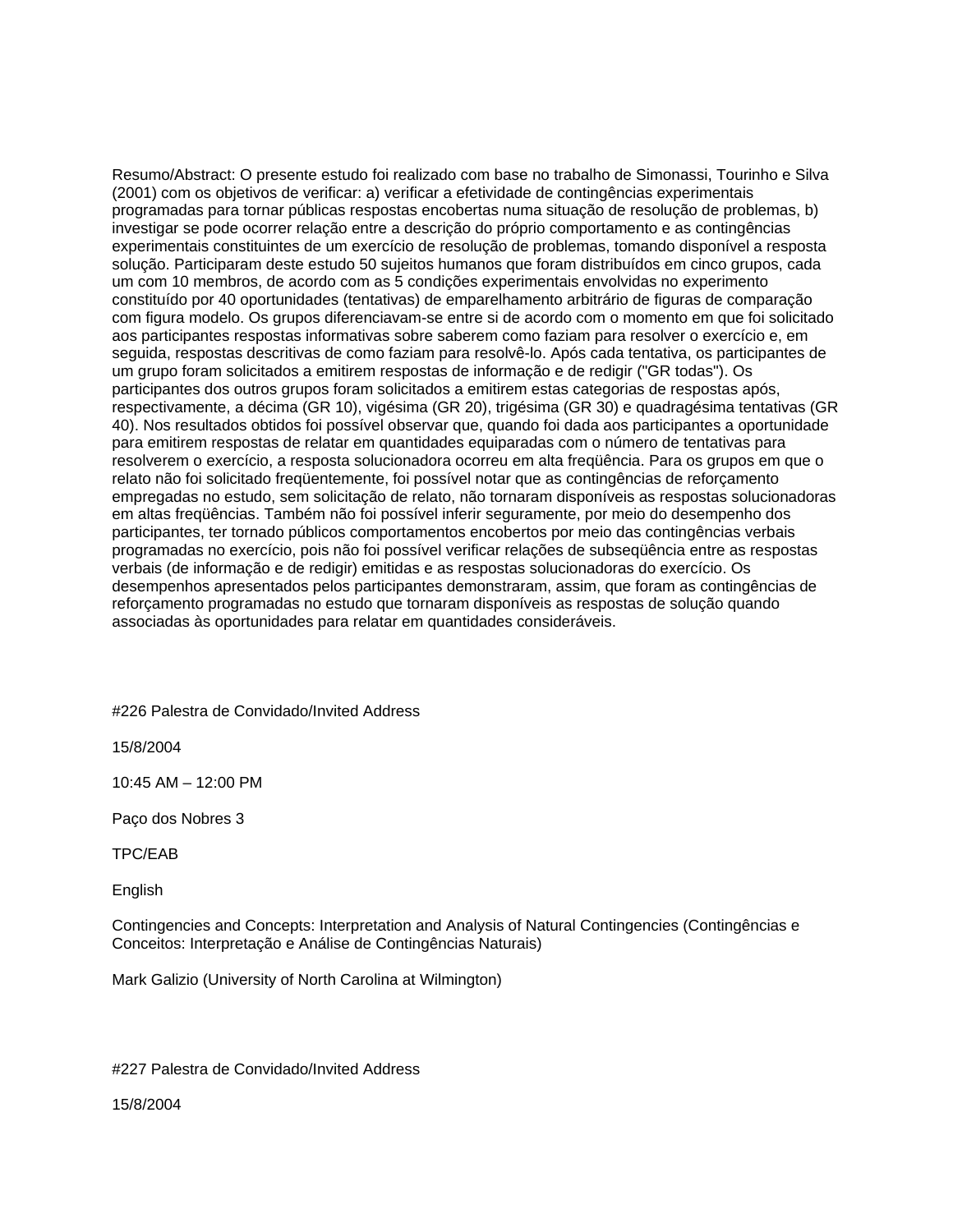10:45 AM – 12:00 PM

Imperial B

CBM

Português

O Treinamento de Habilidades Sociais para a Esquizofrenia (Social Skills Training for Schizophrenia)

Márcia da Rocha Pitta Ferraz, Hildeberto Tavares Júnior (Hospital das Clínicas da Faculdade de Medicina da Universidade de São Paulo)

Resumo/Abstract: A esquizofrenia é um transtorno psiquiátrico que caracteriza-se por padrões comportamentais que representam um comprometimento importante para o indivíduo afetado, seu grupo familiar e a comunidade social a que pertence. Os sintomas que a descrevem são classificados em positivos e negativos e levam a um impacto em todas as esferas de funcionamento do indivíduo. Uma das áreas mais atingidas é a do funcionamento social, com uma deterioração nas relações interpessoais tanto no estabelecimento de contato com outra pessoa quanto na manutenção do relacionamento social (Mueser, 2002). Tais aspectos estão associados a uma baixa qualidade de vida. A medicação é a base do tratamento da esquizofrenia e, com o desenvolvimento dos antipsicóticos, foi possível o atendimento do paciente com esquizofrenia sem internações. Os antipsicóticos, principalmente os de nova geração, têm efeitos benéficos importantes sobre os sintomas positivos e um perfil de ação mais favorável sobre os sintomas negativos, mas ainda assim esse efeito é limitado. A medicação, sozinha, não é capaz de desenvolver comportamentos referentes a papéis do indivíduo na sociedade e a habilidades de relacionamento interpessoal. Novas formas de terapias, não farmacológicas, que atuem sobre o funcionamento social do paciente com esquizofrenia devem ser desenvolvidas, como o Treinamento de Habilidades Sociais (THS).

A revisão da literatura na área dos THS mostrou que, nos últimos 20-30 anos, dois modelos de terapia foram desenvolvidos, baseados numa abordagem comportamental: o modelo baseado numa Economia de Fichas e o mais recente, o Treinamento de Habilidades Sociais.

O presente trabalho tem como objetivo descrever um THS em grupo aplicado a pacientes com esquizofrenia.

As Habilidades Sociais são avaliadas e desenvolvidas de acordo com as seguintes características topográficas: não- verbais ( expressão facial, gestos, postura, contato visual), para-linguísticas ( velocidade, volume, tom de voz), equilíbrio interativo (latência de resposta, adequação em relação à situação), conteúdo verbal. De acordo com tais características são desenvolvidas HS de Conversação, Civilidade, Assertividade, Empatia, Busca de Trabalho, Recreativas, Comunicação com a Família e Amigos.

O THS é realizado uma vez por semana, por 60 minutos, durante 20 semanas. Os pacientes são distribuídos em grupos de 8-10 elementos cada um.

As sessões são estruturadas e planejadas previamente, partindo-se de objetivos mais simples para os mais complexos, utilizando-se as técnicas de dramatização, modelação, modelagem, reforçamento positivo, feedback corretivo e tarefas de casa.

#228 Simpósio/Symposium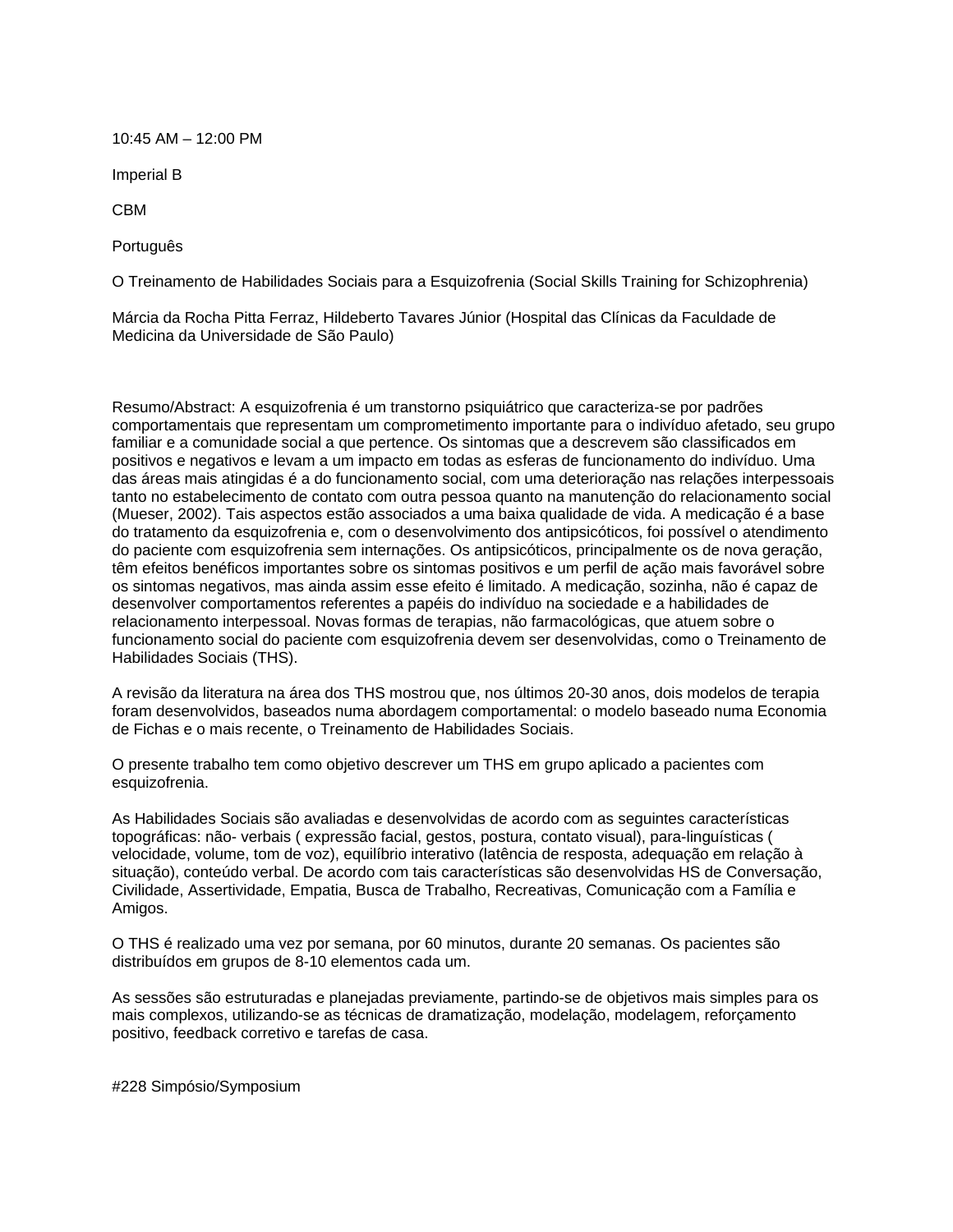15/8/2004

10:45 AM - 12:00 PM

Imperial C

CBM

Português

Infância: Suas Alegrias e Suas Dores (Infancy: Its Joys and Its Pains) Coordenador/Chair: Suzane S. Löhr (UnicenP/ UFPR) Debatedor/Discussant: Maria Cristina Miyazaky (Faculdade de Medicina de São José do Rio Preto)

Resumo do Símposio/Symposium Abstract: A produção literária trata muitas vezes a infância de forma poética, apontando-a como uma fase alegre, em que a criança vive o momento, sem preocupar-se com o que se passa no mundo em que está inserida. Esta não é, no entanto, a posição defendida de forma generalizada pelos estudos científicos. Constata-se que a criança está submetida a inúmeras pressões, tendo que administrar muitas vezes questões complexas, sem ainda contar com todos os instrumentos e recursos necessários para determinados manejos. O papel dos pais nos processos de aprendizagem da criança no decorrer do desenvolvimento é bastante relevante. Situações como a doença grave e crônica que pode acometer crianças, assim como conflitos familiares, escassez de recursos financeiros, ansiedade na infância, podem comprometer um processo normal de desenvolvimento e gerar novas demandas, necessárias para ajustar-se ao contexto. Qual o preço deste ajuste forçado? A contribuição da pesquisa na área da psicologia é extremamente importante e pode oferecer novos manejos, viabilizando intervenções que busquem minimizar o custo emocional decorrente das necessárias adaptações. Pretende-se neste trabalho apresentar pesquisas descrevendo relações entre pais e crianças submetidas a situações que potencialmente podem comprometer o seu desenvolvimento, gerando necessidade de adaptação. Os dados permitirão abrir discussões acerca de variáveis que podem estar influenciando nas novas necessidades, possibilitando questionamentos acerca de possibilidades de atuação do psicólogo nestes contextos.

Ansiedade, um Problema ou um Jeito de Levar a Vida (Anxiety, a Problem or a Way to Take the Life) Andressa M. Sales, Suzane Schmidlin Löhr (UFPR)

Resumo/Abstract: A ansiedade caracteriza-se como um complexo conjunto de respostas do organismo, que inclui alterações fisiológicas e comportamentais, frente a estímulos potencialmente aversivos, tais como sinais do ambiente com conotação de aviso, ou ameaça de punição iminente. Vem sendo tema de preocupação e discussão, uma vez que constitui um dos comportamentos mais freqüentemente apresentados por qualquer pessoa, em variadas situações ao longo de suas vidas. Considerando que a formação do repertório comportamental individual se dá através de interações entre sua bagagem genética, as histórias de relações do sujeito com seu meio e a cultura em que se insere, as manifestações de ansiedade são também, em parte, resultado das interações deste sujeito com seu meio. Tais interações ocorrem, inicialmente na história da criança, em grande parte com a família, podendo-se então questionar quais interações entre pais e filhos poderiam estar relacionadas à aprendizagem da ansiedade. A partir destas considerações, foi realizado um estudo, tendo como objetivo analisar quais interações entre pais e filhos poderiam estar relacionadas à aprendizagem da ansiedade, considerando especialmente as interações estabelecidas entre mãe e filho. Os instrumentos utilizados foram questionários padronizados (IDATE e IDATE-C) e entrevistas às mães e crianças, observação das crianças sozinhas e em interação com as mães, em duas atividades (labirinto e parque). A análise e cruzamento dos dados mostrou existir relação entre a presença da mãe e indicativos de ansiedade nas crianças (no labirinto=16/22 crianças, e no parque=17/22 crianças).Mostrou também uma relação pequena entre o controle materno excessivo e a ansiedade infantil (5/0, no parque). A partir dos dados levantados pode-se apontar algumas direções visando contribuir para que as interações pais-filhos possam ocorrer de forma mais saudável, permitindo que o desenvolvimento global da criança possa ser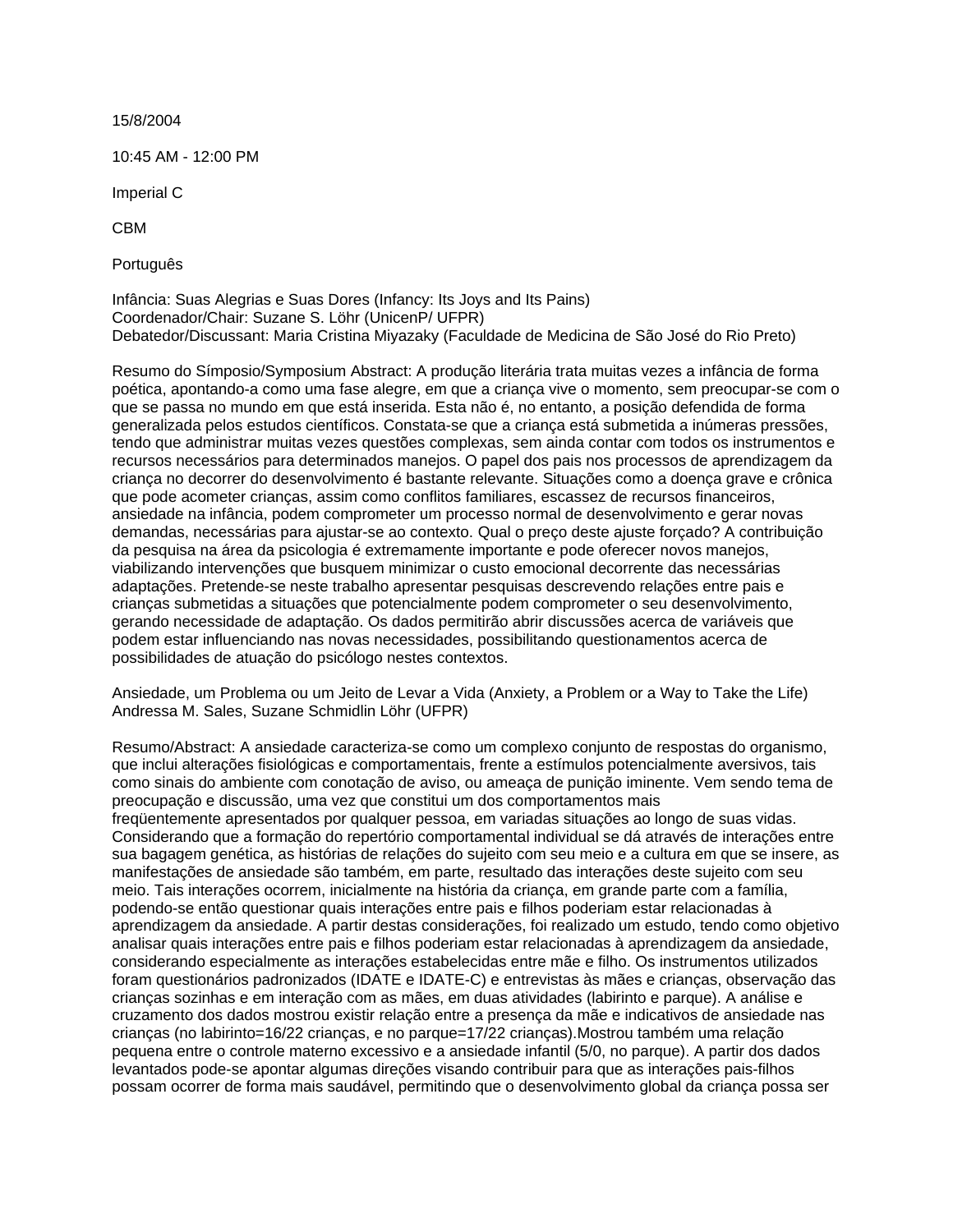mais direcionado à autonomia, e seu desenvolvimento emocional seja amparado e estimulado apropriadamente.

Asma, Além de Assustar, Pode Comprometer a Qualidade de Vida (Asthma, Besides Scaring, Can Compromise Quality of Life) Eneida Maria Leone de Souza, Suzane Schmidlin Löhr (UFPR)

Resumo/Abstract: A asma constitui-se uma doença inflamatória crônica das vias aéreas. Tosse, falta de ar, opressão e chiado no peito são sintomas característicos e podem desencadear crises. A asma atinge 10% de todas as crianças no Brasil. Por ser uma doença crônica, seu tratamento requer cuidados especiais no dia-a-dia, visando afastar fatores desencadeantes das crises. Exige cuidados com o ambiente, com exercícios físicos, e controle medicamentoso. Seguindo tratamento, tem-se a asma sob controle, diminuem-se as possibilidades de crise e o asmático pode ter vida ativa. O papel dos pais de crianças asmáticas vai desde a relação que estabelecem com a criança, em vários contextos até condutas de efetivação de cuidados para o tratamento da asma. O trabalho de um profissional de Psicologia pode ser bem importante neste contexto: pode atuar promovendo a discriminação adequada da existência do reforço positivo (melhora do paciente) quando o tratamento é efetivado, embora nem sempre este reforço seja imediato; também pode contribuir com o desenvolvimento de estratégias para enfrentar a enfermidade da criança, não impondo alterações na rotina além das necessárias ao controle sintomático. Todavia, intervenções efetivas precisam estar bem fundamentadas, e, para tanto, a pesquisa é fundamental. Realizou-se uma pesquisa relacionando padrões de manejo das mães na educação dos filhos a condutas de adesão ao tratamento da asma da criança. A pesquisa compôs-se de duas fases. Foram participantes da primeira fase 31 mães de (ou responsáveis por) crianças asmáticas de 7 a 12 anos, da cidade de Paranaguá-Pr, que estão em tratamento em instituição especializada ou que residem em bairro com alta incidência da enfermidade. Nesta fase selecionaram-se três mães que apresentaram mais condutas de adesão ao tratamento da asma do filho e três que apresentaram menos condutas de adesão ao tratamento, para participarem da segunda fase da pesquisa. Dentre os dados observados na primeira fase da pesquisa, observou-se maior adesão ao tratamento da asma dos filhos em mães que participam de um programa assistencial de controle que monitora o tratamento. Na segunda fase da pesquisa observou-se que apenas em atividades que envolvem disciplina houve dados de relação entre condutas de adesão ao tratamento da asma e práticas parentais.

Diabetes: Comportamento Infantil de Adesão ao Tratamento (Diabetes: Child Behavior of Adherence to Treatment)

Patrícia Guillon Ribeiro, Suzanne S. Löhr (UFPR)

Resumo/Abstract: Diferente do que acontecia no passado, hoje determinadas doenças não são mais a principal causa da mortalidade infantil. Algumas delas, como o Diabetes, ainda não têm cura, mas já podem ser tratadas de forma a garantir a qualidade de vida dos pacientes. Por essa razão, doenças como essa são chamadas de crônicas. A adaptação às exigências do tratamento exige tarefas difíceis de serem cumpridas como a modificação de determinados hábitos de vida. No caso do Diabetes tipo 1, comum entre crianças, a principal mudanças diz respeito a hábitos alimentares que precisam ser administrados pela criança e seus pais. A descoberta da doença e seu tratamento envolvem, portanto, toda a família. Ser diabético exige da criança o aprendizado de novos comportamentos e de estratégias para lidar com o tratamento sem que isso influencie em suas interações com seus pares e abale sua auto-estima. O papel dos pais nesse processo é determinante. Através das práticas educativas utilizadas por eles, principalmente no manejo do tratamento, a criança desenvolve confiança em si mesma, além de ter condições para se adaptar à nova realidade. O trabalho aqui apresentado tem por objetivo identificar tais práticas educativas e relacioná-las ao comportamento infantil de adesão. Participam da pesquisa díades de mães e crianças que tenham sido diagnosticadas com o Diabetes tipo 1 há pelo menos 1 ano. A identificação das condutas paternas na interação com as crianças é um importante instrumento para intervenção dos profissionais envolvidos a fim de auxiliar a família no manejo e adaptação à nova realidade imposta pelo diagnóstico. Quanto melhor for administrada essa adaptação e a construção do novo repertório infantil para o manejo do Diabetes, menos complicações biológicas e emocionais terão lugar no dia-a-dia da família e do paciente.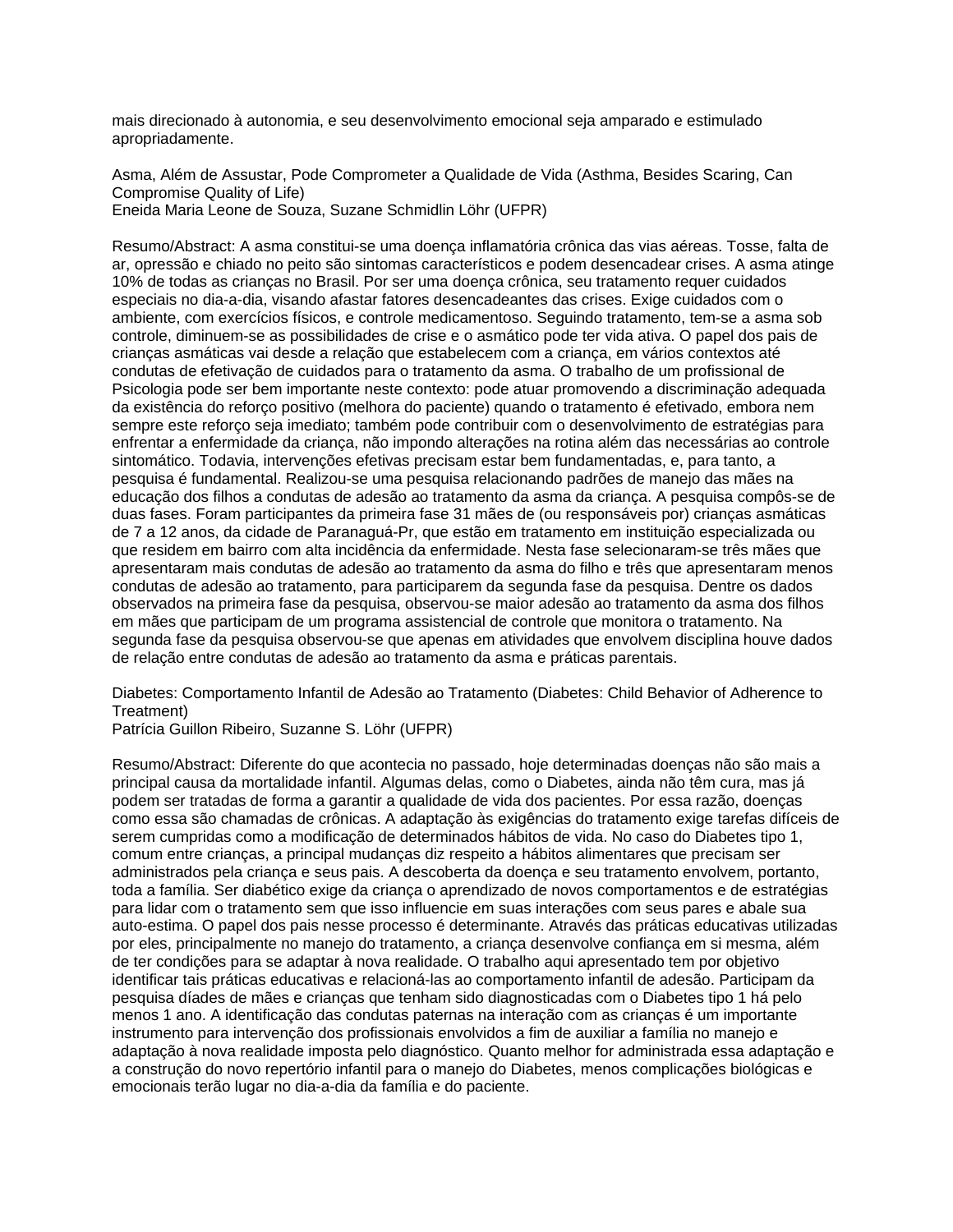#229 Palestra de Convidado/Invited Address

15/8/2004

10:45 AM – 12:00 PM

Paço dos Nobres 1B

EAB

Português

Análise e Síntese de um Fenômeno Composto: Alguns Procedimentos para Identificar Componentes de Comportamentos Complexos (Complex Behavior Analysis and Synthesis: Identification Procedures of Complex Behavior Components

SÍLVIO PAULO BOTOMÉ, Olga Mitsue Kubo (Universidade Federal de Santa Catarina)

Resumo/Abstract: Na Análise Experimental do Comportamento a experimentação é um procedimento de demonstração que subentende análise de um fenômeno composto: o comportamento. Os três nomes não são circunstanciais. Eles têm um forte apoio nos próprios conceitos expressos. O comportamento é uma relação entre três tipos de componentes: as classes de estímulos antecedentes, as classes de respostas a elas relacionadas e as classes de estímulos que decorrem dessas classes de respostas ou as seguem. Numa intervenção profissional é difícil identificar os componentes dos comportamentos que irão constituir alvo dessa intervenção. Realizar parcial ou insatisfatoriamente essa exigência de trabalho acarreta dificuldades principalmente de acesso ao próprio fenômeno que precisa sofrer uma intervenção. Sem identificar os componentes e o sistema de relações que constituem um comportamento há risco de apenas intervir sobre algumas classes de respostas e não sobre comportamentos de interesse. As dificuldades decorrentes dessa exigência tornam-se mais acentuadas ao considerar que, muitas vezes, há necessidade de identificar e sistematizar conjuntos de comportamentos envolvidos em uma relação comportamental complexa. Há, comumente, dificuldades em realizar observações do que e de como acontece até construir um conhecimento sobre os componentes de cada comportamento de interesse ou sobre os seus intermediários de aprendizagem e de execução. Há, porém, procedimentos que podem auxiliar na análise de comportamentos complexos e na caracterização dos componentes constituintes desses comportamentos. Esses procedimentos facilitam identificar "elos" que constituem comportamentos complexos, assim como as exigências de aprendizagens pré-requisito para sua construção (sua síntese) nas circunstâncias de vida de quem necessitar de uma mudança comportamental. Para isso, é possível organizar alguns procedimentos que possibilitem identificar a natureza do processamento que precisa ser feito para caracterizar o sistema comportamental sobre o qual vai ser feita uma intervenção: 1) identificar os componentes de uma classe de comportamentos em diferentes graus de abrangência e complexidade, 2) decompor comportamentos complexos em vários intermediários envolvidos com sua execução (elos de cadeias de comportamentos e seus pré-requisitos de aprendizagem), 3) identificar comportamentos de um organismo cujos componentes são comportamentos de outros organismos, 4) derivar comportamentos inadequados a partir do exame dos componentes de um inadequado e 5. Derivar componentes de um comportamento a partir de outros componentes do mesmo quando é possível identificar apenas alguns. Em terapia, no ensino, no trabalho com instituições ou com comunidades pode ser útil ter vários procedimentos para a caracterização dos processos comportamentais sobre os quais é necessário intervir para corrigir, aperfeiçoar, ou para criar comportamentos ou contingências que se relacionam com sua ocorrência. Os procedimentos indicados foram experimentados e testados em diferentes contextos e parecem produzir visibilidade sobre os sistemas comportamentais que podem ser objeto de intervenção de um analista de comportamento, aumentando a probabilidade de comportamentos de experimentação de tais comportamentos analisados com esses procedimentos.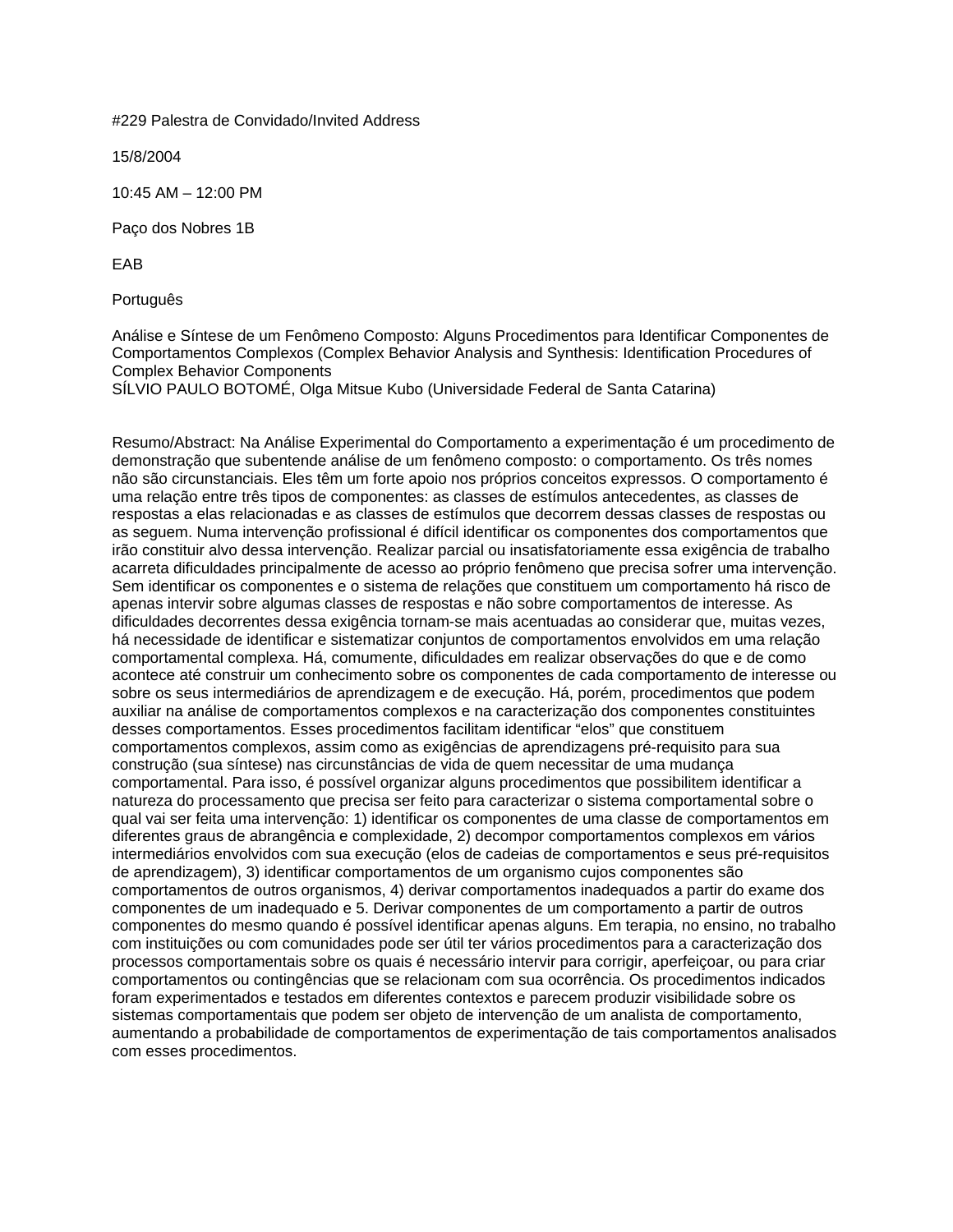#230 Evento Especial/Special Event

15/8/2004

10:45 AM – 12:00 PM

Imperial CD

English

The Future of Behavior Analysis Around the World (O Futuro de Analíse de Comportamento Sobre o Mundo)

Coordenador/Chair: Maria E. Malott (Malott & Associates)

Argentina: Mauro Mascotena Cook (Fundación para la Lucha contra las Enfermedades Neurológicas de la Infancia (FLENI)

Brazil: Maria Martha Hübner (Universidade de São Paulo)

Colombia: Wilson López López (Javeriana University and Catholic University)

Mexico: Sebastían Figueroa-Rodríguez (Universidad Veracruzana)

Japan (Japão): Naoko Sugiyama (Yamawaki Gakuen College)

Peru: Tito Cuentas (Universidad Católica Santa María)

USA: Jay Moore (University of Wisconsin, Milwaukee)

#231 Mesa Redonda/Panel Discussion

15/8/2004

10:45 AM - 12:00 PM

Imperial I

CBM

Português

Analisando o Comportamento do Terapeuta de Construir e Buscar Objetivos em Terapia Comportamental (Analyzing the Behavior of the Therapist in Constructing and Following Goals in Behavior Therapy

Coordenador/Chair: Sofia Di Nucci (Puc Campinas, Napsi)

VERA OTERO (Otero-clínica Ortec/sp)

DIANA LALONI (Puc Campinas; Centro de Psicologia; Napsi)

WILTON DE OLIVEIRA (Puc Campinas; Itech)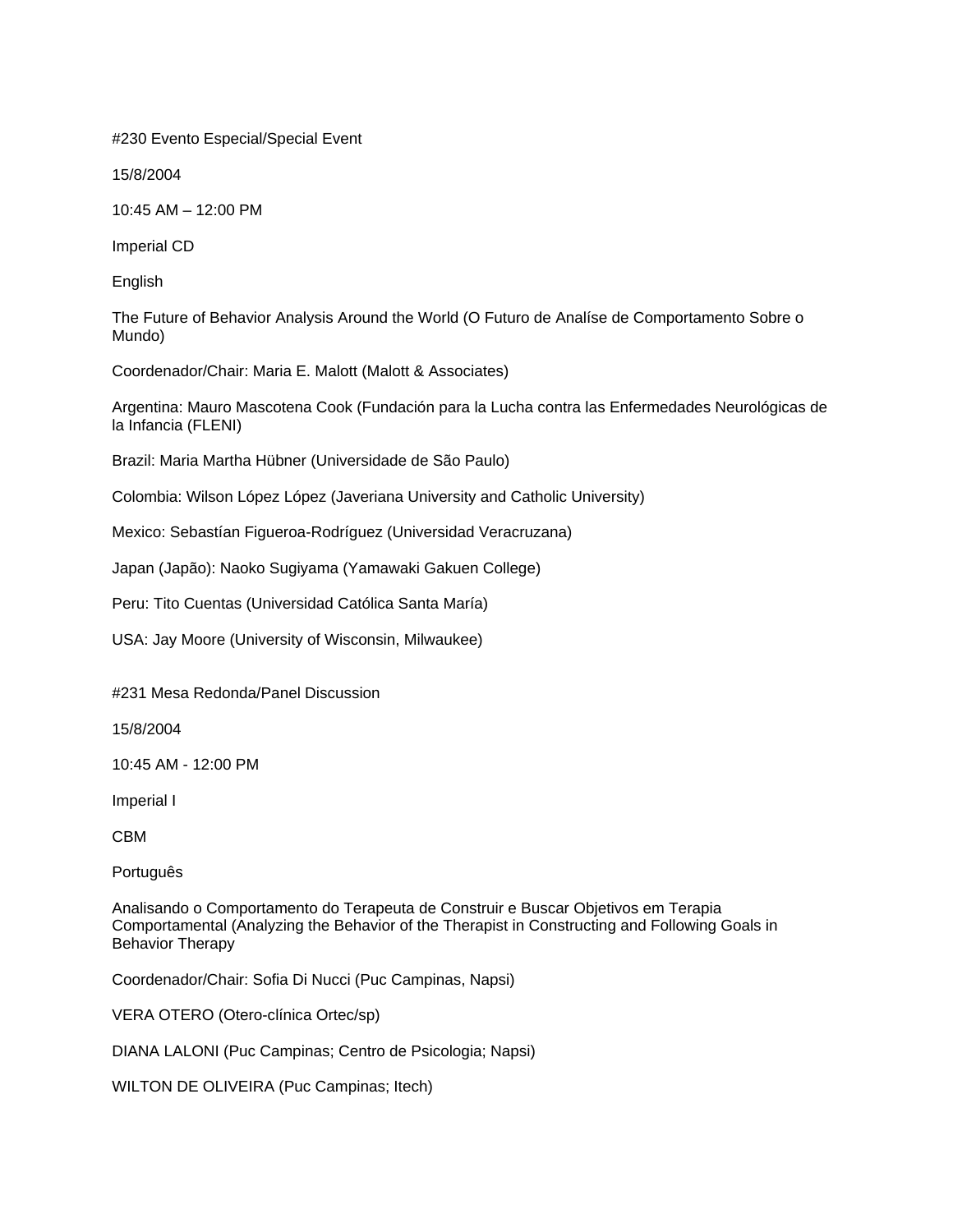Resumo/Abstract: Construir, descrever e seguir objetivos comportamentais são repertórios fundamentais para o terapeuta comportamental que almeja o desenvolvimento de um processo terapêutico eficaz. Sem o estabelecimento de tais objetivos não poderíamos sequer classificar um dado atendimento como terapêutico, na medida em que o comportamento do terapeuta ficaria sob total controle de variáveis espúrias, e o terapeuta seria um mero espectador passivo dessas variáveis. Nesse sentido, ao refletirmos sobre os aspectos envolvidos na construção de objetivos comportamentais, sobre os controles ambientais que competem com o seguir tais objetivos, e sobre o papel exercido pelo autoconhecimento nesse contexto, acreditamos que estamos contribuindo para a construção de uma Terapia Comportamental mais efetiva.

#232 Simpósio/Symposium

15/8/2004

10:45 AM - 12:00 PM

Dom Pedro I/II

OBM

Português

A Psicologia a Dentro das Organizações (Psychology Within Organizations)

Coordenador/Chair: Sandra Leal Calais (UNESP, Bauru)

Resumo do Símposio/Symposium Abstract: A Gestão por Competência tem sido a tônica da nova estrutura gerencial nas organizações. Há estudos recentes a respeito dessa forma de gerenciar pessoas dentro da organização e muitos casos sobre aplicações e saídas que a implantação do sistema pode oferecer. Tudo isso para buscar uma solução diferente da que havia sendo aplicada, de modo a tornar a empresa mais competitiva. A Gestão por Competência coloca o indivíduo e seu comportamento à frente de qualquer outra necessidade da empresa, já que só a partir dele é possível mostrar seu diferencial no mercado. Abandona-se a administração centrada em cargos para voltar a atenção para as competências, que são encaradas como um agregado de conhecimentos, habilidades e atitudes relacionados que afetam o desempenho de um papel ou responsabilidade ou a produção/entrega. A competência não é apenas um saber e sim, o saber colocado em ação, que pode ser medido através parâmetros e ser aprimorado através de treinamento e desenvolvimento. Este trabalho utilizou-se da teoria da Gestão por Competência para instalar uma cultura de avaliação em uma organização. A empresa é de origem americana e está no Brasil há aproximadamente quatro anos, localiza-se na Grande São Paulo e conta com 60 funcionários, sendo 2/3 do sexo masculino. Sua atividade está ligada à prestação de serviços na área de treinamento técnico. O sistema foi montado em parceria com uma consultoria externa, os gestores da empresa e o RH. Esta avaliação foi denominada de enquadramento, por não se possuir parâmetros anteriores. Primeiramente, o RH sugeriu o nível em que cada profissional deveria ser avaliado e encaminhou os questionários para os gestores. Estes avaliaram individual e isoladamente seus subordinados. Então, o RH validou todas as avaliações e cada gestor apresentou a avaliação para seu funcionário e, juntos, elaboraram um plano de ação. Com isso, cada profissional pôde analisar a avaliação que foi feita sobre o seu desempenho e montar as ações que ele e/ou a empresa se propunham a fazer para seu desenvolvimento. Após a implantação da avaliação, percebeu-se uma alteração no comportamento dos funcionários: têm se mostrados mais seguros com relação à estabilidade no emprego, pois conhecem o grau de satisfação da empresa com relação ao seu trabalho. Ainda, apresentam-se mais motivados, já que possuem indicativos da direção do seu crescimento profissional e possibilidades de ascensão na carreira.

Ensinando Estratégias para se Trabalhar com Situações de Risco (Teaching Strategies for Working with Risky Situations)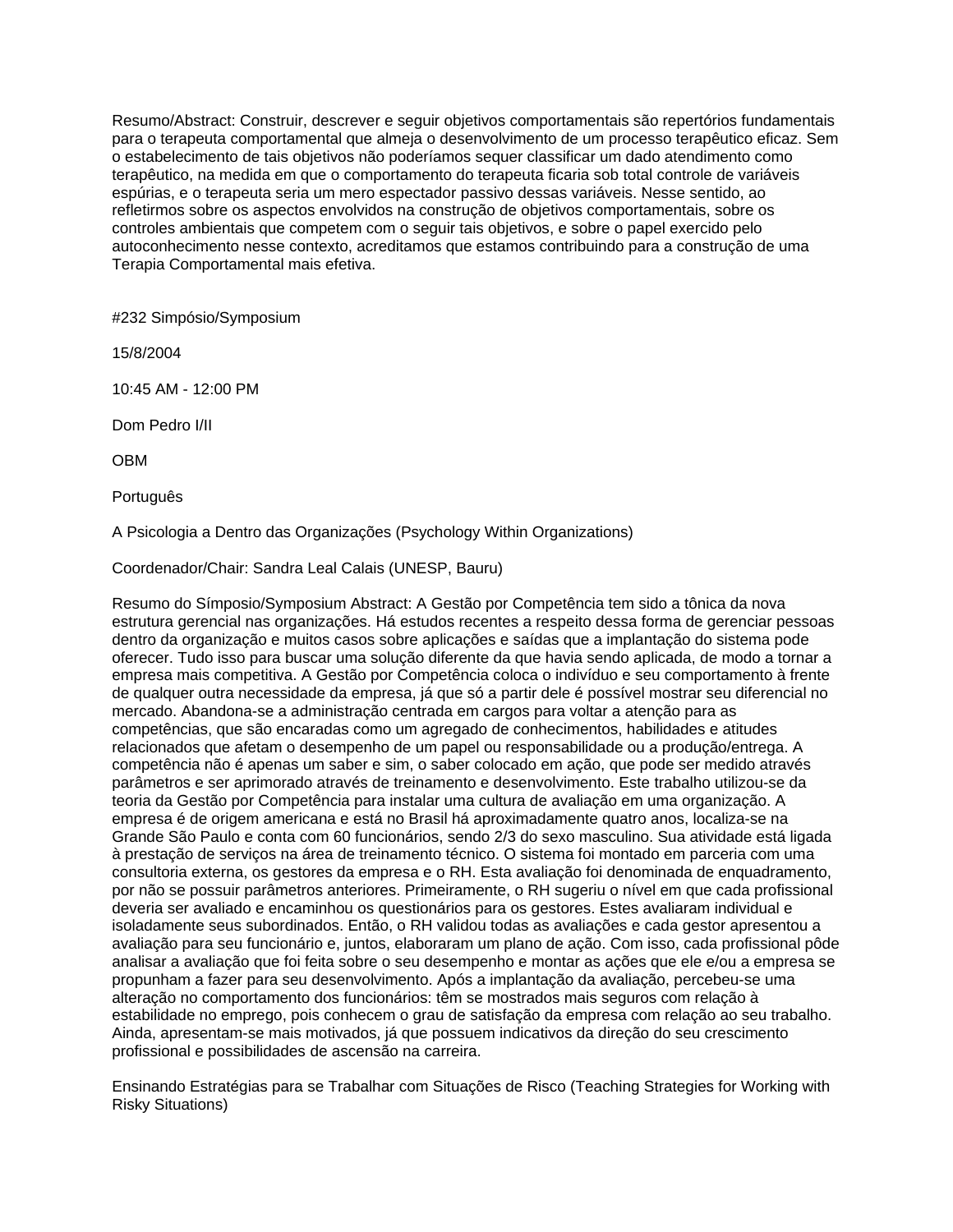#### SANDRA LEAL CALAIS (Unesp, Bauru)

Resumo/Abstract: A situação de crise gera uma forte condição de stress naqueles que têm por princípio preservar vidas. Ocorrências de suicídio costumam desencadear em alguns integrantes do Corpo de Bombeiros, algumas frustrações no sentido de nem sempre se perceberem preparados psicologicamente para tal desempenho além do resultado da operação nem sempre ser favorável. O presente estudo avaliou as respostas a um questionário com 13 questões fechadas e abertas em um subgrupamento de policiais bombeiros em uma cidade do interior do Estado de São Paulo. O trabalho foi executado dentro da própria corporação, em horário de serviço. Este instrumento questionava os sentimentos e interpretações sobre causas do suicídio, forma de atuação na ocorrência e reações posteriores a situações bem ou mal resolvidas. Após categorização das questões fechadas e análise de conteúdo das abertas, foram feitas palestras e discussões sobre o tema com o grupo. A partir daí montou-se um folheto com informações sobre suicídio, dicas sobre atuação na ocorrência, enfrentamento das frustrações e manejo da situação de crise. Ao final do trabalho, reavaliou-se a mudança de percepção dos participantes, através da administração do questionário inicial. Mudanças de comportamento foram analisadas quantitativa e qualitativamente. Trabalhos de campo devem ser mais estimulados para que se tenha o retrato real das situações laborais geradoras de stress.

Avaliando Elementos do Trabalho: Prevenção de Afecções como Ler/Dort NANCY JULIETA INOCENTE (UNITAU, UNIP, UNISAL)

Resumo/Abstract: As afecções músculo-esqueléticocas relacionadas com o trabalho conhecidas por Lesões por Esforços Repetitivos (LER)/Distúrbios Osteomusculares Relacionados ao Trabalho (DORT) representam o principal grupo de agravos à saúde, entre as doenças ocupacionais em nosso país. São um grupo heterogêneo de distúrbios funcionais e/ ou orgânicos que apresentam as seguintes características: indução por fadiga neuromuscular causada por trabalho realizada em posição fixa; quadro clínico variado incluindo queixas de dor, formigamento, dormência, choque, peso e fadiga precoce; presença de entidades ortopédicas definidas como: tendinite, tenossinovite, sinovite, peritendinite, em particular de ombros, cotovelos, punhos e mãos; presença de quadros em que as repercussões são mais extensas ou generalizadas como síndrome miofacial, mialgia, síndrome da tensão do pescoço, distrofia simpático-reflexa, síndrome complexa de dor. O objetivo deste trabalho é apresentar uma abordagem preventiva das LER/DORT avaliando os elementos do sistema de trabalho: o indivíduo, os aspectos técnicos do trabalho, ambiente físico e social, a organização do trabalho e as características da tarefa.

Relação Entre Sindrome de Burnout, Estratégias de Coping e Percepção do Suporte Organizacional: Um Estudo Comparativo MARILSA DE SÁ RODRIGUES TADEUCCI, Jennifer de França Oliveira, Renata Maria Varella (UNITAU, Taubaté), Cibele Freira Santoro (UPM, São Paulo)

Resumo/Abstract: O presente trabalho teve por objetivo identificar a ocorrência da Síndrome de Burnout em um grupo de trabalhadores e relacioná-la com as estratégias de coping e percepção do suporte organizacional. O método adotado foi o de estudo de caso sendo a natureza de pesquisa qualitativa e quantitativa. A amostra foi composta por setenta e seis trabalhadores de duas empresa da cidade de Taubaté no Vale do Paraíba no Estado de São Paulo, sendo uma de pequeno e outra de grande porte. Para a coleta de dados foram aplicados os seguintes instrumentos: Escala de Burnout (Maslach) e os inventários de estratégias de Coping (Vasconcelos) e o de Valores Organizacionais (Tamayo). Após consentimento dos sujeitos, os instrumentos foram aplicados dentro das empresas em horários de intervalos de descanso, os respondentes foram identificados por nomes fictícios de escolha própria para permitir a devolutiva individual. Os instrumentos foram mensurados e os resultados analisados e comparados, por grupos e individualmente com a ajuda de programa estatístico. Foram classificados por atividades desenvolvidas na empresa, jornada de trabalho, tempo de casa, idade, escolaridade, sexo, estado civil e número de filhos. Como principais resultados, comuns às duas empresas, foram observadas duas características da Síndrome de Burnout que são a despersonalização e a falta de envolvimento pessoal no trabalho. A despersonalização leva ao distanciamento das situações e está muito relacionada com a falta de envolvimento com as tarefas. Apresentaram diferenças nas estratégias